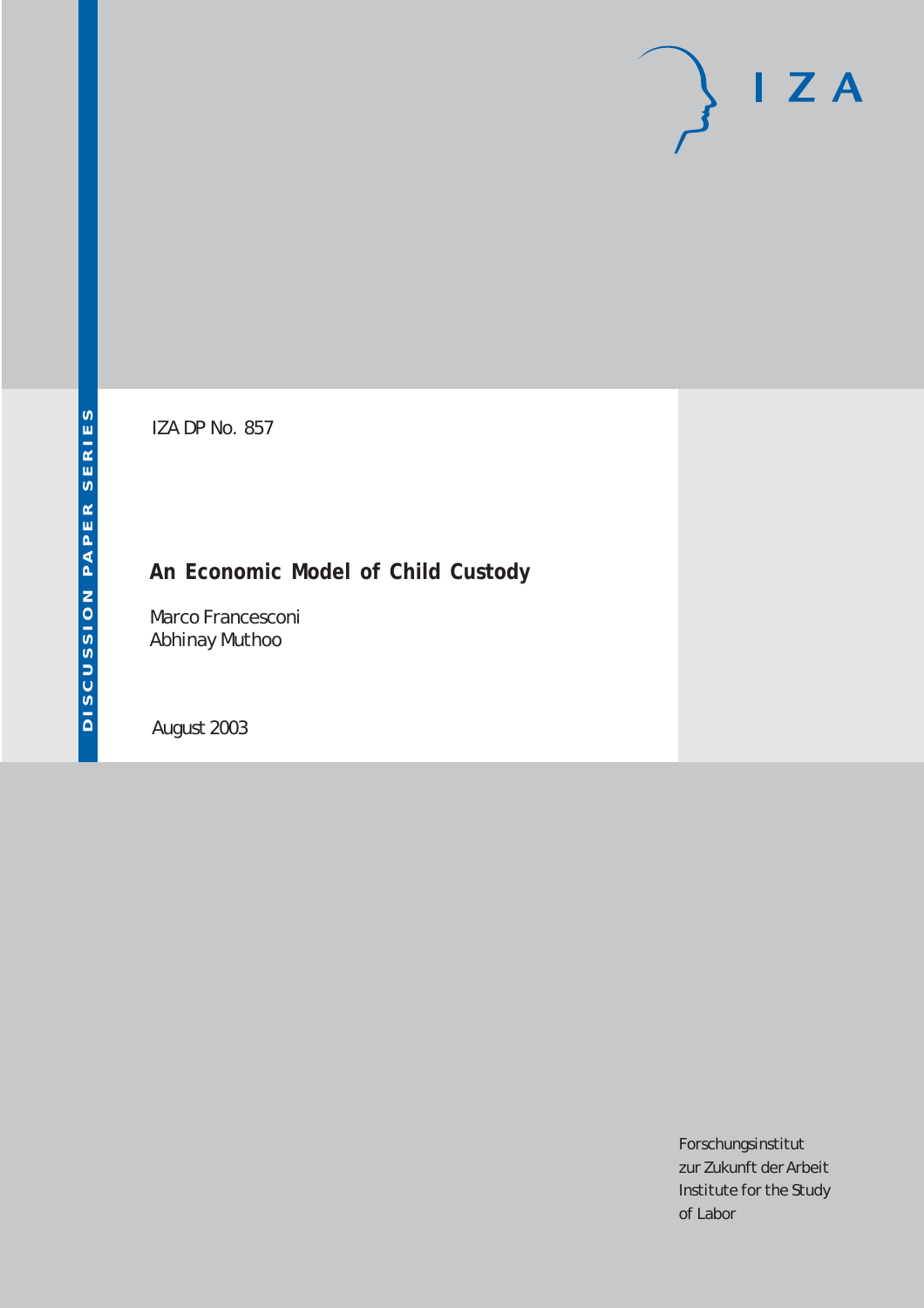# **An Economic Model of Child Custody**

### **Marco Francesconi**

*University of Essex and IZA Bonn* 

## **Abhinay Muthoo**

*University of Essex* 

Discussion Paper No. 857 August 2003

IZA

P.O. Box 7240 D-53072 Bonn **Germany** 

Tel.: +49-228-3894-0 Fax: +49-228-3894-210 Email: [iza@iza.org](mailto:iza@iza.org)

This Discussion Paper is issued within the framework of IZA's research area *Welfare State and Labor Market.* Any opinions expressed here are those of the author(s) and not those of the institute. Research disseminated by IZA may include views on policy, but the institute itself takes no institutional policy positions.

The Institute for the Study of Labor (IZA) in Bonn is a local and virtual international research center and a place of communication between science, politics and business. IZA is an independent, nonprofit limited liability company (Gesellschaft mit beschränkter Haftung) supported by Deutsche Post World Net. The center is associated with the University of Bonn and offers a stimulating research environment through its research networks, research support, and visitors and doctoral programs. IZA engages in (i) original and internationally competitive research in all fields of labor economics, (ii) development of policy concepts, and (iii) dissemination of research results and concepts to the interested public. The current research program deals with (1) mobility and flexibility of labor, (2) internationalization of labor markets, (3) welfare state and labor market, (4) labor markets in transition countries, (5) the future of labor, (6) evaluation of labor market policies and projects and (7) general labor economics.

IZA Discussion Papers often represent preliminary work and are circulated to encourage discussion. Citation of such a paper should account for its provisional character. A revised version may be available on the IZA website ([www.iza.org](http://www.iza.org/)) or directly from the author.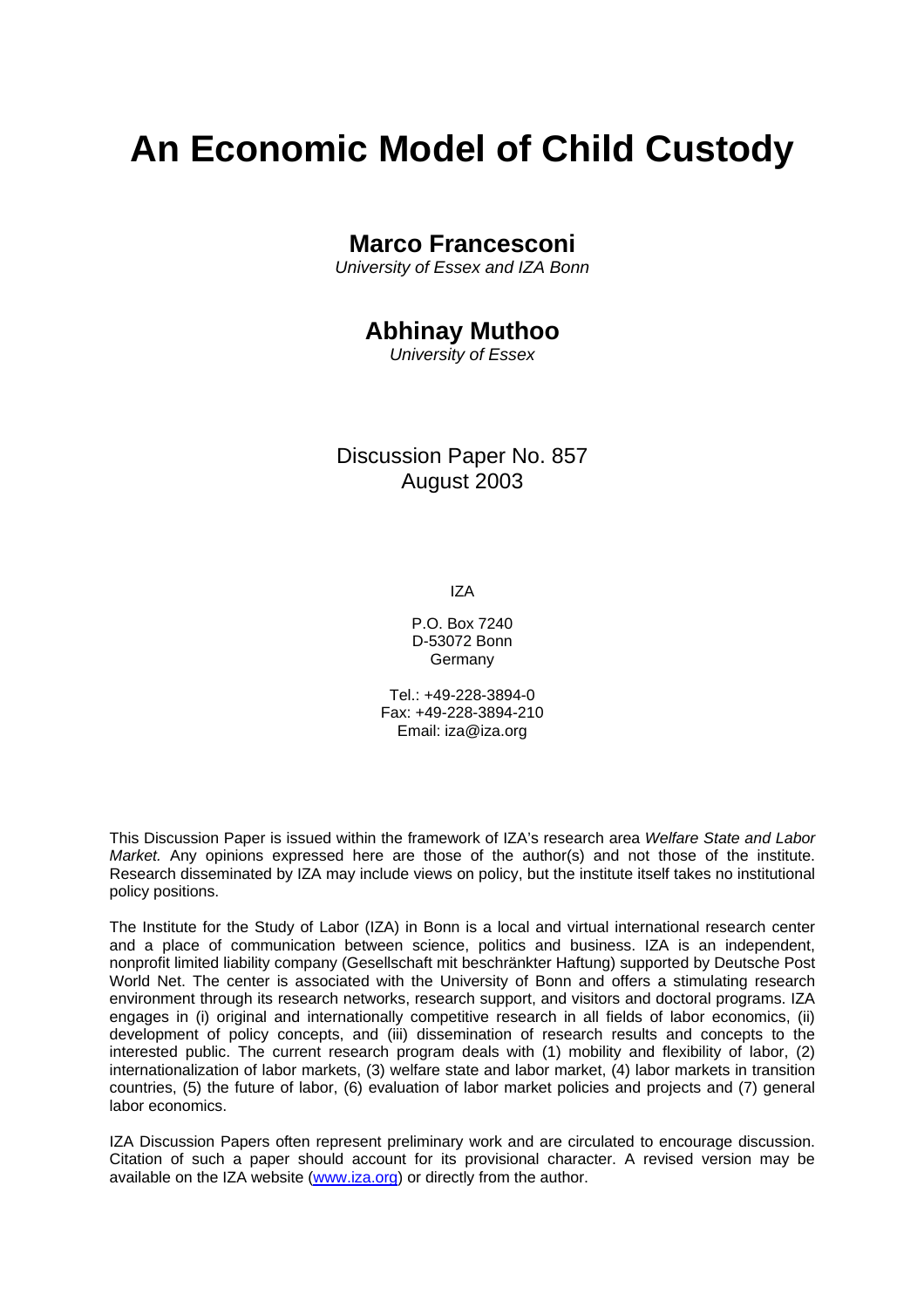IZA Discussion Paper No. 857 August 2003

## **ABSTRACT**

## **An Economic Model of Child Custody**[∗](#page-2-0)

This paper develops a model of child custody based on an incomplete-contract approach to the allocation of property rights. Because of the presence of transaction costs in marriage, altruistic parents cannot contract upon the investments they make into their children, but can reduce the resulting inefficiencies by determining *ex ante* the parent who would be allocated custody in case they divorce. We show that: (*i*) the optimal allocation of custodial rights depends on both preferences and technological factors; (*ii*) custodial rights can be allocated either to the parent who values the benefits from child welfare more or, viceversa, to the parent with the lowest valuation; (*iii*) if one parent's investment is significantly more important than the other parent's investment, then sole custody is preferred to joint custody and it should be allocated to the parent whose investment is relatively more important; and (*iv*) if the importance of the parents' investments is sufficiently similar and if the differences in parents' valuations of child quality are large, then joint custody is optimal with the lowvaluation parent receiving a relatively greater share, because the other parent would invest in the child anyway while the low-valuation parent would be endowed with greater bargaining power. The implications of these results are then interpreted in the context of current custody laws, discussed in relation to empirical estimates of some of the parameters underlying the optimal custody rule, and used to question the skepticism surrounding prenuptial contracts.

JEL Classification: C78, D23, D64, J12, J13, K10

Keywords: child custody, incomplete contracts, terms of divorce, parental altruism, parental investments, negotiations

Corresponding author:

Marco Francesconi ISER University of Essex Colchester CO4 3SQ United Kingdom Tel.: +44 1206 873 534 Fax: +44 1206 873 151 Email: [mfranc@essex.ac.uk](mailto:mfranc@essex.ac.uk)

 $\overline{a}$ 

<span id="page-2-0"></span><sup>∗</sup> We have benefited from discussions with and comments from John Ermisch, Chris Flinn, Rocio Ribero, and seminar participants at ESPE 2003 (New York University). Financial support from the Economic and Social Research Council is gratefully acknowledged.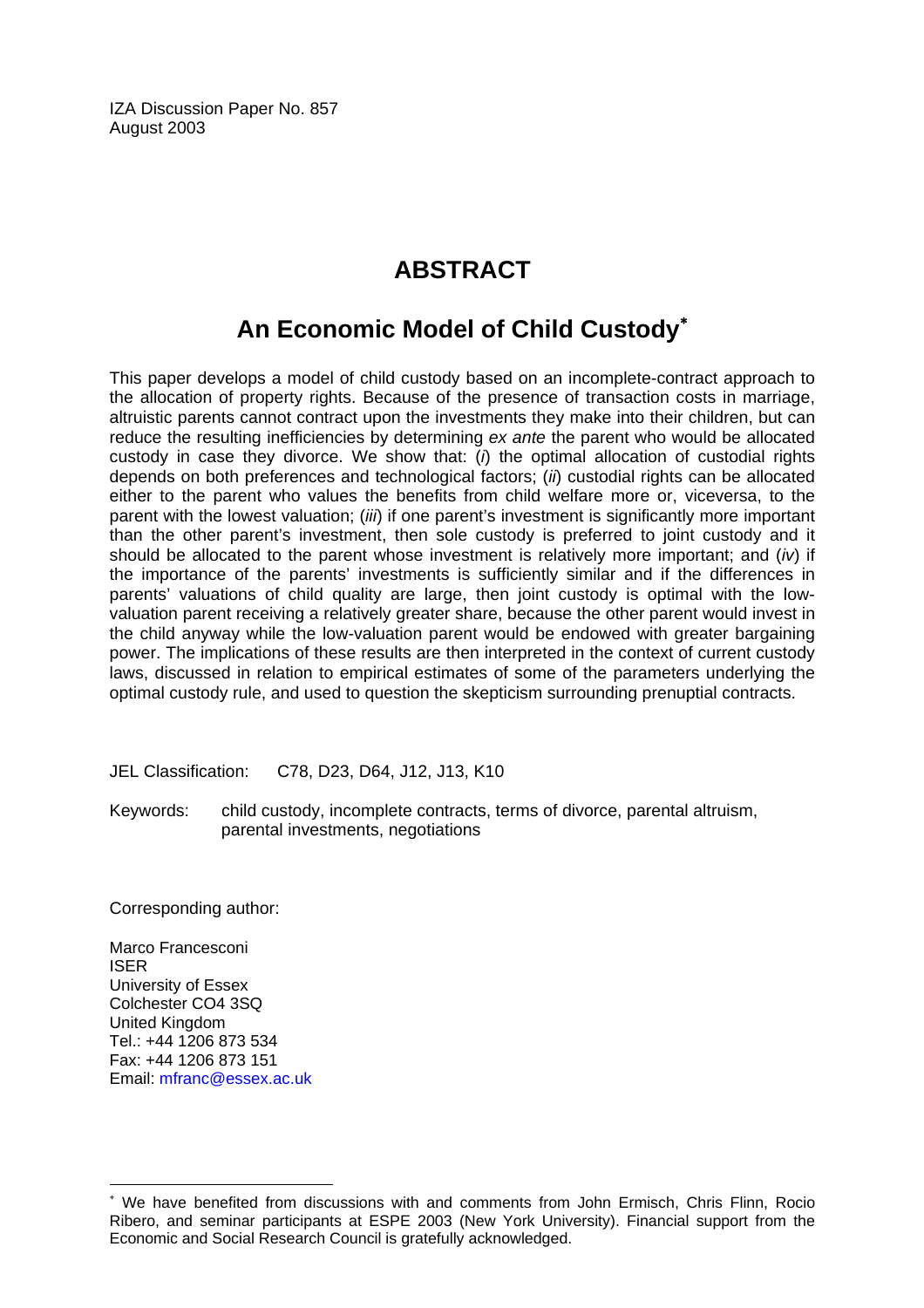"When by birth a child is subject to a father, it is for the general interest of families, and for the general interest of children, and really for the interest of the particular infant, that the Court should not, except in very extreme cases, interfere with the discretion of the father." Re Agar-Ellis (1883) [cited in Maidment (1984, p. 98)].

"Since wives will, under most circumstances, be awarded custody regardless of the statutory standard, and since it seems wise to discourage traumatic custody contests whenever it is possible to do so, the [Uniform Marriage and Divorce] act should discourage those few husbands who might wish to contest by establishing a presumption that the wife is entitled custody. ... [I]t may well be true that because of the presumption some fathers who would be better custodians than their wives will either fail to seek custody or will be denied custody following a contest, but that disadvantage has a lower 'social cost' than the disadvantages of any alternative statutory formulation." Ellsworth and Levy (1969, p. 203)

#### 1. INTRODUCTION

The custody of children after their parents separate or divorce is a complex issue. It is a matter of concern not only for the parties directly involved (i.e., mothers, fathers, and children) but also for society at large.<sup>1</sup> Although newspapers describe the bitter and protracted divorces of the rich and famous, and television and cinema dramatize courtroom battling, conflict over the terms of divorce — that involves such issues as child custody, visitation rights and child support — is very common (Sarat and Felstiner 1989).<sup>2</sup> With more than 50 percent of children in the United States and 40 percent in Britain expected to live apart from at least one of their parents before reaching adulthood

<sup>&</sup>lt;sup>1</sup>In many countries, there has recently been an increasing emphasis on the importance of public investments in services for children in general, and for children of divorced and lone parents in particular. Examples are the Earned Income Tax Credit, Head Start, and the Temporary Assistance for Needy Families in the United States, and the Child Tax Credit, the Working Tax Credit, and the New Deal for Lone Parents in Britain.

<sup>2</sup>Using data on a sample of about 1100 California families who filed for divorce between September 1984 and April 1985, Maccoby and Mnookin (1997) find that approximately 50 percent of these families had some form of custody conflict. However, only 1 in 4 of the families in this sample report high-conflict resolutions, with settlements that require court-annexed mediations or court-ordered evaluations.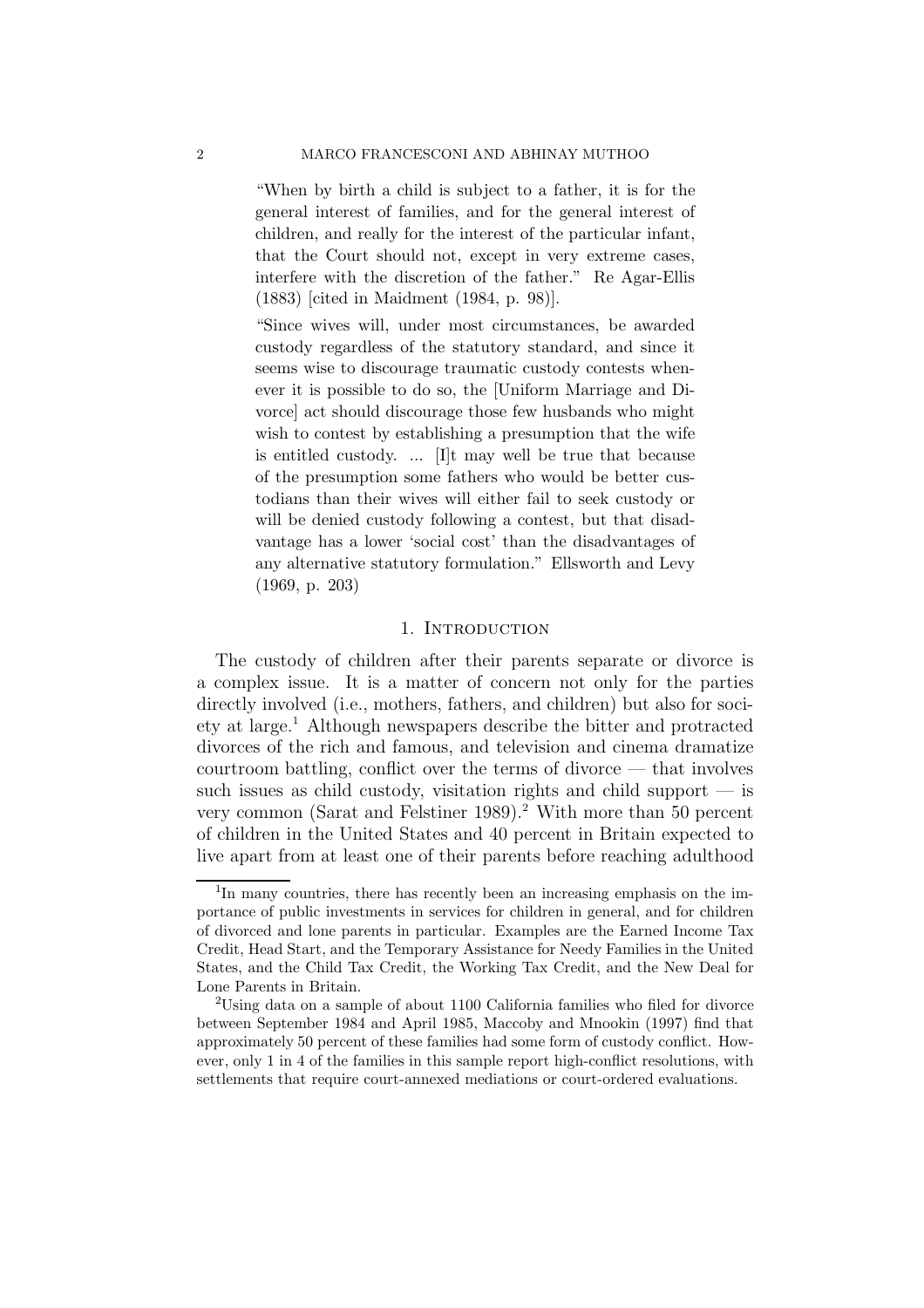(Bumpass, Raley, and Sweet 1995; Ermisch and Francesconi 2000), and with many of these children facing an array of adverse consequences (McLanahan and Sandefur 1994; Haveman and Wolfe 1995), child custody is clearly a key issue for a variety of agents, including policy makers, social workers, lawyers, and social analysts.

The problem of which parent should have custody is, in practice, discussed and resolved only when the parents have already separated or when they are in the process of getting divorced. That is, custody is determined ex post (Maccoby 1999). In line with this practice, most of the policy interest has often centered on the question of what can be done to help divorcing parents resolve the custody issue effectively (Garfinkel et al. 1998). Child custody could, alternatively, be discussed and determined ex ante, while the parents are married, and well before divorce becomes an issue. It may be argued that discussing the terms of divorce at the outset of marriage is unnecessary or even counterproductive to the success of the marriage itself. This argument may partly explain why binding and legally enforceable prenuptial contracts are either not in use in a number of countries, such as Britain (Leech 2000), or largely under-regulated in others — including the United States, Canada, and Australia — where, in any case, custody rights are not covered by prenuptial agreements (Nasheri 1998; Fehlberg and Smyth 2002).

A fundamental notion that underlies this paper is that, given the presence of "transaction costs" (such as the costs of coordinating and enforcing an agreement about partners' interdependent actions), it is optimal to determine the terms of divorce at the outset of marriage. Optimality here is defined in terms of maximizing children's welfare and marital surplus, which in turn would help minimize the likelihood of divorce.<sup>3</sup> The terms of divorce — that among other things stipulate which of the two parents would have custody  $-$  determine the parents' respective outside options. These influence the parents' bargaining powers over bargaining situations that they encounter during their marriage, and hence influence the distribution of the marital surplus. This, in turn, affects each partner's incentives to contribute to the generation of the surplus in the first place. Hence, the terms of divorce have also *efficiency* consequences. The levels of various relationshipspecific investments (such as investments in children's human capital) made by the parents are key determinants of both children's welfare and marital surplus. If such investments can be contracted upon, then

<sup>3</sup>As explained later, this optimality criterion is also consistent with the prevailing legal principle of allocating custody "in the best interest of the child".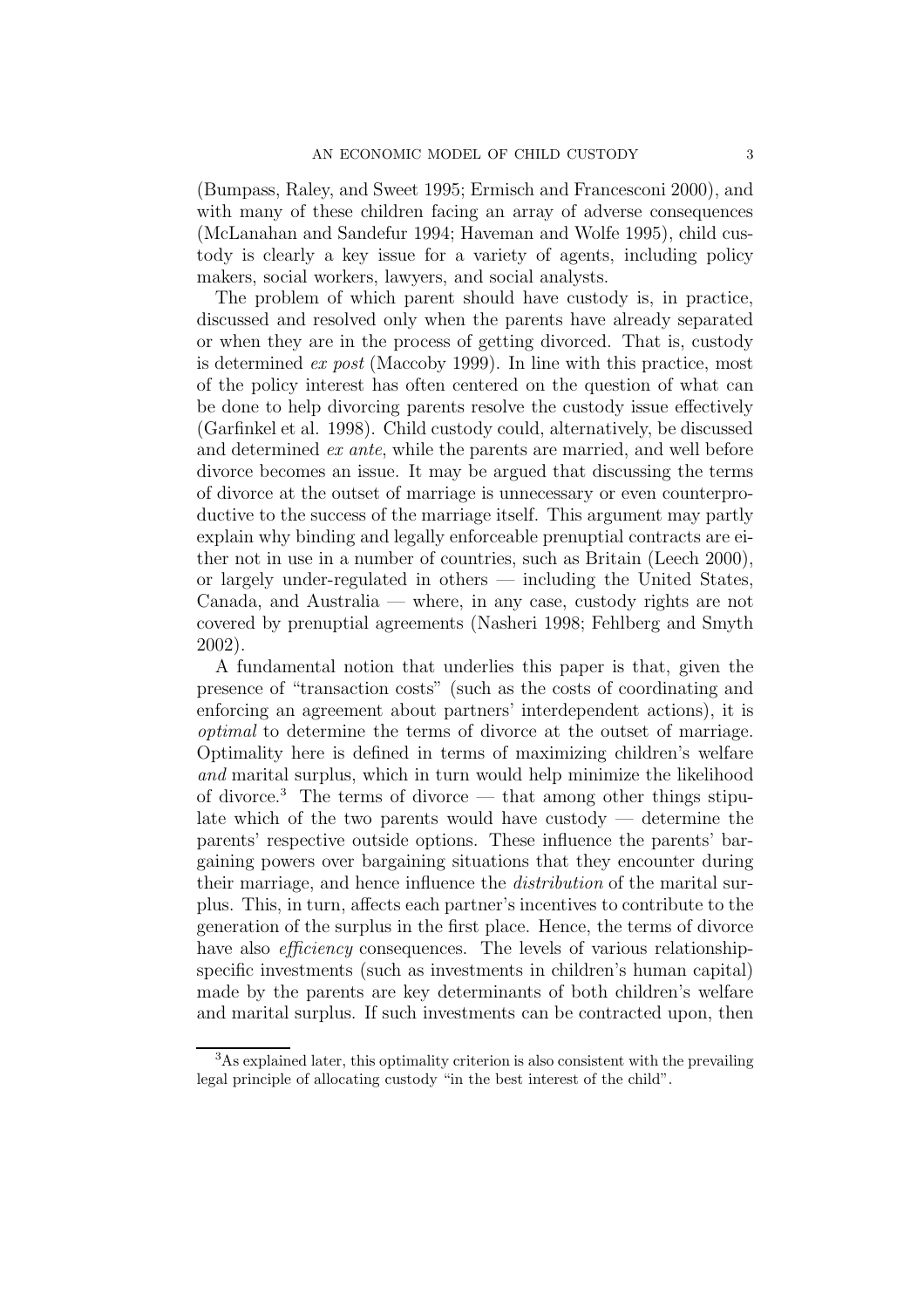— as would be implied by an application of the Coase theorem (Coase  $1960$ ) — efficient levels of such investments would be implementable, irrespective of when the terms of divorce are determined and irrespective of what those terms are. In such a frictionless world, the terms of divorce would have no efficiency consequences; they would however continue to affect the distribution of the efficient level of the surplus. But, when the investments cannot be contracted upon  $-$  due to the presence of transaction costs — the terms of divorce will also matter for efficiency (Grossman and Hart 1986; Hart and Moore 1990).

In this paper, we are concerned with intact families that are comprised of married or cohabiting partners,<sup>4</sup> who either already have or are planning to have children. We are not concerned with the situation faced by divorcing couples or by individuals who already went through a marital dissolution. By looking at intact families, the entire course of actions of the parents during marriage (e.g., their marriagespecific investments) is affected. The equilibrium terms of divorce are then those that induce the best optimizing actions from parents. Given that it is optimal to establish child custody ex ante, the key issue is to determine the parent who should optimally be allocated sole custody or the shares of joint custody that each parent would receive upon divorce. To analyze this issue we develop a simple three-stage model. In the first stage, the two partners negotiate and determine the terms of divorce and stipulate them in a contract that allocates custodial rights in the eventuality of divorce.<sup>5</sup> In the second stage, the partners independently and non-cooperatively choose their respective levels of investments in their children.<sup>6</sup> Finally, in the third stage, they negotiate over the partition of the resultant marital surplus in the shadow of divorce. The optimal custody rule is underpinned by two sets of key

<sup>4</sup>Throughout the paper, the terms "marriage" and "cohabitation" are synonymous. Similarly, the terms "husband/wife" and "partner" are used interchangeably. It is worth noticing, however, that in a number of countries (including the United States and Britain) children are by default allocated to their mother after the break-up of a cohabiting union and, thus, child custody *per se* is not an issue legally. But in this paper we are concerned with the behavioral implications of a rule that is likely to affect the economic decisions of both partners in any durable union. In this respect, the legal distinctions between marriage and cohabitation are inconsequential.

<sup>5</sup>Although other aspects of the post-divorce relationship (e.g., child-rearing, child and spousal support, and visitation rights) are relevant to the determination of the terms of divorce, they are not considered here for simplicity.

<sup>&</sup>lt;sup>6</sup>The non-cooperative nature of such investments is related to the fact that they are not contractable and thus cannot be verified by third parties (such as the court or the state).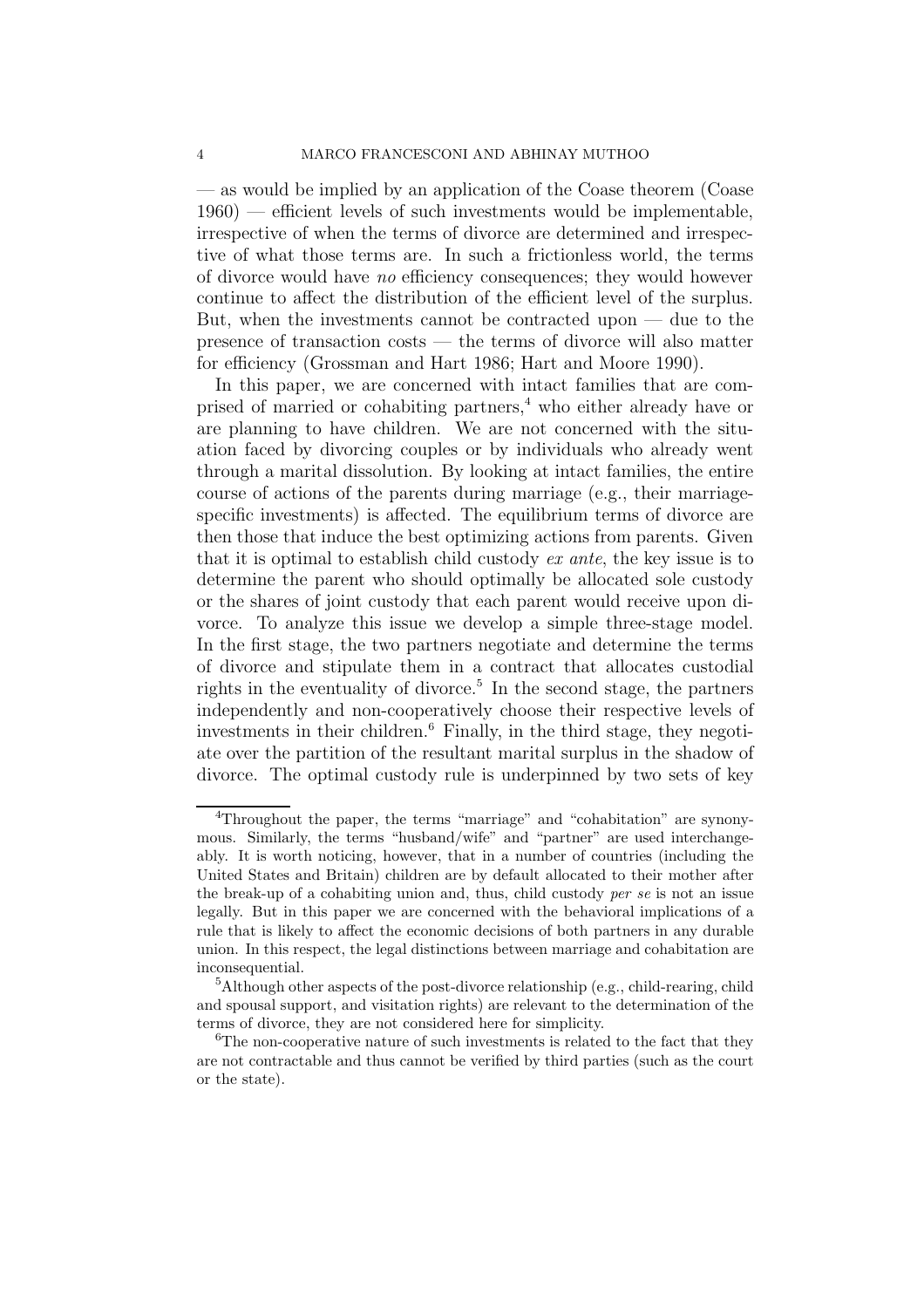parameters. The first is given by parents' child-preference parameters, which capture the degrees of altruism of each parent towards their children in each of the three possible regimes (or marital states), that is:  $(i)$  the parents remain married,  $(ii)$  the parents divorce and the father is allocated custody, and *(iii)* the parents divorce and the mother is allocated custody (these regimes will be operative also in the case of joint custody). The second set is represented by technological parameters that capture the productivities (or importance) of each parent's investment in their children in each of the three marital states.

Our analysis shows several interesting results. Here we draw attention to four. First, the optimal allocation of custodial rights depends on both parental preferences and technology structure, regardless of whether joint custody is ruled out or not. Even though there are situations in which the fact that a parent is the key investor and other aspects of the technology do not matter, both comparative degrees of parental altruism and comparative parental productivities in generating child quality are relevant to the determination of custodial rights. Second, sole custodial rights or greater shares of joint custody can be allocated either to the parent who values the benefits from child quality more or, viceversa, to the parent with the lowest valuation. The actual allocation must take account of who the key investor is and the productivity of each parent's investment. A fundamental principle that governs the allocation of custodial rights is the "balancing out" of parents' bargaining power and investment incentives. In this perspective, giving a share of joint custody (or perhaps even sole custody) to the parent with the lowest valuation is consistent with the aim of endowing this parent with a greater bargaining power and thus inducing him/her to provide the optimal level of child investment. Third, if one parent's investment is significantly more important than the other parent's investment, then sole custody is preferred to joint custody, and it should be allocated to the parent whose investment is relatively more important. In these circumstances, parents' preferences are irrelevant. Fourth, joint custody is optimal when the productivities of parents' investments are sufficiently similar and the differences in their valuations of child quality are sufficiently large. In these cases, a greater share of joint custody should go to the parent with the lowest valuation precisely because the parent with the highest valuation would invest in the child anyway, and the low-valuation parent would be endowed with greater bargaining power.

The rest of the paper is organized as follows. Section 2 discusses the related literature. Section 3 lays down a simple model that characterizes the equilibrium implications of alternative allocations of sole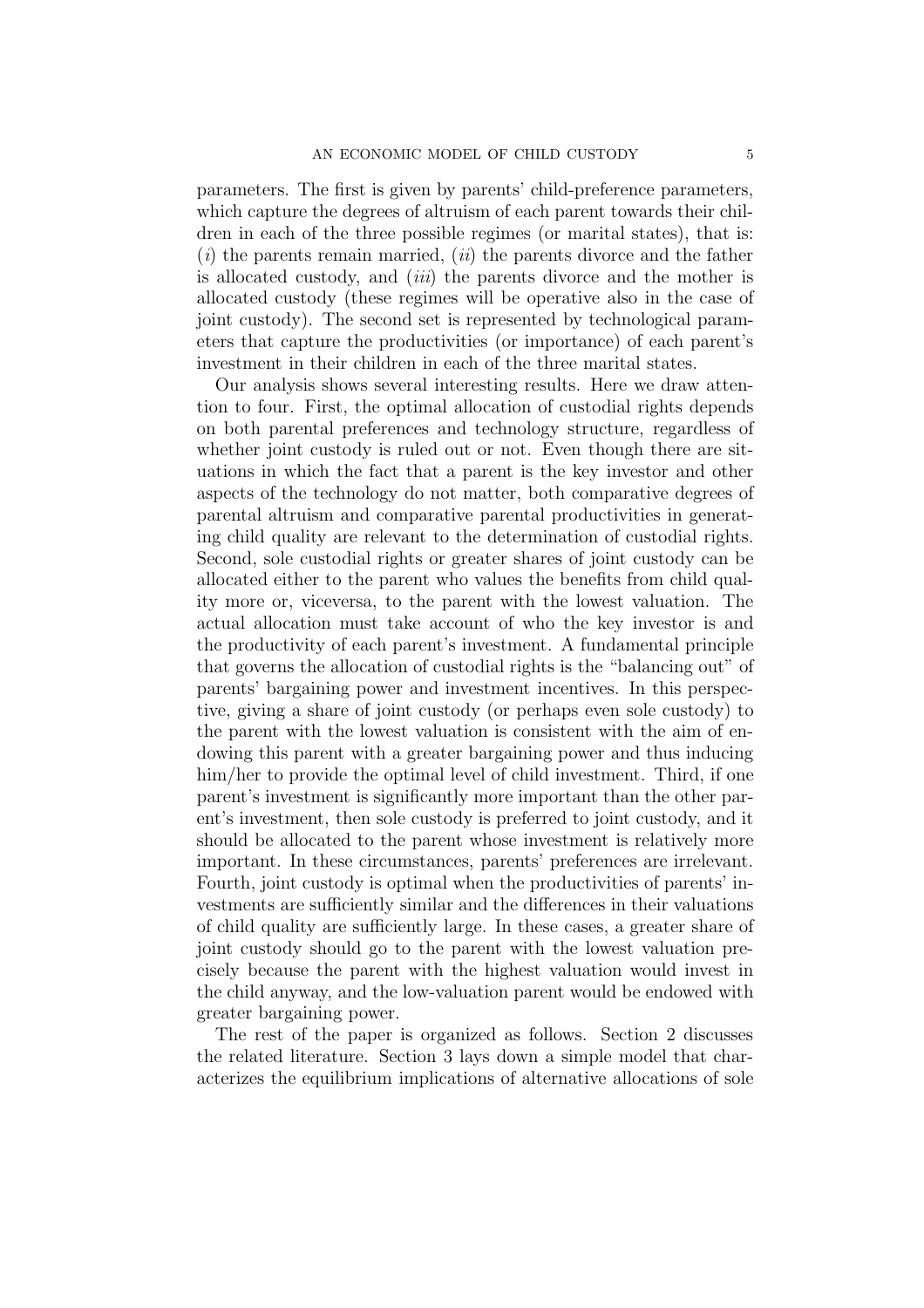custodial rights. Section 4 analyzes the optimal custody decision and derives our main results on sole custody. Section 5 extends the model to the analysis of joint custody. Section 6 discusses the implications of our main results in the context of current custody laws and links them to the empirical knowledge of the key parameters in our model. Section 7 concludes. For ease of exposition all technical proofs are relegated to the Appendix.

#### 2. Related Literature

Ever since the contributions of Becker (1974, 1981/1991), economists have developed a wide range of family behavior models in which partners are assumed to have either common preferences or separate preferences (for comprehensive surveys, see Bergstrom [1997], Behrman [1997], Weiss [1997] and Ermisch [2003]). Within the non-unitary models, an increasing number of studies explore the implications of a couple's inability to make binding legally-enforceable commitments about future behavior, inability that typically leads to inefficient allocations of household resources (Mazzocco 2001; Basu 2001; Lich-Tyler 2001; Lundberg and Pollak 2001). This strand of research on the family has been preceded by another large and rich theoretical literature on incomplete contracts and hold-up problems, which has shed light on many issues ranging from vertical and lateral integration to ownership rights and delegation of power within firms (Grossman and Hart 1986; Hart and Moore 1990; Hart 1995). Rarely have these two classes of research (i.e., family interactions and incomplete contracts) been joined.<sup>7</sup> The aim of our paper is to bridge this gap by exploiting the insights of the incomplete-contract literature to improve our understanding of the allocation of custodial rights upon divorce.

The incomplete contracting approach emphasizes the presence of transaction costs, which could be relevant to many household decisions. Examples of such costs are the costs of coordinating an agreement about partners' interdependent actions, the costs of monitoring and enforcing such an agreement, and the costs of renegotiation (Pollak 1985; Lundberg and Pollak 2001).<sup>8</sup> The presence of these costs implies that an efficient allocation of resources cannot be guaranteed, even in a world of complete information (Muthoo 1999). Although our model

<sup>7</sup>An example of application that combines elements of the incomplete-contract approach with some aspects of the economic theory of the family is in Rasul (2002). Rainer (2003) also applies this approach to explore the optimal allocation of household property rights upon divorce.

<sup>8</sup>For a clear and critical exposition of the hypotheses underlying such costs within the broader realm of the incomplete-contract literature, see Tirole (1999).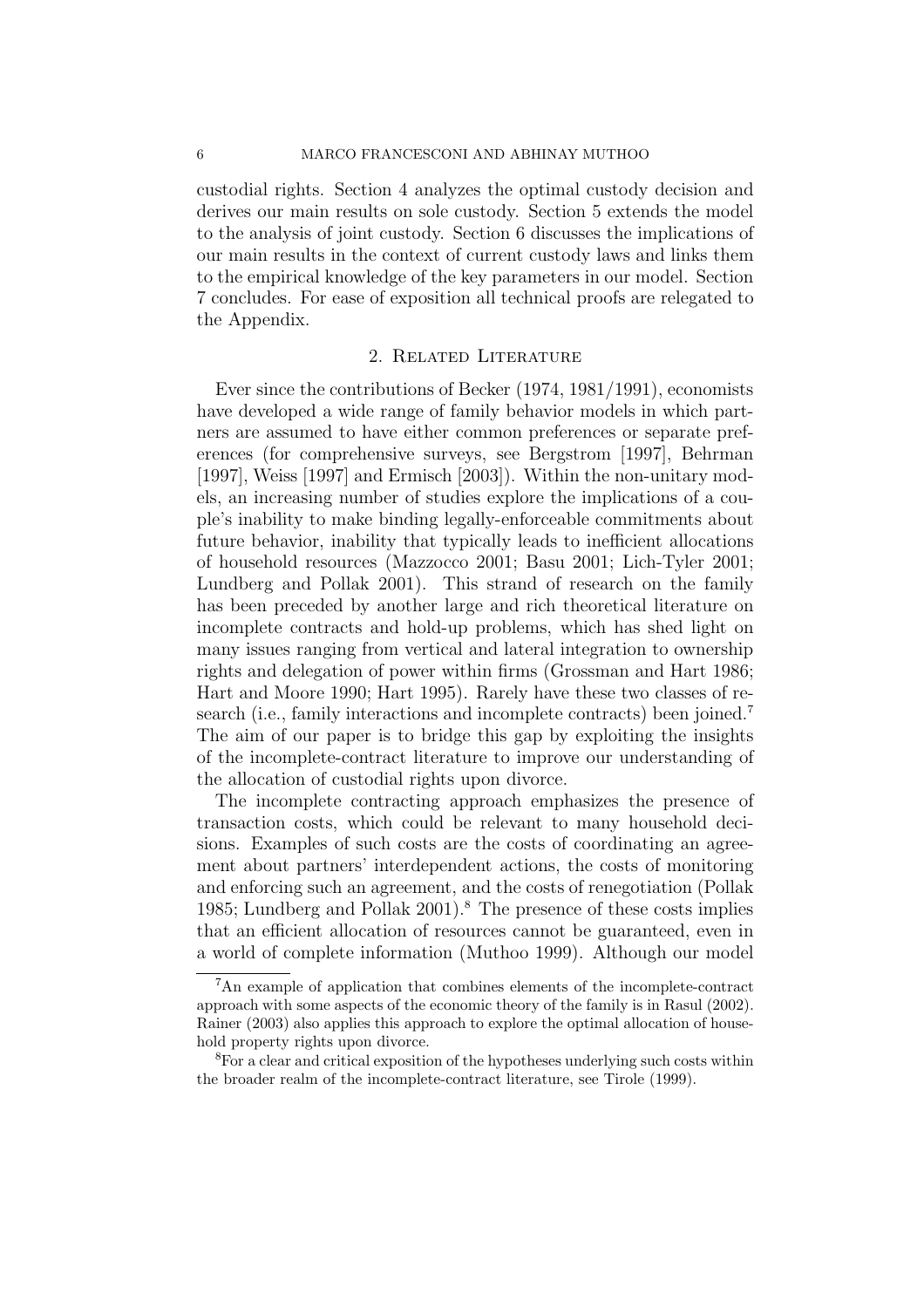is embedded in an incomplete contracting framework, its key features are shared by most of the economic analyses of the family, namely: (i) parents' altruism towards their children (Becker 1981; Ermisch 2003); (ii) the assumption that the distribution of the marital surplus is determined by negotiations between couples (McElroy and Horney 1981; Chiappori 1988); and (iii) parents' investments in their children (Becker and Tomes 1986; Mulligan 1997).

What we currently know on child custody issues comes primarily from legal studies. These either investigate the implications of the legal norms behind customary custody rules, such as the rule based on the "best interest of the child" (Goldstein, Freud, and Solnit 1979; Mason 1994), or describe the implementation of such rules and how they affect the parties involved (Kurki-Suonio 2000). From this literature we build, in particular, on the work by Mnookin and Kornhauser (1979). Their study argues that the primary role of divorce law is to provide the framework within which divorcing parents are allowed to reach an agreement over, among other things, the allocation of custodial rights through private negotiations (in the shadow of the law). Our model takes this notion of private ordering one step further, by considering custody negotiations between partners well before divorce becomes an issue.

Economists, in contrast, have largely neglected the study of child custody.<sup>9</sup> One exception is given by the study of Weiss and Willis (1985). Both our and their models consider an intact family, in which the allocation of child custodial rights upon divorce are determined upfront, that is, when the parents (and children) are still living together. In our model, however, the allocation of custodial rights have efficiency consequences within marriage, and the optimal rule is the one which induces the smallest amount of inefficiency. This is because our model is based on an incomplete-contract framework. Conversely, in the Weiss-Willis model, custodial rights have no efficiency consequences because

<sup>9</sup>In most of the existing empirical studies, this neglect is partly justified by the fact that maternal legal and physical custody is still the predominant arrangement among divorcing couples (see, among others, Del Boca and Flinn [1995] and Garfinkel et al. [1998]). Joint (or shared) custody, however, has increasingly become more common. For example, in Britain and the United States, at the end of the twentieth century, joint custody accounts for about one-quarter of post-divorce living arrangements for children. Less than 10 percent of cases are awarded to the father, while the remaining two-thirds are still awarded to the mother. At the beginning of the 1970s, joint custody was virtually inexistent, with at least 90 percent of cases awarded to the mother.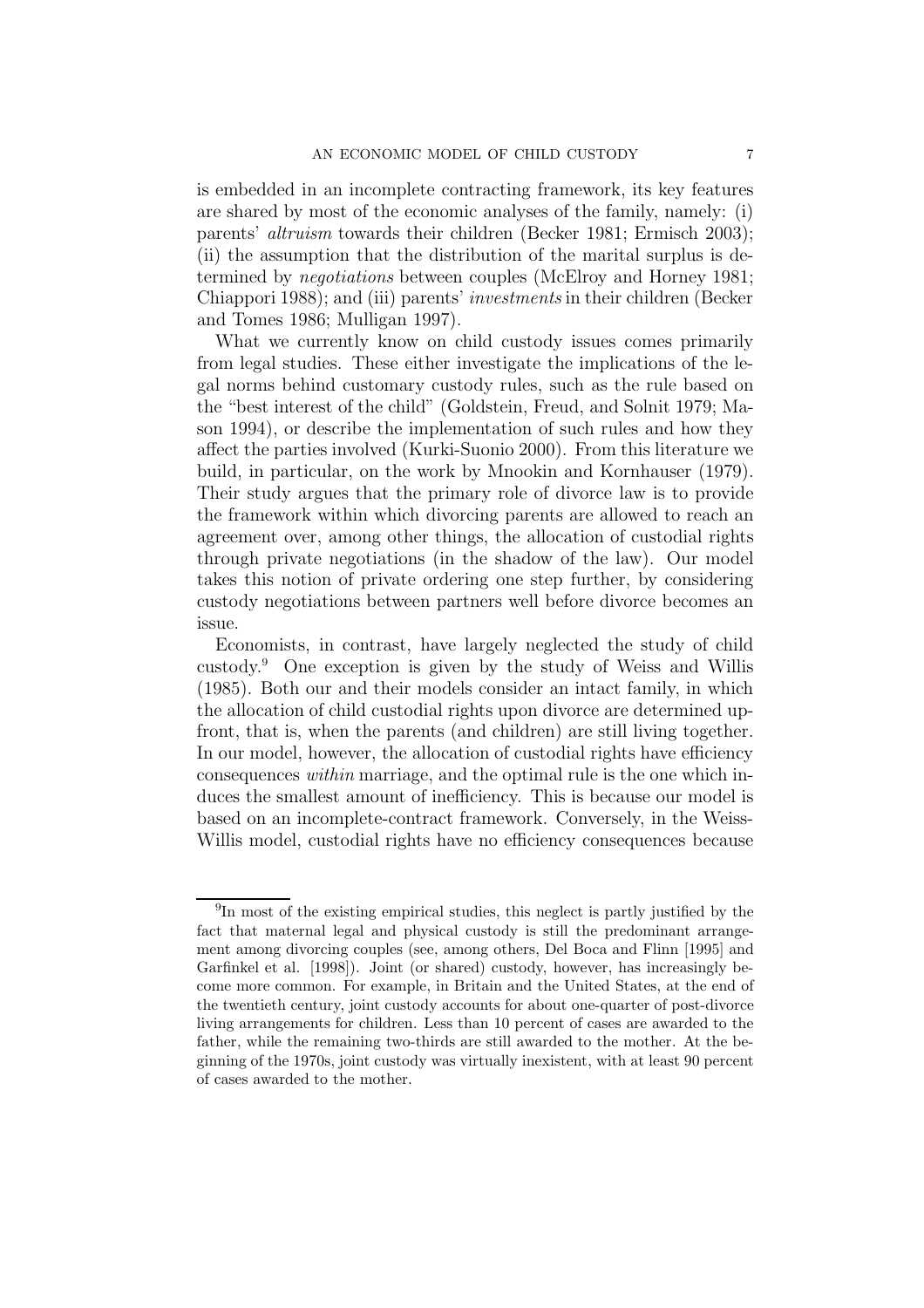partners are assumed to be able to write complete contracts on intrahousehold allocations of resources.<sup>10</sup> Another point of departure is that parents' investments in the child during marriage and negotiations over the marital surplus in the shadow of divorce play a key role in our analysis. But they do not in the Weiss-Willis model, which instead focuses on the set of Pareto-efficient allocations within marriage, and on the sets of privately optimal (but inefficient) allocations in the case of divorce.

Another exception is the paper by Rasul (2003), who has independently developed a model of child custody that shares some of the basic ideas of this paper. There are, however, three important differences between this paper and Rasul's. First, in this paper, we emphasize that parental altruism may vary depending on whether a parent is (or is not) allocated custody to. Such a link will turn out to be of primary importance for some of our results. Second, this paper explores in greater detail the effect of parental technology in producing child quality on the optimal custody rule. Parents' differential abilities in producing child quality will be another critical determinant of our optimal rule. While Rasul (2003) finds that the parent who values the benefits from child quality more should be allocated either sole custody or a higher share of joint custody (thus extending the results of Besley and Ghatak [2001] to the analysis of child custody), our model offers a more complex set of results. In our world, in fact, sole custody or greater shares of joint custody can be allocated either to the high-valuation parent or to the low-valuation parent depending on who the key investor is, as well as on the specific structure of the technology parents use to produce child quality. A third difference is that we specify a model in which divorce cannot occur in equilibrium. Rasul (2003) instead, in line with Weiss and Willis (1985), proposes a model in which divorce occurs with positive probability and is endogenous to the parents' investment decisions.<sup>11</sup> Given these differences and the different results that these two papers deliver, we view them as complementary to each other. Combining their insights in a unified framework would surely

 $10$ In their model custodial rights matter, in the sense that they have efficiency consequences, but only *after* the partnership breaks down. Furthermore, divorce occurs with a probability that depends on the selected efficient intrahousehold allocation. Hence, the optimal custodial rule is the one which is efficient *overall*, internalizing the fact that divorce occurs with nonzero probability and an inefficient allocation is instead implemented.

<sup>&</sup>lt;sup>11</sup>The possibility of divorce however comes at the cost of introducing a number of hard-to-test assumptions on the distribution of the gains from marriage and its properties (see, for instance, Assumptions A2-A5 in Rasul [2003]).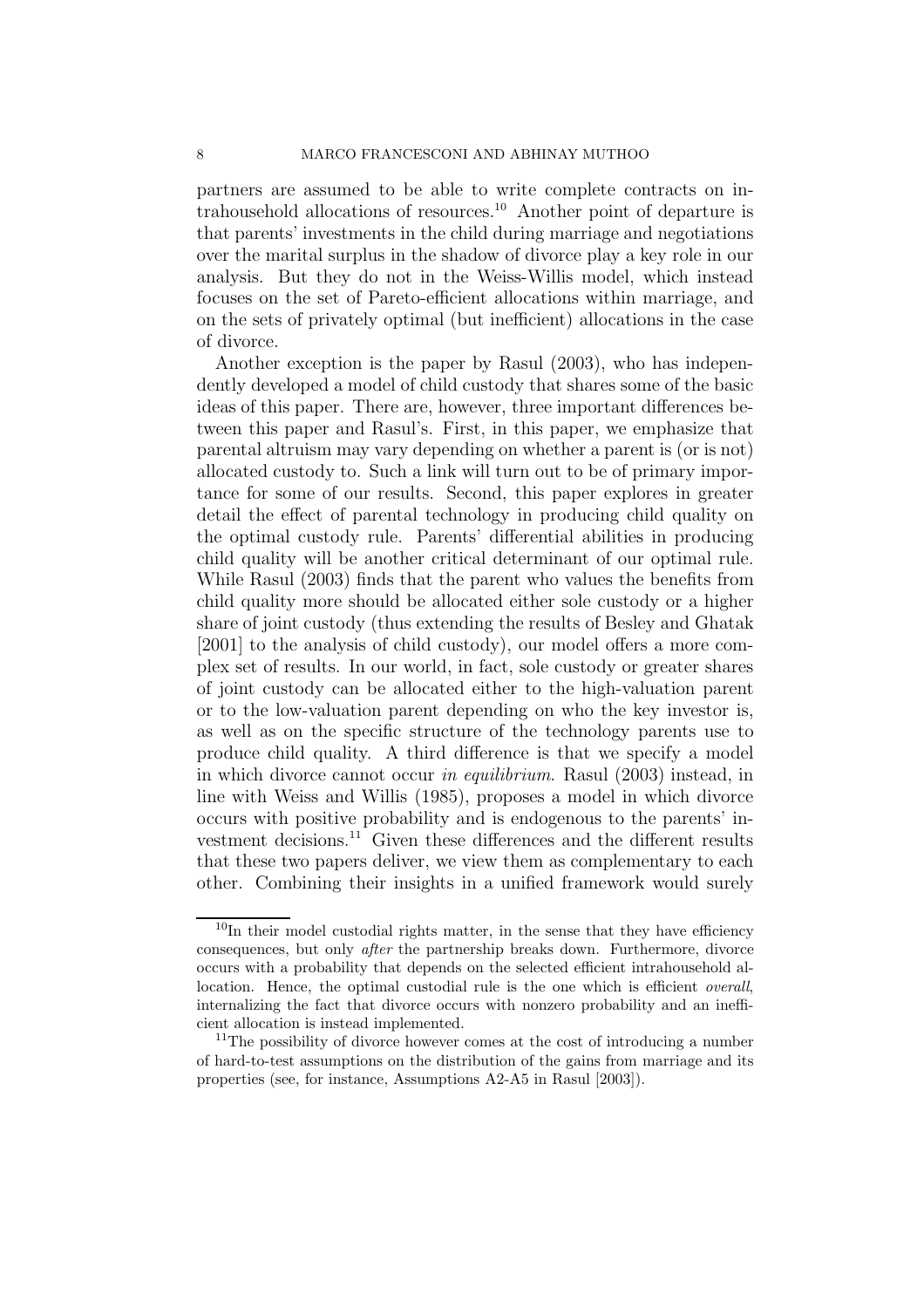enhance our understanding of the allocation of custodial rights and is left for future research.<sup>12</sup>

As we mentioned above, our study draws from the large literature on incomplete contracting, which has typically examined the optimal allocation of property rights for physical assets that are private goods (see the comprehensive survey in Hart  $[1995]$ ).<sup>13</sup> The analysis in Besley and Ghatak (2001), however, has extended that literature to the case of physical public goods (e.g., social services, investment projects, agricultural extensions, and microlending in developing countries). They show that if contracts are incomplete the ownership of such goods should lie with the party that values the benefit generated by them relatively more. This is true regardless of whether this party is the key investor and regardless of technological (dis)advantages that may characterise this agent. In their model, however, it is implicitly assumed that the value attached to the asset by each party is independent of who actually owns the asset. When interpreted in the context of the allocation of child custodial rights, this means that each parent's degree of altruism is the same regardless of which parent is allocated custody to. In contrast, we will explicitly allow for the possibility that the degree of parental altruism depends on which parent gets custody. Indeed, it may be the case that the custodial parent places a higher value on the child than the noncustodial parent does, because, for example, the latter suffers a loss of control over the allocative decisions of the former (Weiss and Willis 1985).

<sup>12</sup>Brown and Flinn (2002) present a model of the relationship between parental investment decisions under a given divorce policy regime and outcomes realized by children. In their paper, divorce occurs endogenously (as in the Weiss-Willis and Rasul's models) and, as in our paper, parental investments can be specified *ex ante*. In contrast to our model, however, parents can only choose investments and not custody, even though custody arrangements can be endogenous to the parental investments themselves within marriage or to the choice of divorce.

 $13$ Exactly because of the private nature of the goods involved, the main results of this literature cannot be directly applied to the allocation of child custodial rights. The reason is that, if parents split up, the noncustodial parent would obtain *no* utility from the child after divorce. This is in contrast with the basic notion that children are public or collective consumption goods from the point of view of the mother and the father (Becker 1974), and continue to be seen as such even after divorce by both parents, despite the loss of proximity and contact faced by the noncustodial parent (Becker, Landes, and Michael 1977; Weiss and Willis 1985 and 1993).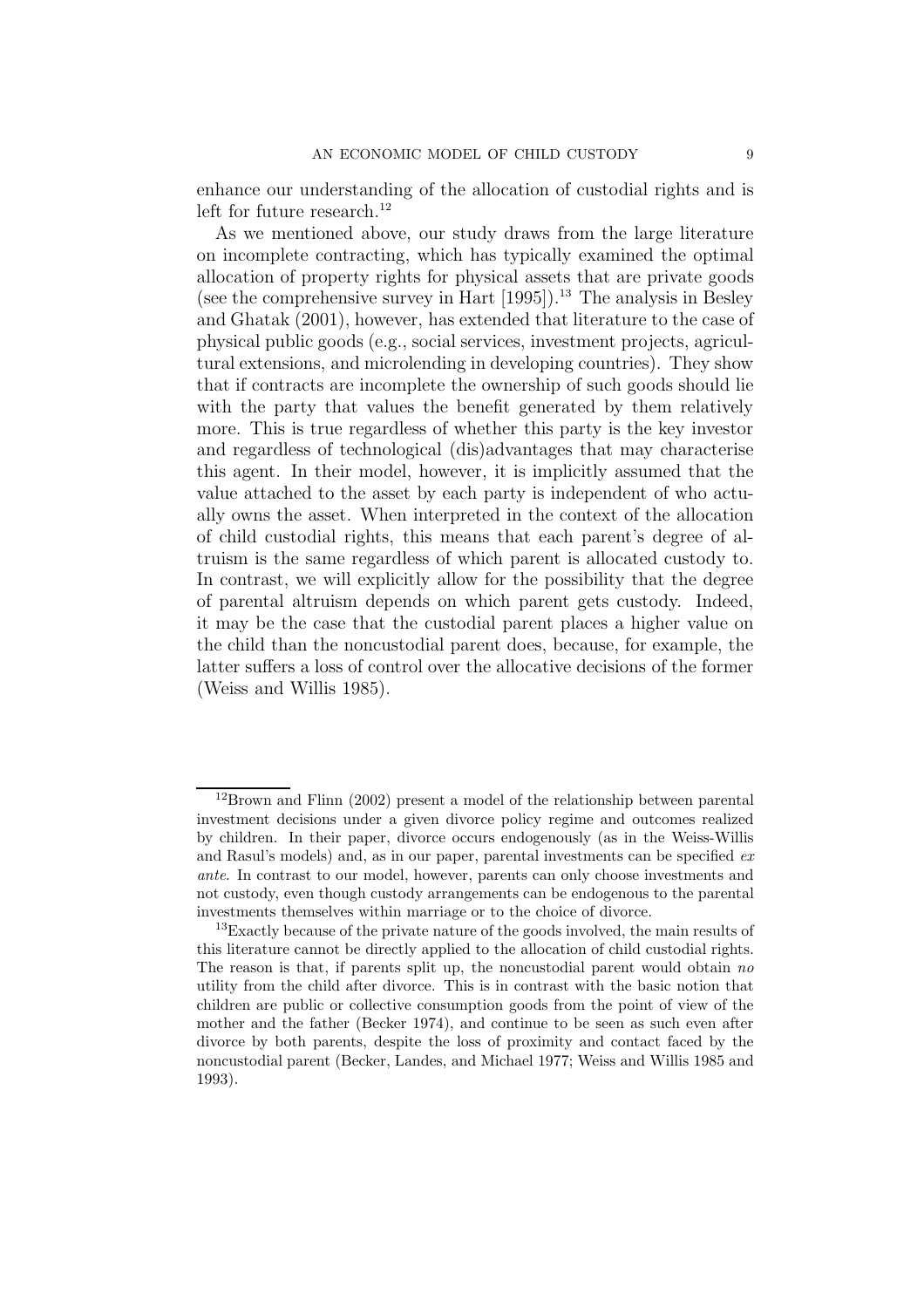#### 3. The Model

Consider a family that is comprised of a mother  $m$ , a father  $f$  and a child.<sup>14</sup> Our model is a three-stage game between m and f. In the background, besides the child, there is also another passive player, namely the legal institutions (e.g., courts), which are assumed to have the powers to enforce the terms of any (incomplete) contract that the couple might have voluntarily negotiated and agreed upon.

In this section and the next we illustrate the case in which only sole custody allocations (whereby one or the other parent is allocated legal and physical custody to) are possible.<sup>15</sup> We do this for two reasons. First, excluding joint custody makes the modeling easier and sharpens our insights into the economic forces driving custody allocation decisions. Second, and perhaps more importantly, the results that we obtain in a world in which there is only sole custody are interesting in their own right, and are likely to be of general interest within the latest developments of both the incomplete contracting literature and the economic literature on family decisions in the presence of transaction costs (Besley and Ghatak 2001; Lundberg and Pollak 2001; Rasul 2003). In section 5 we will extend this model by including the possibility of joint custody, and thus explore the circumstances under which joint custody gives rise to higher equilibrium marital surplus (and child welfare) than either of the two sole custodial allocations.

3.1. **Preferences and Technology.** The child utility (or welfare) depends on the levels of investments  $I_f$  and  $I_m$  made respectively by the father and mother, and on whether or not the parents remain married.<sup>16</sup> Specifically, the child utility is  $W(I_f, I_m)$  if the parents remain married, and  $w(I_f, I_m; i)$  if they divorce and  $i$   $(i = f, m)$  is allocated custody. The three functions  $W(.)$ ,  $w(.; f)$  and  $w(.; m)$  (as functions of  $I_f$  and  $I_m$ ) are strictly concave, strictly increasing and satisfy the Inada endpoint conditions. Given the overwhelming stock of evidence

<sup>&</sup>lt;sup>14</sup>For simplicity and without loss of generality, the discussion will be carried out as though the couple produces only one child. Since splitting siblings after divorce has been resisted by courts in most countries, on the grounds that it entails further erosion of the original family unit (Heatherington 1993), the one-child assumption is an adequate first approximation.

 $15$ Although the law distinguishes between physical and legal custody, our treatment of custody here combines the two concepts.

<sup>16</sup>Such investments (in child quality or human capital) may involve parental time, effort and financial inputs. For the purposes of this paper such distinctions are generally unimportant, although in the interpretation of the results derived below, we sometimes may refer to one input rather than another.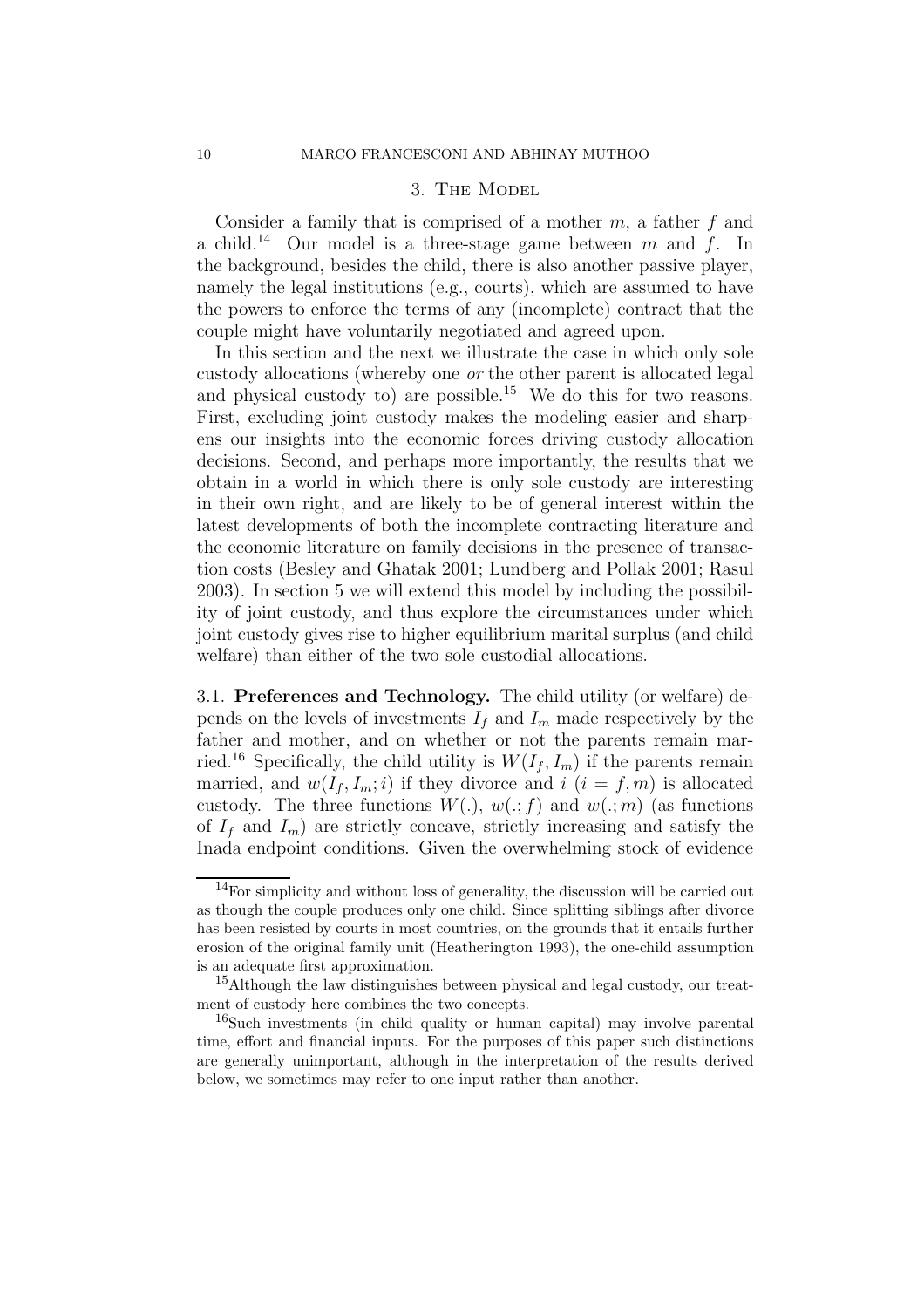according to which children fare better off when their parents remain married than when they divorce (McLanahan and Sandefur 1994; Haveman and Wolfe 1995), we assume that both the child's total utility and his/her marginal utility of each parent's investment is higher in the former regime. That is:

**Assumption 1.** For each  $i = f, m$  and for any  $I_f \geq 0$  and  $I_m \geq 0$ ,  $W(I_f, I_m) > w(I_f, I_m; i)$  and  $W_i(I_f, I_m) > w_i(I_f, I_m; i)$  (where j =  $f, m$ ).<sup>17</sup>

If parents remain married, the payoff to i is  $\mu_i W(I_f, I_m)$ , where  $\mu_i >$ 0 is a parameter that represents the degree of altruism (or value) that i attaches to child welfare in the regime where the child is brought up in an intact household. However, if they divorce and  $i$  has custody, then the payoff to j is  $\lambda_i(i)w(I_f, I_m; i)$ , where  $\lambda_i(i) > 0$  is a parameter that represents the degree of altruism that  $j$  attaches to child welfare in the regime where a separation has occurred and  $i$  has custody. We therefore allow for the possibility that a parent's degree of altruism towards the child varies across the three possible marital states.

Marriage may be seen in part as a relationship of trust and proximity (Becker 1991; Dasgupta 1988), while in the divorce state, there is no available mechanism which will induce the custodial parent to internalise the effects of his/her actions on the absent parent (Weiss and Willis 1985). This reasoning underpins the assumption that parents' degree of altruism is higher in the regime when they are married, that is:

#### **Assumption 2.**  $\mu_i > \lambda_i(j)$  for all  $i, j = f, m$ .

Besides the child-preference parameters denoted by  $\mu_f$ ,  $\mu_m$ ,  $\lambda_f(f)$ ,  $\lambda_m(f)$ ,  $\lambda_f(m)$  and  $\lambda_m(m)$ , the other core parameters of the model are embedded in the technology that parents use to invest in their child. These are captured by the productivities of the parental investments and are given by the properties of the functions  $W(.)$ ,  $w(.; f)$  and  $w(.; m)$ , as functions of the parents' investments. Our main objective is to analyze the impact of these parameters on the optimal custody rule. To do so parsimoniously, in what follows we abstract from other elements that may be relevant and play a part in custody decisions, e.g. private consumption and parental income.<sup>18</sup>

<sup>&</sup>lt;sup>17</sup>The terms  $W_j$  and  $w_j$  respectively denote the first-order derivatives of W and w with respect to  $I_j$ .

<sup>&</sup>lt;sup>18</sup>The model developed by Weiss and Willis (1985) does consider parents' incomes, but these are taken as exogenous to the key parental choices, namely personal consumption and child expenditures. A fully strategic representation of family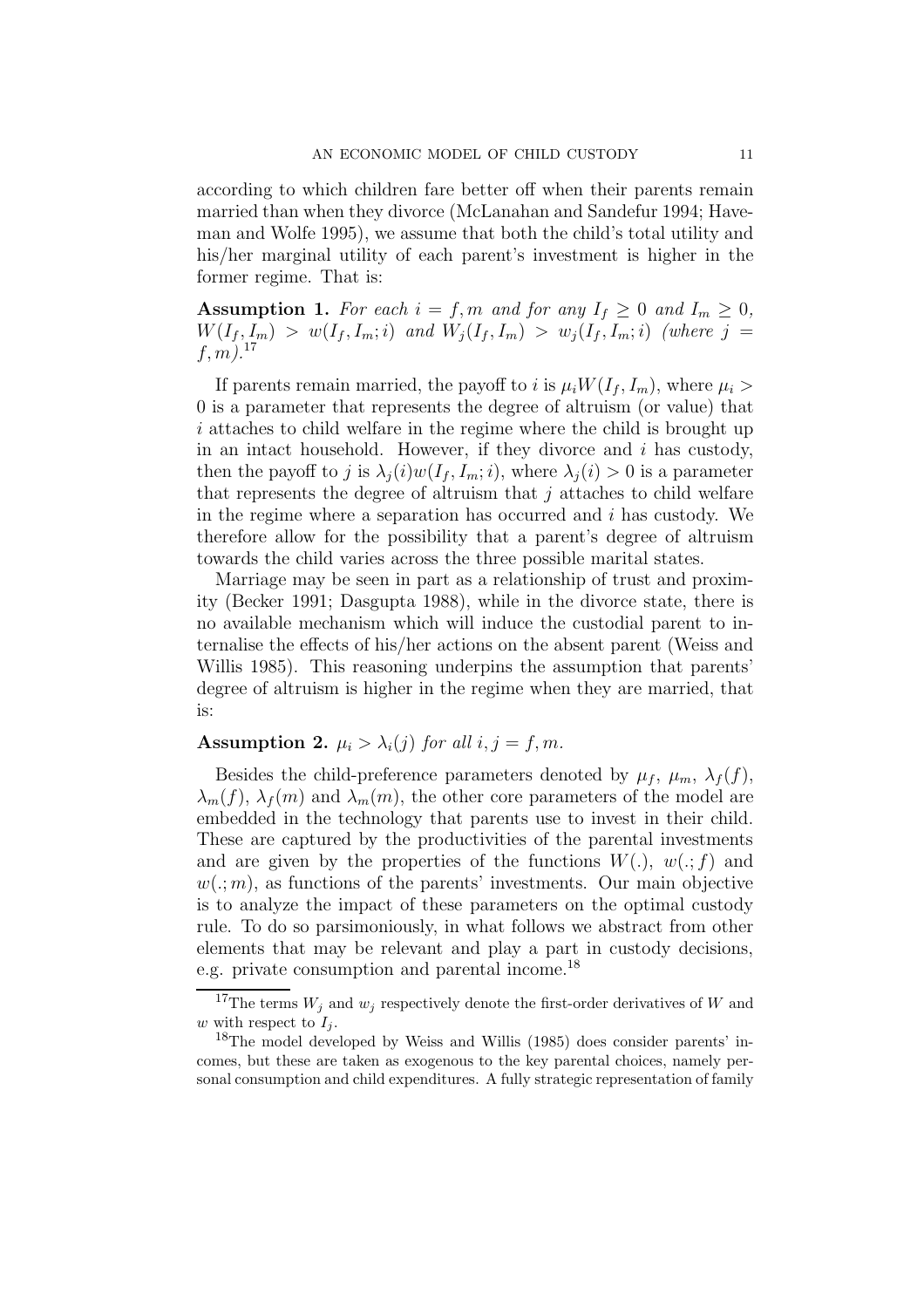3.2. **The Strategic Environment.** At date 0, parents are married and agree upon a contract that determines the parent who is to have custody if they divorce (at date 2). The contract is costlessly enforceable by the court. At date 1, the father and the mother (who continue to be married) simultaneously and non-cooperatively choose the levels of investments on their child,  $I_f$  and  $I_m$ , respectively.<sup>19</sup> Such investments are sunk at this date. The cost to  $i$  ( $i = f, m$ ) of investing  $I_i$ equals  $k_iI_i$ , where  $k_i > 0$  denotes is constant marginal cost of investment.

For any arbitrary set of choices made at dates 0 and 1, it follows from Assumptions 1 and 2, that

$$
(\mu_f + \mu_m)W(I_f, I_m) > [\lambda_f(i) + \lambda_m(i)]w(I_f, I_m; i).
$$

The left-hand side of this inequality is the size of the marital surplus that the couple can generate by remaining married, while the righthand side is the sum of their divorce payoffs if at date 0 it is decided that  $i$  will have custody upon divorce. Although it is efficient for the mother and father to remain married, they will need to reach an agreement over the partition of this marital surplus before they are in a position to generate and consume it. Thus, at date 2 the couple engages in bilateral negotiations. If agreement is reached with the father making a transfer T to the mother, then the utility payoffs to the father and the mother are respectively:<sup>20</sup>

$$
V_f = \mu_f W(I_f, I_m) - T
$$
  

$$
V_m = \mu_m W(I_f, I_m) + T.
$$

It should be noticed that, although (given Assumptions 1 and 2) efficient bargaining implies that in equilibrium the parents will remain married, the size of the marital surplus depends on the equilibrium investments made at date 1. The latter, it will be shown below, depend on the equilibrium distribution of the surplus between the couple, which, in turn, depends on the parents' relative bargaining powers that are in general influenced by their respective divorce payoffs. To describe the outcome of the negotiations at date 2, we adopt the Nash Bargaining

interactions would require married partners to choose their optimal labour supplies (Chiappori 1992), which in turn leads to endogenous parents' incomes. This extension is left for future research.

<sup>&</sup>lt;sup>19</sup>Since these investments are "non-contractable" — because, for example, they can be verified neither by the court nor by the other partner — this necessarily implies that they will be choosen "non-cooperatively".

<sup>&</sup>lt;sup>20</sup>If T is positive the transfer is from the father to the mother, but if T is negative then the opposite is true.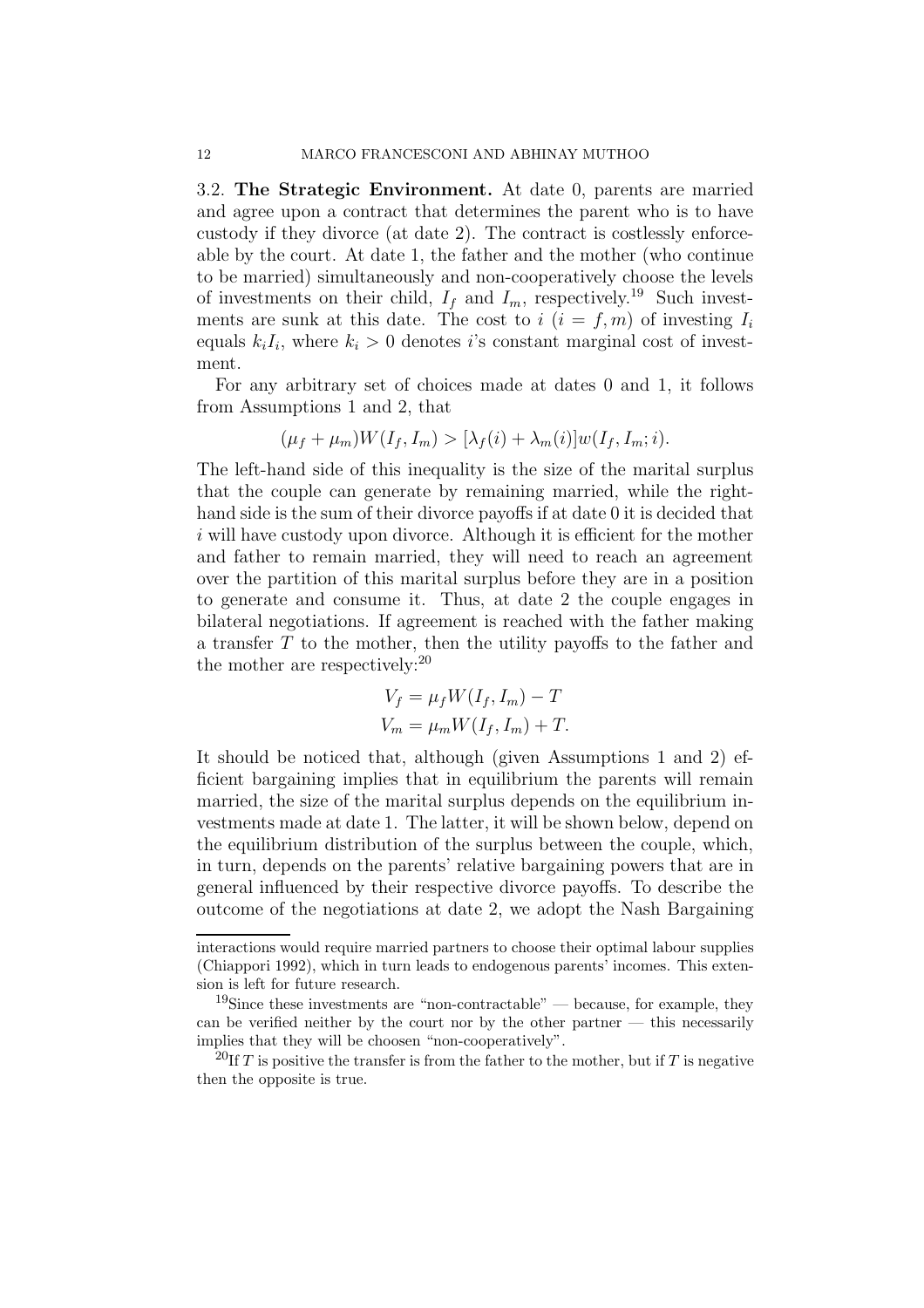Solution (NBS), in which the threat point is given by divorce.<sup>21</sup> We assume that the above three-stage game is one with complete information. In particular, the values of all the parameters (such as each parent's degrees of altruism in the three regimes) are common knowledge between the two partners.

3.3. **Equilibrium Bargaining Outcome.** Before addressing the question as to which of the two parents should be allocated custody at date 0, we need to derive the equilibrium implications of each of the two custody arrangements (i.e., paternal custody and maternal custody). At date 0, the two partners agree that if they divorce at date 2 custody will be allocated to i, where  $i = f$  or  $i = m$ . At date 1 the mother's investment choice is  $I_m$  (where  $I_m \geq 0$ ) and the father's investment choice is  $I_f$  (where  $I_f \geq 0$ ). With the NBS, the utility payoffs to the parents can be described by the *split-the-difference* principle:<sup>22</sup> each parent's Nash-bargained utility payoff equals her/his divorce payoff plus one-half of the marital surplus. Hence, after simplifying and rearranging terms, it follows that the Nash-bargained utility payoffs to

 $^{21}$ Muthoo (1999) discusses the strategic non-cooperative foundations of the NBS, and, using a number of versions of Rubinstein's alternating-offers model, shows when and how to use this bargaining solution concept. In the context of marital bargaining situations, there are circumstances under which the divorce payoffs (i.e., the parties' outside options) can be identified with the threat point in the NBS, as we assume in this paper; for example, when the risk of divorce occurring is sufficiently large. In other circumstances — when such a risk is sufficiently small – the divorce payoffs should not be identified with the threat point, but instead affect the bargaining outcome in the manner described by the so-called *outside option principle* (see Muthoo [1999, chapter 5]). It may be noted that in such cirumstances the threat point would be more convincingly identified with the payoffs obtained from non-cooperation within marriage, along the lines modelled in Lundberg and Pollak (1993). This is another interesting extension which we leave for future analysis.

 $22$ We adopt the symmetric NBS which leads the parties to split equally the net marital surplus. This, however, does not imply that husband and wife will have equal bargaining powers because such powers depend crucially also on their respective divorce payoffs. Adopting an asymmetric NBS would provide us with an additional parameter that captures sources of bargaining power that are not already embodied into the disagreement payoffs. But doing so would not alter our main conclusions.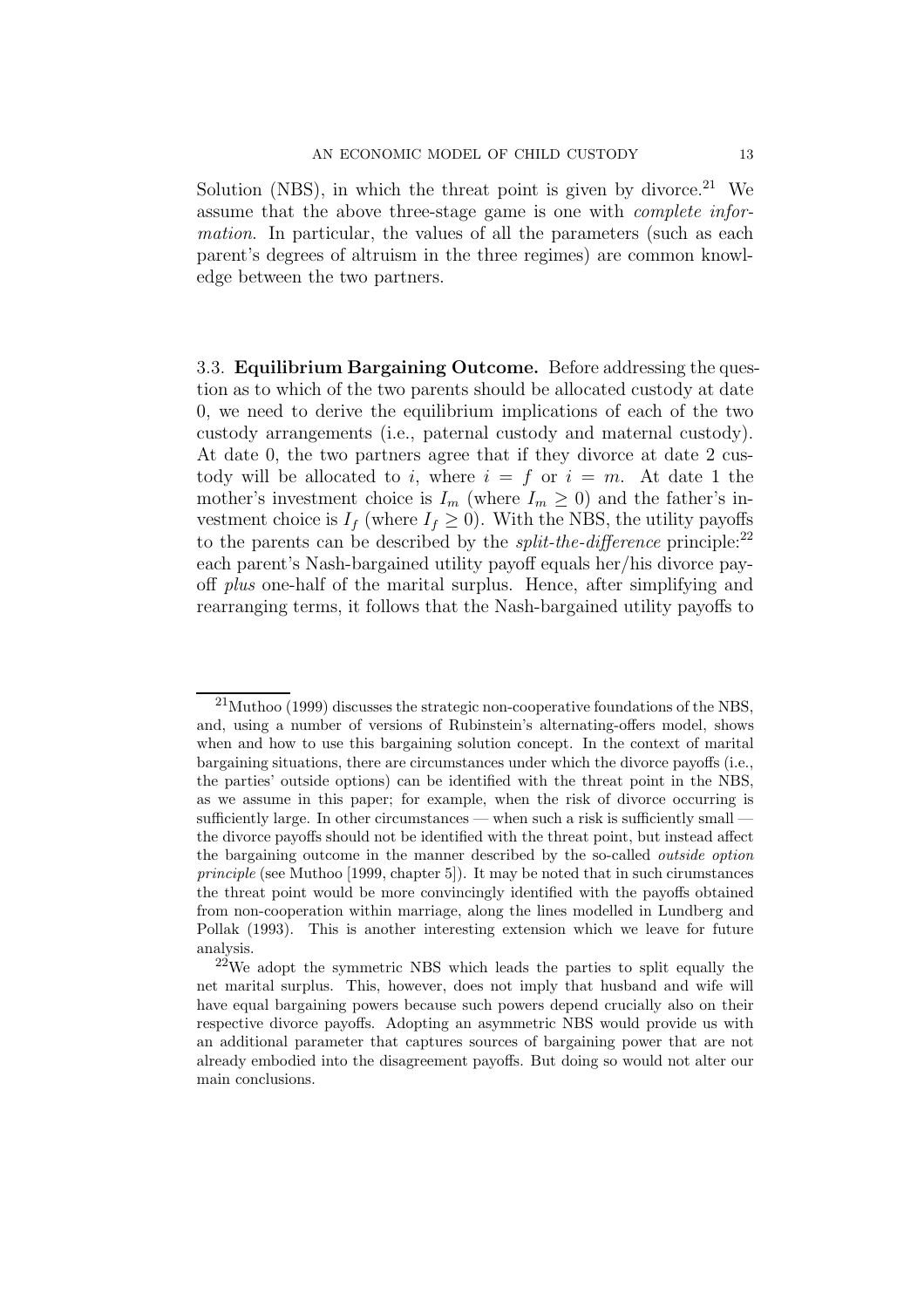the father and the mother are respectively:

(1) 
$$
V_f^N(i) = \frac{1}{2} \left[ (\mu_f + \mu_m) W(I_f, I_m) + [\lambda_f(i) - \lambda_m(i)] w(I_f, I_m; i) \right]
$$
  
(2) 
$$
V_m^N(i) = \frac{1}{2} \left[ (\mu_f + \mu_m) W(I_f, I_m) + [\lambda_m(i) - \lambda_f(i)] w(I_f, I_m; i) \right].
$$

Notice that if  $\lambda_m(i) = \lambda_f(i)$  then the parents' payoffs are identical, i.e., they split equally the marital surplus. However, if the parents' degrees of altruism towards the child differ (in the hypothesized regime that custody upon divorce would be allocated to  $i$ , then the parent with the relatively higher degree of altruism obtains more than onehalf of the marital surplus, and hence, has a relatively larger payoff. Perhaps not surprisingly, this indicates that the difference between the parents' bargaining powers is proportional to the difference between their respective degrees of altruism. Interestingly, the parents' degrees of altruism when they remain married  $(\mu_f$  and  $\mu_m)$  have no impact on their respective bargaining powers. These only play a role in determining the size of the marital surplus. However, the Nash-bargained transfer (which underlies the utility payoffs) will depend on the relative magnitudes of  $\mu_f$  and  $\mu_m$ . In fact, it is easy to show that the transfer is given by

(3) 
$$
T^{N} = \frac{1}{2} \left[ (\mu_{f} - \mu_{m}) W(I_{f}, I_{m}) - [\lambda_{f}(i) - \lambda_{m}(i)] w(I_{f}, I_{m}; i) \right].
$$

The following example illustrates the role of parents' degrees of altruism on the bargaining outcome. Suppose that  $i = f$ ,  $\lambda_f(f) > \lambda_m(f)$  and  $\mu_m > \mu_f = 0$ . That is, the father is to be allocated custody upon divorce, and his degree of altruism in that regime exceeds that of his wife, but the exact opposite is the case in the regime where they are married. Under these assumptions, the father has more bargaining power than the mother, and hence obtains more than one-half of the marital surplus. This is so, even though he makes no contribution to that surplus  $(\mu_f = 0)$ . In this case,  $T_N < 0$ , that is, the mother makes a transfer to the father in the Nash bargain. Now change the above example by assuming that  $\mu_f > \mu_m = 0$ . In this case, while the father continues to obtain more than one-half of the surplus, it is possible that he has to make a transfer to the mother. This is because (since  $\mu_m = 0$ ) she receives no direct utility, and hence, in order to strike a bargain, she will have to receive some transfer from her husband.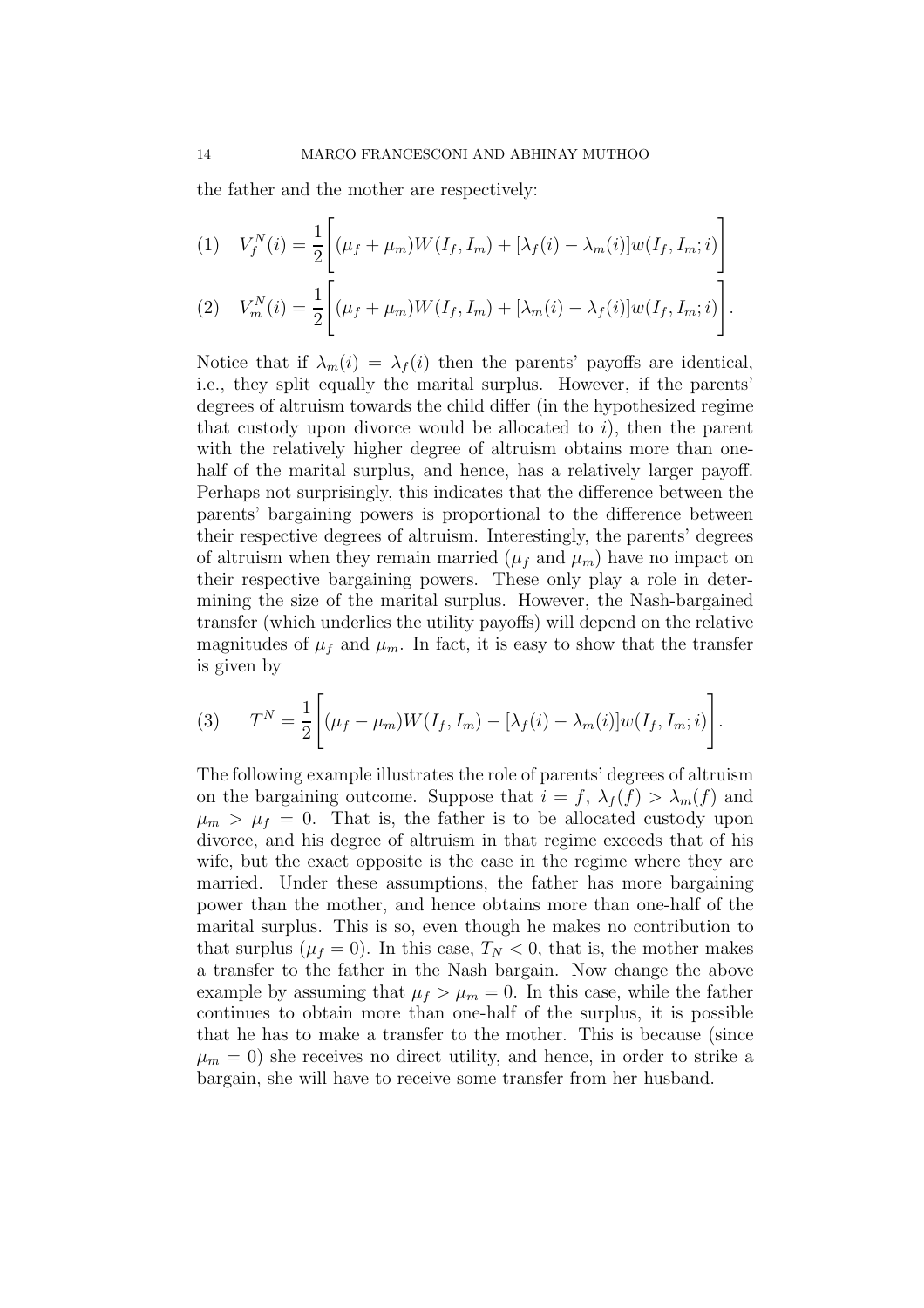3.4. **Equilibrium Underinvestments.** Having characterized the outcome of the negotiations at date 2 over the partition of the marital surplus (for an arbitrary set of decisions made at dates 0 and 1), we now proceed in the standard backward induction fashion and characterize the equilibrium investment levels chosen by the parents at date 1. We begin by characterizing the first-best investment levels.

The first-best (or Pareto-efficient) investment levels  $I^e = (I_f^e, I_m^e)$ maximize the difference between the marital surplus and the total cost of the investments,  $(\mu_f + \mu_m)W(I_f, I_m) - k_f I_f - k_m I_m$ . As such,  $I^e$  =  $(I_f^e, I_m^e)$  is the unique solution to the following first-order conditions:

- (4)  $(\mu_f + \mu_m)W_f(I_f, I_m) = k_f$
- (5)  $(\mu_f + \mu_m)W_m(I_f, I_m) = k_m.$

The left-hand sides of equations (4) and (5) are respectively the social (or aggregate) marginal benefits of the father's and the mother's investments, while the right-hand sides denote their respective private (which are identical to the social) marginal costs.

The Nash equilibrium investment levels  $I_f^i$  and  $I_m^i$  chosen by the father and the mother (given the assumption that  $i$  will have custody upon divorce) are the unique solutions to the following first-order conditions:

(6) 
$$
\frac{(\mu_f + \mu_m)W_f(I_f, I_m)}{2} + \frac{[\lambda_f(i) - \lambda_m(i)]w_f(I_f, I_m; i)}{2} = k_f
$$

(7) 
$$
\frac{(\mu_f + \mu_m)W_m(I_f, I_m)}{2} + \frac{[\lambda_m(i) - \lambda_f(i)]w_m(I_f, I_m; i)}{2} = k_m.
$$

The left-hand sides of equations (6) and (7) are respectively the private marginal benefits of the father's and the mother's investments, while the right-hand sides denote their respective private marginal costs. Under Assumptions 1 and 2, the social marginal benefit from each parent's investment strictly exceeds her/his private marginal benefit. It then follows that the parents underinvest relative to their respective first-best investment levels:

**Lemma 1.** Regardless of which parent receives custody of the child, the equilibrium investment levels chosen at date 1 are strictly less than the (corresponding) first-best levels.

This underinvestment result comes about because neither parent is able to obtain — in the bargaining equilibrium — the full, social (or aggregate) marginal benefit from her/his respective investment. Each parent is "held-up" ex post, after investments are sunk, by the other parent. This hold-up problem arises in many other contexts (see Hart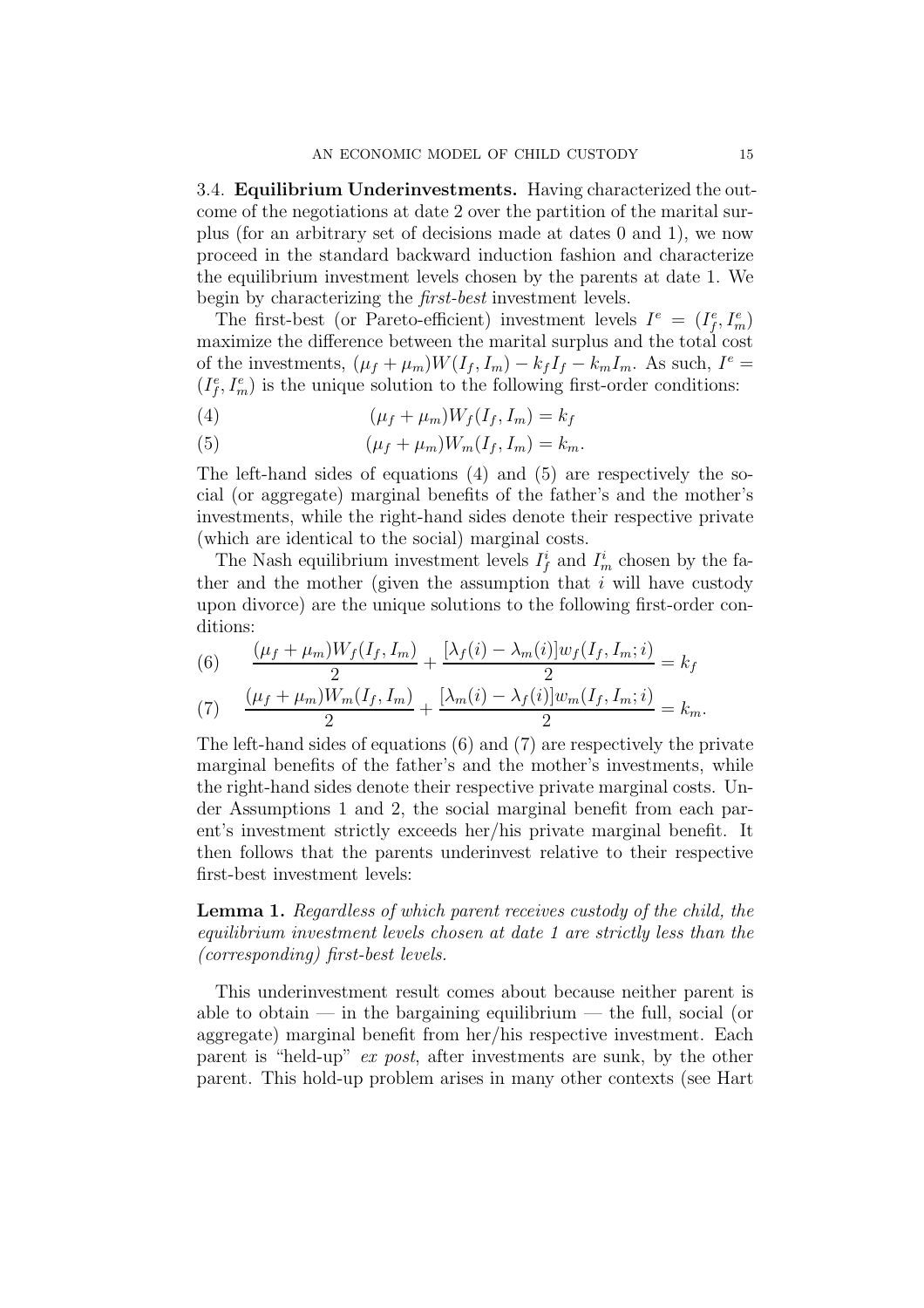[1995] and the references therein). It is precisely for this phenomenon that the allocation of custodial rights has efficiency consequences.

#### 4. The Optimal Sole Custody Rule

We now analyze the issue of what comprises the optimal custody rule.<sup>23</sup> By optimal we mean the rule that maximizes the net surplus, which for an arbitrary pair of investment levels  $(I_f, I_m)$  is given by<sup>24</sup>

(8) 
$$
S(I_f, I_m) \equiv (\mu_f + \mu_m)W(I_f, I_m) - k_f I_f - k_m I_m.
$$

The first-best net surplus  $-$  i.e., the net surplus with the first-best levels of investments — is  $S^e \equiv S(I_f^e, I_m^e)$ , where the first-best investment levels are characterized in subsection 3.4. In the same subsection, we also characterized the equilibrium investment pair  $(I_f^i, I_m^i)$  that yields the equilibrium net surplus under *i*-custody,  $S^i \equiv S(I_f^i, I_m^i), i = f, m$ . From Lemma 1 (and the assumption that  $W$  is concave) it follows that  $S^e > S^i$  ( $i = f, m$ ). If  $S^f > S^m$  it is optimal to allocate custody to the father, and if  $S^f \n\leq S^m$  it is optimal to allocate custody to the mother. If  $S^f = S^m$  it does not matter as to which parent is allocated custody. From (8) it is clear that the optimal custody rule will also provide relatively higher equilibrium child utility and equilibrium marital surplus, and relatively smaller distortions of the equilibrium investment levels from their respective first-best levels.<sup>25</sup> In this sense, therefore, the optimal custody rule is consistent with the best-interest-of-the-child principle (Goldstein, Freud, and Solnit 1979).

4.1. **The Case With A Sole Investor.** For simplicity, we first analyze the case in which only one of the two parents makes an investment decision at date 1. Without loss of generality, we assume that the sole investor is the father. This is equivalent to the assumption that the

 $23$ We extend this analysis in section 5 by allowing for the possibility of joint custody as an alternative feasible option.

 $^{24}$ In what follows, we say, for convenience, "*i*-custody" to indicate that child custody is allocated to parent  $i$   $(i = f, m)$ .

<sup>&</sup>lt;sup>25</sup>Notice that if each parent's equilibrium investment level is higher under  $i$ custody than under j-custody  $(i \neq j)$ , then  $S^i > S^j$ , and hence *i*-custody is unambiguously the optimal custody rule. In this case, therefore, the magnitudes of the equilibrium net surplus in the two possible custody regimes do not have to be computed and compared in order to determine which parent should be optimally allocated custody. But if one parent's equilibrium investment is relatively higher under i-custody while the other parent's equilibrium investment is relatively higher under j-custody  $(i \neq j)$ , then in order to determine which parent should receive custody we need to evaluate the relative magnitudes of the two equilibrium net surpluses.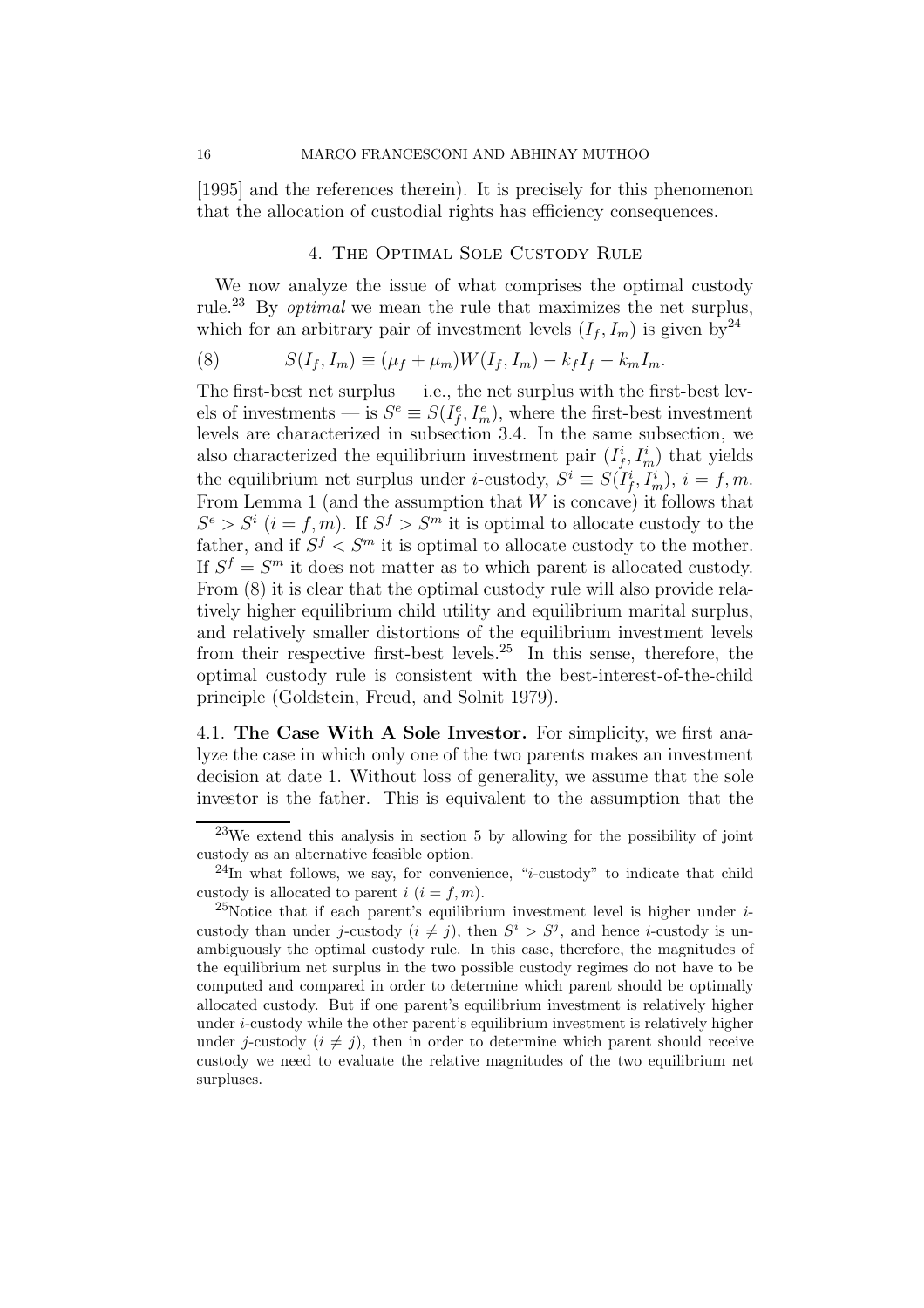mother's constant marginal cost of investment,  $k_m$ , is sufficiently large. This situation is applicable, for example, when parental investments involve significant monetary expenditures, and the father is the main (or the only) wage earner in the family. Clearly, even if the mother makes no monetary investments, her presence and control over the father's investment might be as relevant to the child utility as the father's investment itself. Indeed, the comparative importance (productivities) of the two parents for the generation of the returns from the father's investment is a key force determining the optimal custody rule.

4.1.1. Characterization and Preliminary Results. Because the father is the only investor, we focus solely on the father's investment incentives.<sup>26</sup> It follows immediately after differentiating the expression in (1) with respect to  $I_f$  that:

(9) 
$$
\frac{\partial V_f^N(f)}{\partial I_f} - \frac{\partial V_f^N(m)}{\partial I_f} = \frac{1}{2} [\lambda_f(f) - \lambda_m(f)] w_f(:,f) - \frac{1}{2} [\lambda_f(m) - \lambda_m(m)] w_f(:,m).
$$

If the right-hand side of (9) is strictly positive, then it is optimal to allocate custody to the father. But if the right-hand side of (9) is strictly negative, then it is optimal to allocate custody to the mother.<sup>27</sup> The sign of the right-hand side of (9) depends on: (i) the parents' respective degrees of altruism towards their children upon divorce, and (ii) the child's marginal utilities of the father's (the sole investor) investment when the father is allocated custody and when the mother is allocated custody.<sup>28</sup>

 $^{26}$ From (8) maximizing the net surplus when only the father invests is equivalent to minimizing the distortion of the father's equilibrium investment from his first-best level. Given Lemma 1 and the assumption that  $W$  is concave, this means maximizing his investment incentives (or equilibrium marginal returns to his investment).

 $^{27}$ If the right-hand side of (9) is zero, then it does not matter whether it is the father or the mother who receives custody. In this case, custody could be determined by some other rule that departs from the "winner-take-all" principle illustrated in this section. Examples of such compromise solutions are discussed, among others, by Elster (1989), and include random selection of the custodial parent and joint custody. We shall return to the joint custody solution in section 5.

<sup>28</sup>If custody is awarded to the mother, the father will continue to invest in the child not only because he is the only parent with an income (or the mother's income is too low), but also because courts (or other legal institutions) will guarantee the implementation of the terms of divorce. In this context, we abstract away from problems of enforcement (such as compliance with child support orders), which have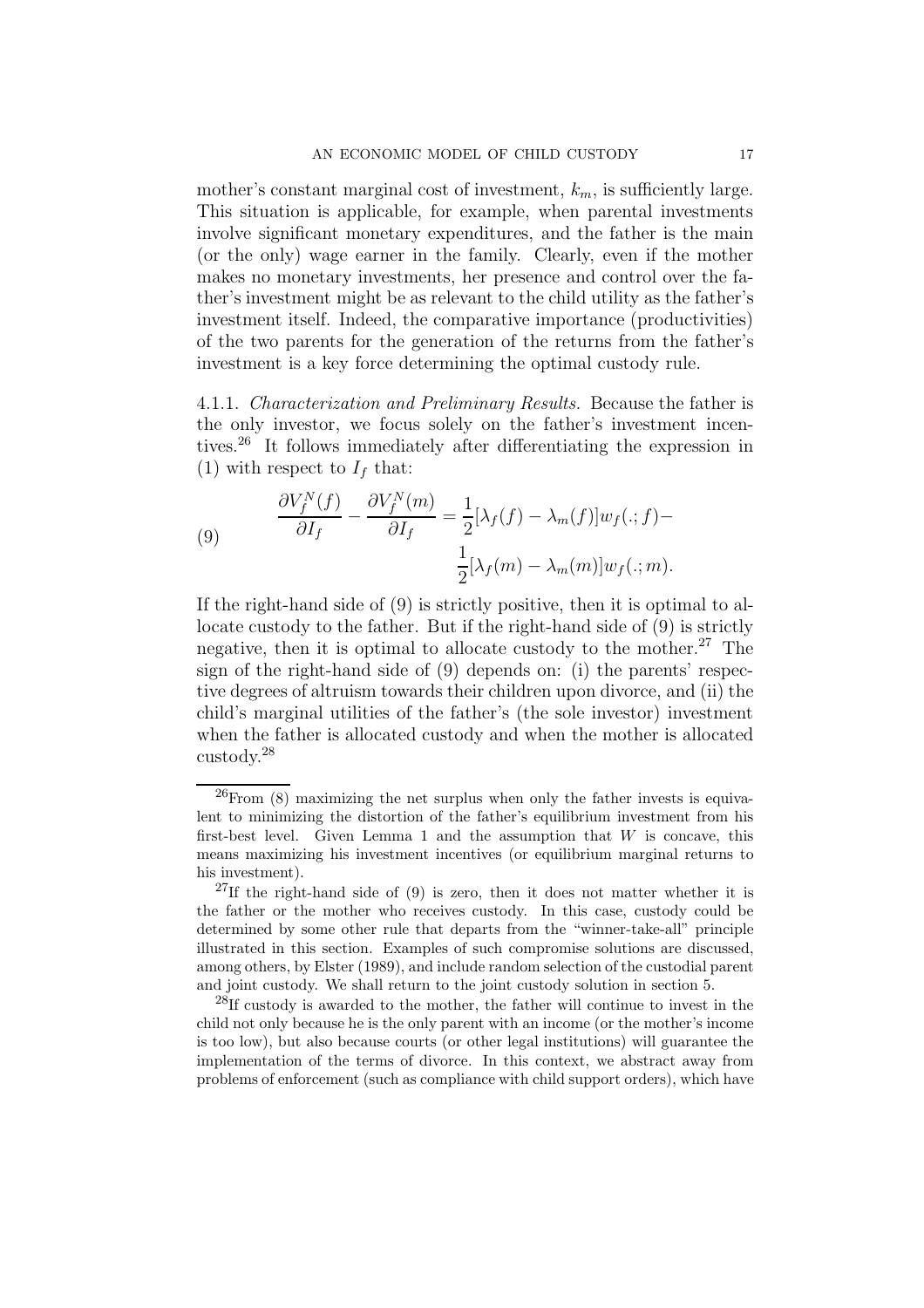Optimal custody is independent of the parents' respective degrees of altruism when they are married,  $\mu_f$  and  $\mu_m$ . This conclusion would be obvious if child custody were to be determined ex post after divorce, because  $\mu_f$  and  $\mu_m$  would no longer be relevant. However, this result is obtained in the context of a model in which custody is established ex ante, in a prenuptial contract, when the values of both  $\mu_f$  and  $\mu_m$ are still potentially relevant. Indeed, here the optimal custody rule provides the sole investor (father) with the best incentives to invest while the parents live together. Even from that *ex-ante* standpoint, therefore, the determination of child custody should only be influenced by the parents' degrees of altruism in the two divorce regimes.<sup>29</sup>

Another implication of  $(9)$  is that in order for custody to matter by which we mean that custody should optimally be allocated to one parent rather than the other  $-$  it must not be the case that in each divorce regime the parents' degrees of altruism are identical. In fact, if the mother and father had the same degree of altruism, then they would have equal bargaining power regardless of whom is allocated custody to, and hence, the father's marginal returns from his investment (which determine his investment incentives) are the same whether he gets custody or not. We summarize these results in the following:

**Lemma 2.** If joint custody is not a possibility, the optimal custody rule is independent of the parents' degrees of altruism when they are married. Custody matters only if in at least one of the two divorce regimes the parents' degrees of altruism differ from each other.

4.1.2. Parental Altruism is Independent of the Divorce Regime. We now derive and discuss a set of results that concern the exact nature of optimal custody. They apply to the case in which each parent's degree of altruism is the same across the two divorce regimes.

**Proposition 1.** Assume that for each  $i = f, m, \lambda_i(f) = \lambda_i(m) = \lambda_i$ . (a) If the child's marginal utility of the father's investment is higher under f-custody than under m-custody, then it is optimal to allocate custody to the parent who has the relatively greater degree of altruism in the two divorce regimes.

been addressed in other studies (e.g., Weiss and Willis 1993; Seltzer, McLanahan, and Hanson 1998; Flinn 2000).

<sup>29</sup>It should be emphasized, however, that a different conclusion will be reached in section 5 when joint custody is explicitly modeled. In that world both  $\mu_f$  and  $\mu_m$ affect the optimal custody rule through the equilibrium value of the joint custody allocation.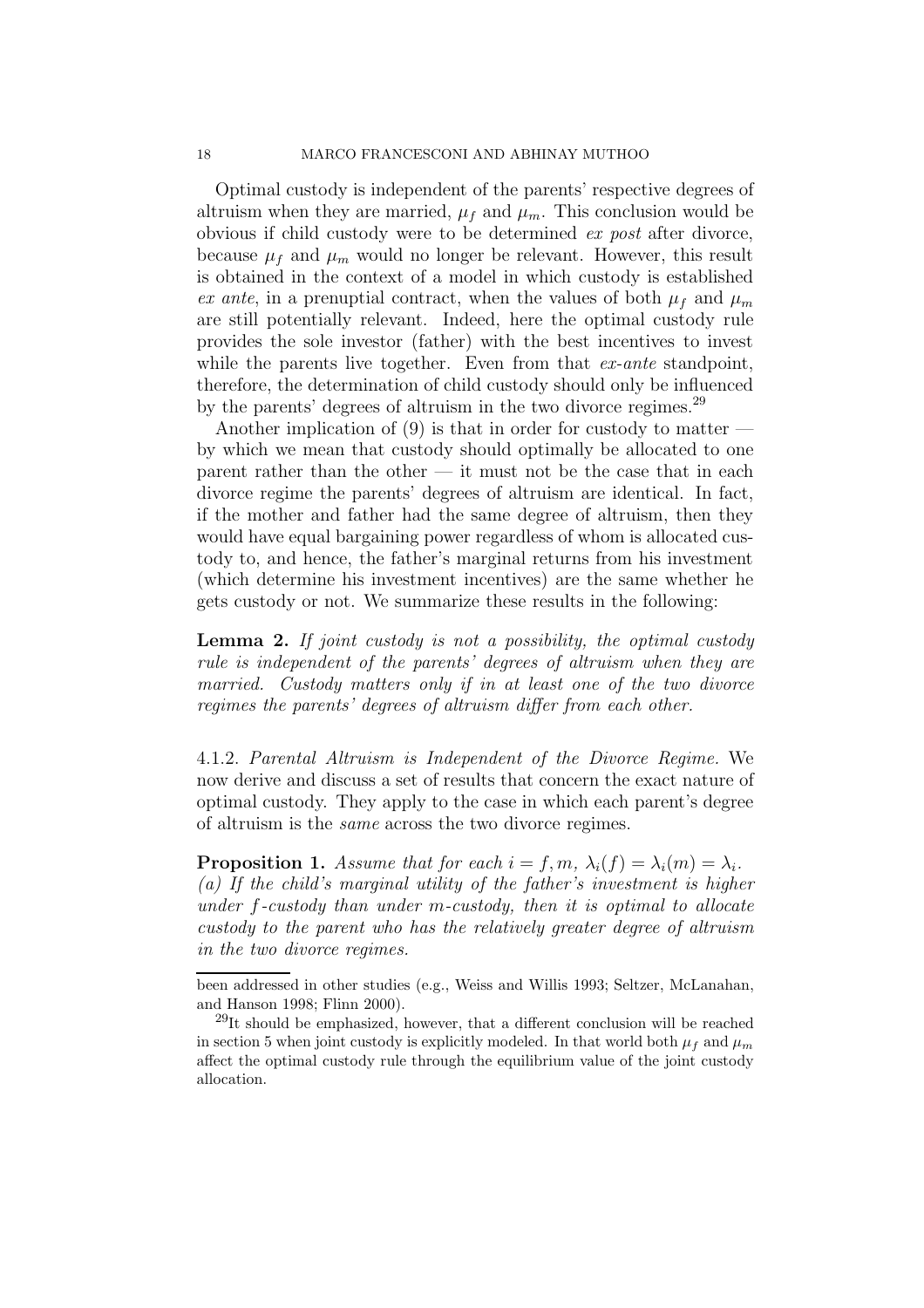

Figure 1. An illustration of Proposition 1.

(b) If the child's marginal utility of the father's investment is higher under m-custody than under  $f$ -custody, then it is optimal to allocate custody to the parent who has the relatively smaller degree of altruism in the two divorce regimes.

Figure 1 illustrates these results. It plots differences in parents' valuations during divorce,  $\lambda_f - \lambda_m$ , against differences in the relevant technological parameters,  $w_f(.; f) - w_f(.; m)$ . The figure clearly shows that, for a given technological structure, a slight variation in parental preferences may deliver opposite custody allocations in equilibrium. Similarly, for given parental valuations, small changes in technology may imply different custody rules. We shall return to this point later in this section as well as in sections 5 and 6.

Contrary to what is implied by this proposition, casual observation and introspection may suggest that in order to provide the sole investor (father) with the best investment incentives, custody should be allocated to him. Indeed, such intuition lies at the heart of the incomplete contracting literature. But the assets considered in that literature are private goods, while the asset in our model (i.e., the child) is a public consumption good. In an environment in which agents deal with private goods, the non-owning party gets no benefit from the asset when the party who owns the asset chooses not to cooperate. In contrast, in the case of children, the noncustodial parent's utility is likely to be always affected by the child's welfare (as assumed, for instance, by Del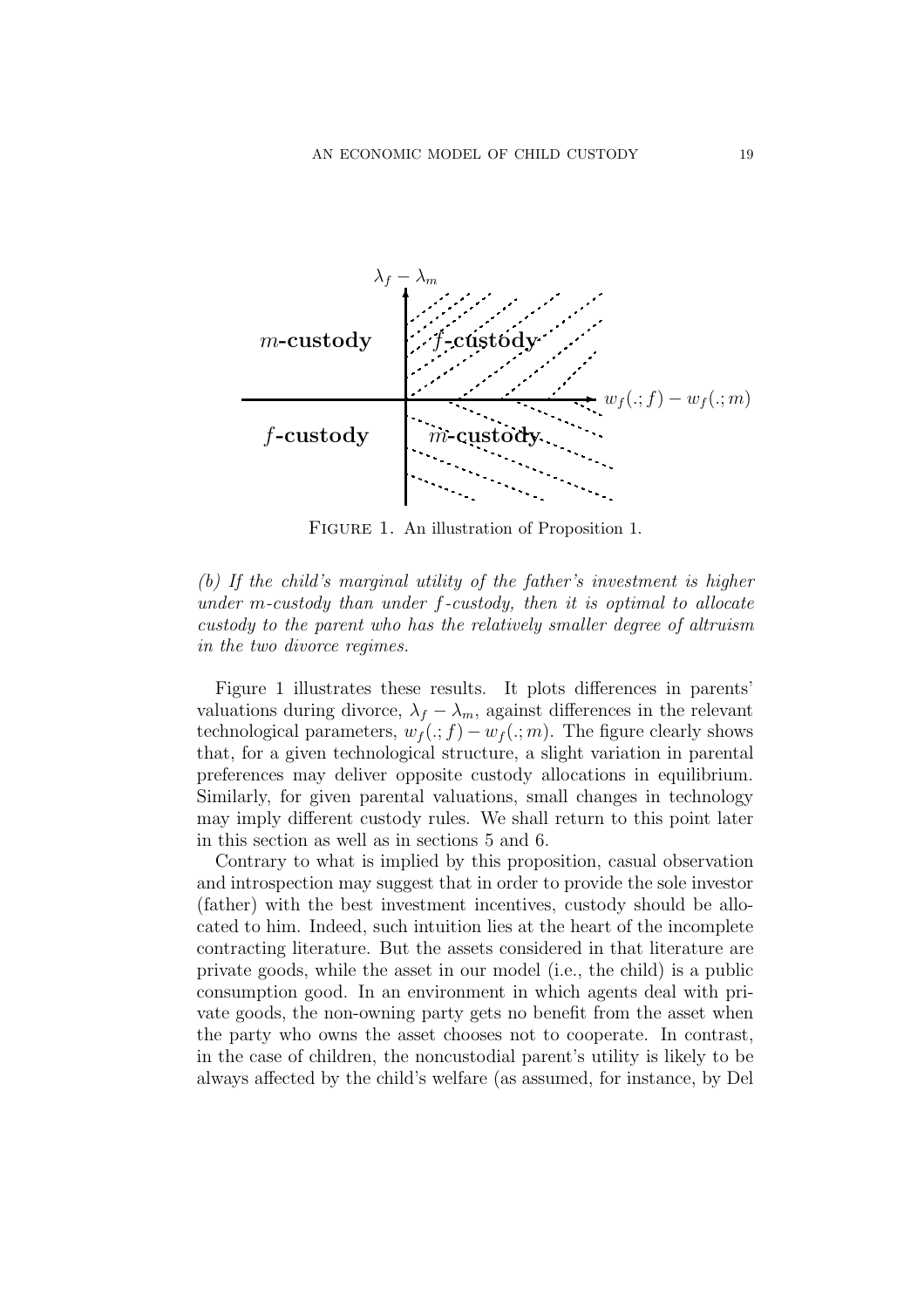Boca and Flinn [1995]), although perhaps in a somewhat reduced way because of the loss of proximity and control or less frequent contact (Weiss and Willis 1985).

As in Besley and Ghatak (2001) and Rasul (2003), Proposition 1(a) shows that custody should go to the parent who cares most about the child (the shaded first and fourth quadrants in Figure 1), even if the other parent is the sole investor (fourth quadrant). This conclusion is also consistent with the results of Weiss and Willis (1985). With Proposition 1(b) we reach however a different conclusion. The reason is because other studies derive their result under the assumption that the marginal utility of investment is higher for the sole investing party when it has ownership of the asset, which is the underlying hypothesis of Proposition 1(a). This assumption has some appeal in the context of the ownership of physical private (or public) assets. But it may not always be appropriate in the context of the allocation of child custody rights after divorce. In fact, Proposition 1(b) identifies the possibility that the father's (financial) investment in the child is far more valuable if it is the mother who implements or has control over the investment itself (second quadrant of Figure 1). Put it differently, even if the father is the sole investor and the mother's valuation of the child after divorce is lower than the father's, it is optimal (in terms of generating utility benefits for the child) to assign custody to her if the father's investment is more productive "in her hands" rather than his.<sup>30</sup>

Proposition 1 emphasizes the importance of both the two parents' valuations of the child in the divorce regimes and the technologies that the parents use to produce child services as major determinants of custody allocations. The model does not point to the organizational configurations or institutions that are best positioned to provide the father with an incentive to continue to invest in the child (e.g., child support orders, presumptive guidelines, visitation rights). It does however identify the mechanism through which the optimal custody rule operates. The central force at work when there is only one investor (the

<sup>30</sup>Interestingly, this line of reasoning gives, at least in part, a rational foundation to the Solomonic judgement in a well-known custody dispute (Elster 1989). To two women who both claimed custody of a child, King Solomon ruled to cut the disputed child in two, so that each woman could enjoy half of it. The woman who was willing to have the child cut in two revealed herself ineligible for custody, whereas the woman who was willing to give the child up (and, therefore, arguably the one who valued the child less) received the custody (1 Kings 3:16-28). Solomon reached this conclusion on the basis of the two women's behaviour during the custody dispute, while in our model legal institutions do not play any role. Proposition 1(b) reaches a similar conclusion but hinges, instead, on the parents' differences in post-divorce preferences and investment productivities.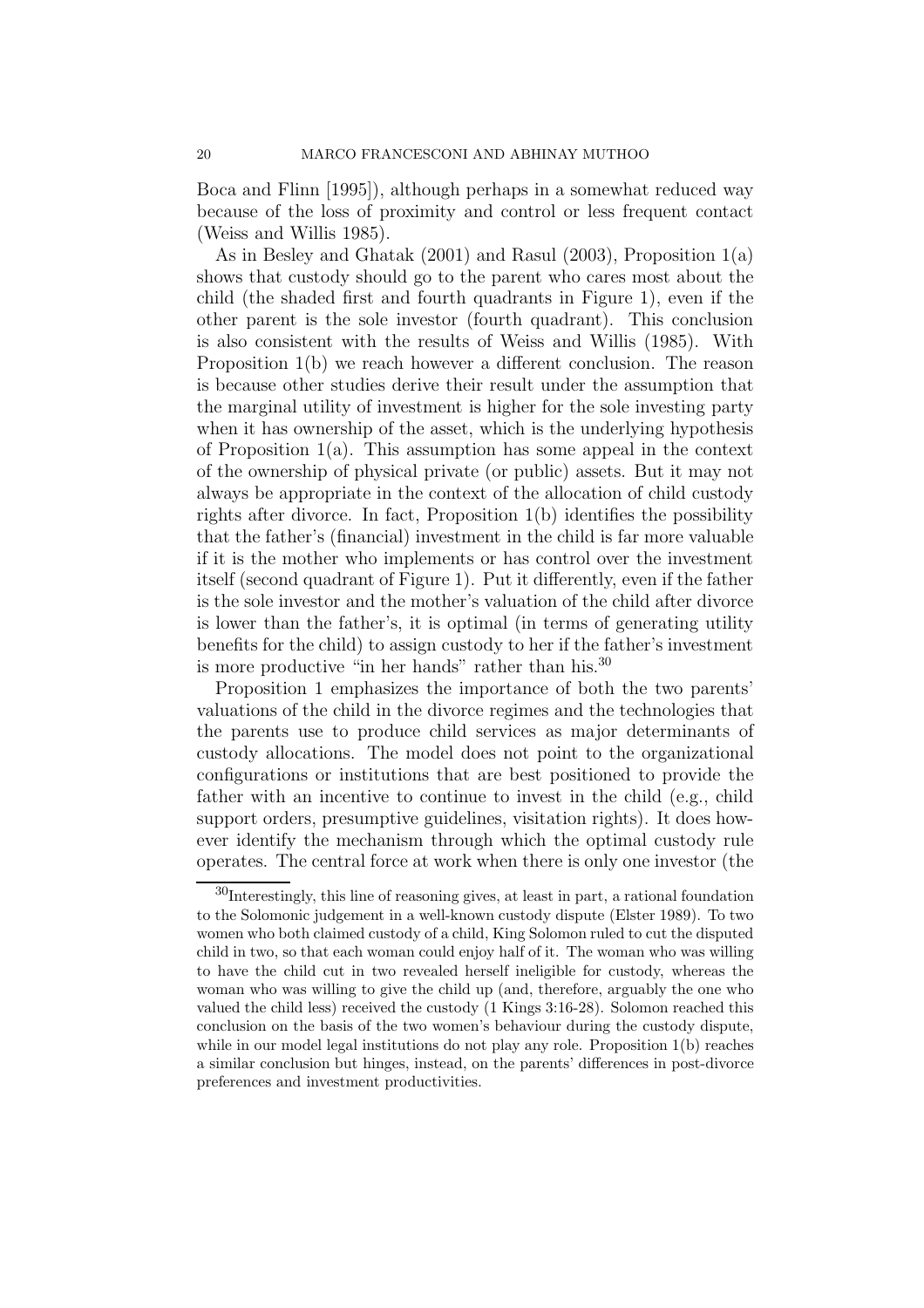father in our example) concerns his bargaining power relative to that of the mother during their negotiations. This determines his marginal returns on his investment, which, in turn, determine his investment incentives. Hence, given any configuration of parental degrees of altruism and the father's investment productivities across the two divorce regimes, the optimal custody rule aims to maximize the father's relative bargaining power. The consideration of bargaining powers between partners will turn out to be of primary importance also when we allow for the possibility of joint custody (see section 5).

4.1.3. Parental Altruism is Sensitive to the Divorce Regime. Proposition 1 examines the case in which each parent's degree of altruism is the same across both divorce regimes. We now analyze the consequences of relaxing this assumption. It is plausible, in fact, that such a parameter is regime specific (i.e., for each parent, it may differ depending on whether it is the father or the mother who has custody): for example, the father's valuation of the child can be greater when he has custody. The following proposition considers the case in which in each divorce regime the custodial parent's degree of altruism is no less than that of the noncustodial parent, and in at least one of these regimes it is strictly greater.

**Proposition 2.** If  $\lambda_f(f) \geq \lambda_m(f)$  and  $\lambda_m(m) \geq \lambda_f(m)$ , with at least one of these inequalities being strict, then it is optimal to allocate custody to the father.

In contrast to the result stated in Proposition 1, Proposition 2 implies that the optimal custody rule is independent of the technological parameters. That is, whether the father's investment is more productive when he has custody or when the mother has custody does not matter. The irrelevance of the parents' productivities should be contrasted with the results in the incomplete-contract literature, where such factors are the major determinant for an optimal allocation of property rights over physical assets. The reason for this difference lies once again in the differing nature of the assets under consideration (i.e., children versus private goods and services).

When taken in conjunction with Proposition 1, the result of Proposition 2 has a substantial implication. Suppose each parent's degree of altruism is virtually the same across both divorce regimes, with the mother's being slightly greater. That is,  $\lambda_f(f) = \lambda_f(m) = \alpha$  and  $\lambda_m(f) = \lambda_m(m) = \alpha + \epsilon$ , where  $\epsilon$  is positive and arbitrarily close to 0. Suppose also that the child's marginal utility of the father's investment is higher under  $f$ -custody than under  $m$ -custody. Proposition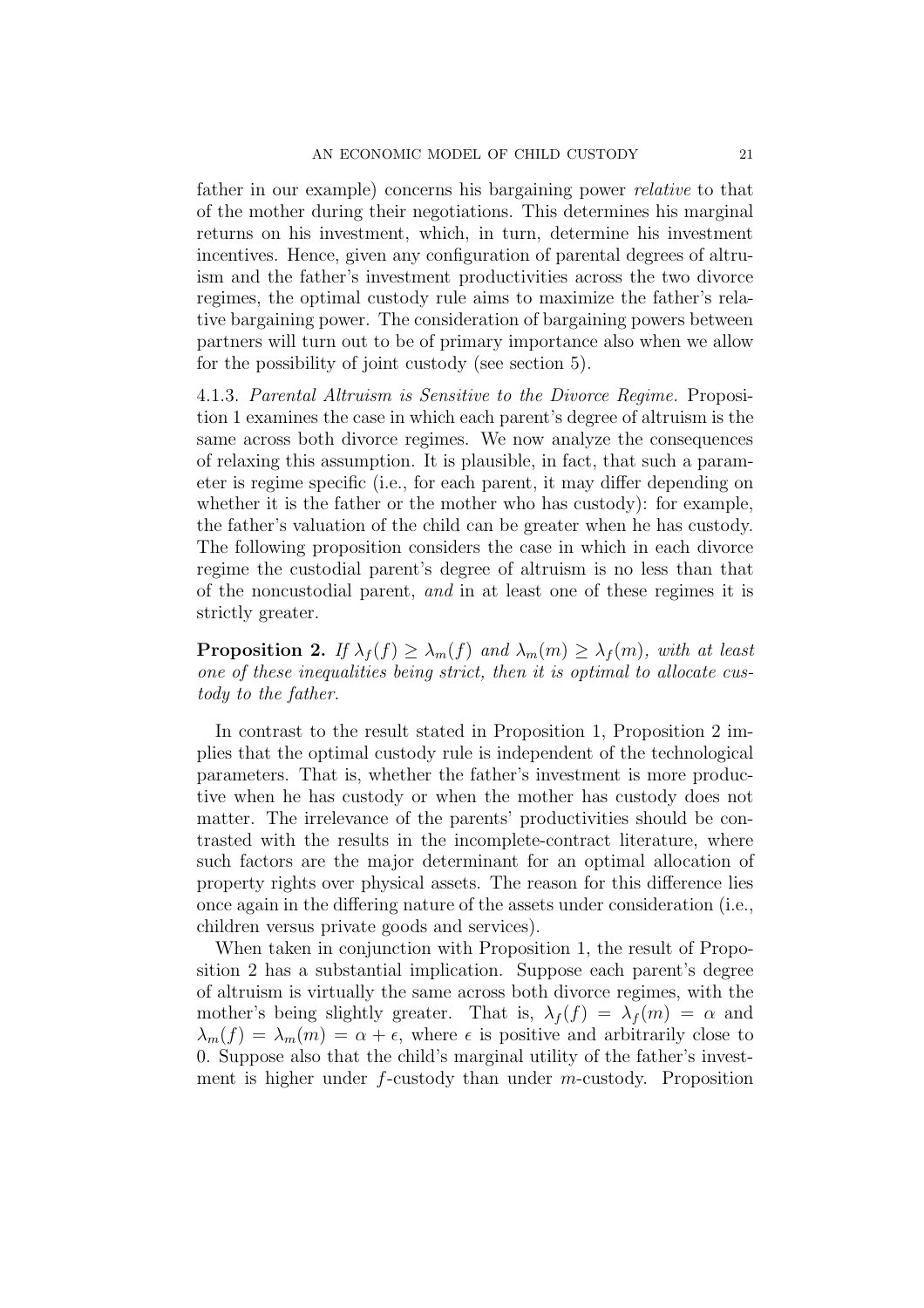1(a) is applicable, and implies that it is optimal to allocate custody to the mother. Now suppose, instead, that the mother's degree of altruism varies slightly across the two divorce regimes. So, while it is still the case that  $\lambda_m(m) = \alpha + \epsilon$ , assume that  $\lambda_m(f) = \alpha - \epsilon$ . Proposition 1 is no longer applicable. But Proposition 2 is, and implies that custody should be allocated to the father. Therefore, when parental valuations differ across divorce regimes, the optimal custody rule rests on such valuations as well as on the parent who invest in the child. As in Besley and Ghatak (2001), the allocation of custody in this case depends solely on the comparative altruism of the two parents. But, differently from previous models, Proposition 2 underlines also the importance of which parent makes the investment, although the (differential) efficiencies with which this investment is converted into child welfare are inconsequential.<sup>31</sup>

Our next result considers the case in which one parent's productivity is more important than the other parent's for generating the returns on the father's investment, namely:

**Proposition 3.** Assume that at least one parent's degree of altruism varies across the two divorce regimes.

(a) If the child's marginal utility of the father's investment under  $m$ custody is sufficiently larger than under f-custody, then it is optimal to allocate custody to the parent who has the relatively smaller degree of altruism in the divorce regime when the mother has custody.

(b) If the child's marginal utility of the father's investment under fcustody is sufficiently larger than under m-custody, then it is optimal to allocate custody to the parent who has the relatively greater degree of altruism in the divorce regime when the father has custody.<sup>32</sup>

As with our previous results, the implications of this proposition can be appreciated in terms of the impact on the father's relative bargaining power. Suppose that the mother's productivity is greater than the father's in terms of generating the returns from his investment in the child. By making the mother the custodian, one maximizes the *aggre*gate returns of any given level of investment. However, one ought to

<sup>31</sup>That a small change in parents' degrees of altruism could lead to a substantial change in custody allocations may be of some concern. This is driven by the fact that joint custody is excluded. We shall return to this point in sections 5 and 6.

 $3^{2}$ It is worthwhile noticing that in Proposition 3(a) the parents' degrees of altruism in the divorce regime when the father has custody (i.e.,  $\lambda_f(f)$  and  $\lambda_m(f)$ ) are irrelevant, whereas  $\lambda_f(m)$  and  $\lambda_m(m)$  play no role in Proposition 3(b).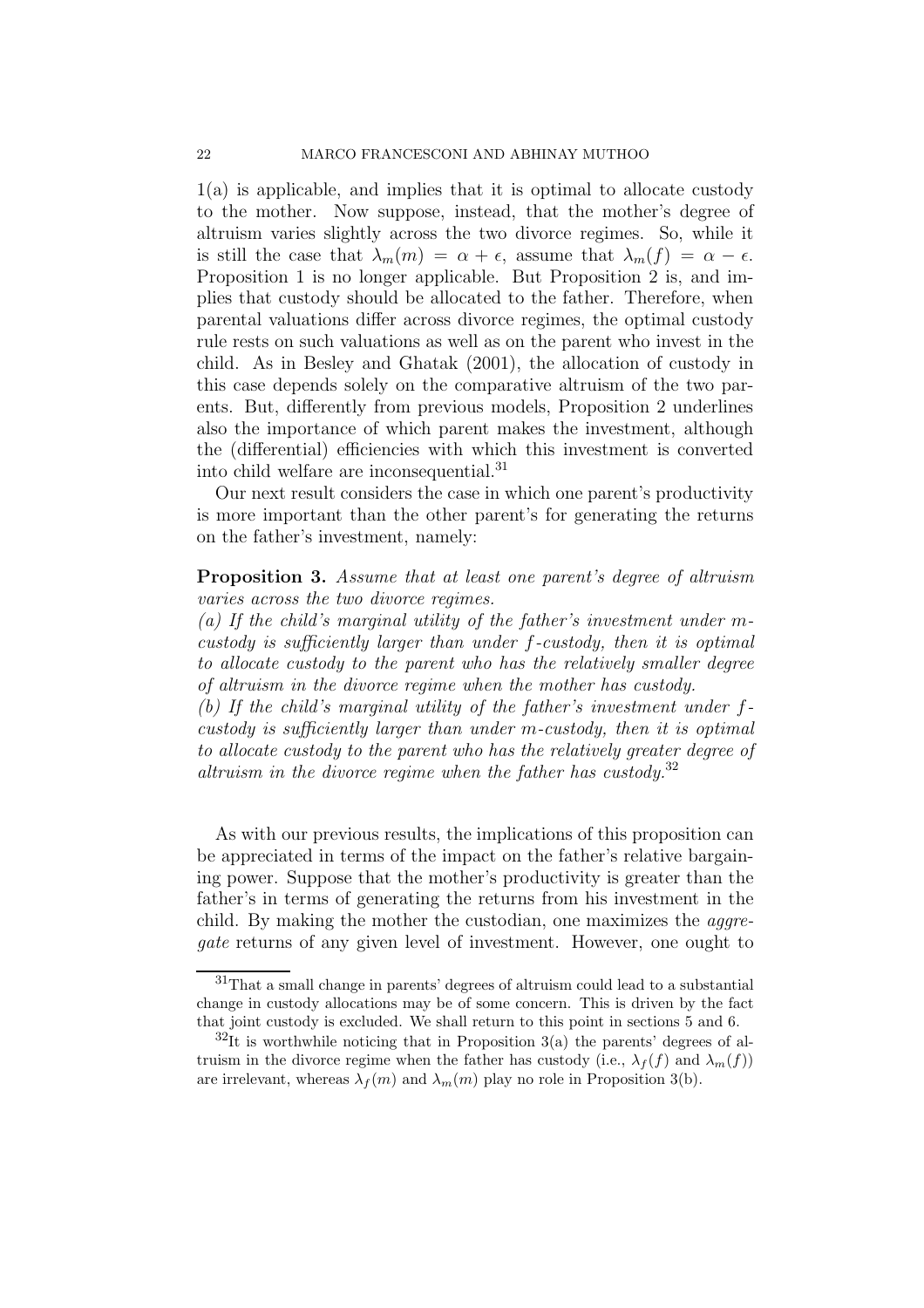account for the level of investment that the father will choose in the first place. We need to ensure that the father obtains most of such returns. Proposition 3(a) shows that custody should be optimally allocated to the mother as long as her degree of altruism in that divorce regime is smaller than that of the father. This would provide the father with a relatively greater bargaining power.

Proposition 3, therefore, conflates the insights of all the results illustrated so far. That is, the optimal custody rule is underpinned by the comparative degrees of parental altruism, the differential investment productivities with which parents produce child welfare, and which parent invests in the child. This last ingredient is obviously relevant here because we have been concerned with the case of only one investor. We now extend our analysis and examine the case in which both parents can invest in their child at date 1.

4.2. **Optimal Custody When Both Parents Invest.** The analysis in this subsection concerns the case when parental altruism is independent of the divorce regime. This makes our analysis similar to that presented in 4.1.2 above.

The following expression, which is analogous to expression (9), is obtained by differentiating (2) with respect to  $I_m$ :

(10) 
$$
\frac{\partial V_m^N(f)}{\partial I_m} - \frac{\partial V_m^N(m)}{\partial I_m} = \frac{1}{2} [\lambda_m(f) - \lambda_f(f)] w_m(:,f) - \frac{1}{2} [\lambda_m(m) - \lambda_f(m)] w_m(:,m).
$$

If both the right-hand side of (9) and the right-hand side of (10) are strictly positive, then it is optimal — in terms of providing both the father and the mother with best investment incentives — to allocate child custody to the father. If both the right-hand side of (9) and the right-hand side of (10) are strictly negative, then it is optimal to give the child to the mother. But if the signs of the right-hand sides of  $(9)$  and  $(10)$  differ  $-$  i.e., one is strictly positive and the other strictly negative — then the optimal custody allocations can be determined only by comparing the equilibrum net surpluses across the two divorce regimes. These allocations will be derived in section 5.<sup>33</sup> Here instead

<sup>33</sup>Under, for example, the hypothesis on parental altruism of Proposition 2, the optimal custody allocation cannot be determined when both parents make investment decisions by analyzing expressions (9) and (10). In general, optimal custody will involve some *compromise* in the provision of investment incentives to the parents, in the sense that the parents will end up with less than their respective best investment incentives. To determine how this compromise looks like in equilibrium, we ought to examine the equilibrium levels of the net surpluses under each of the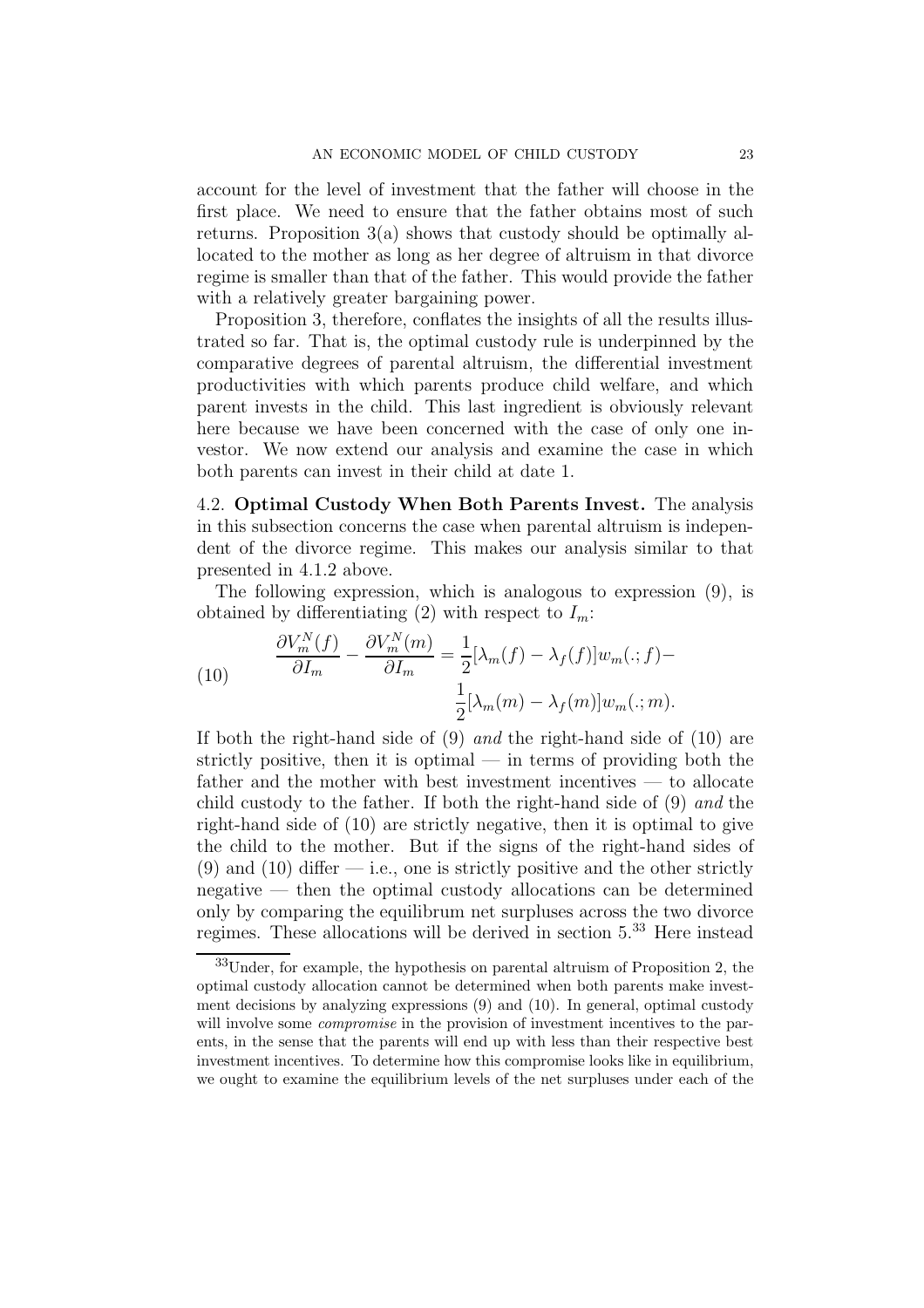we state the result that applies to the case when the degrees of parental altruism do not depend on the divorce regime:

**Proposition 4.** Assume that for each  $i = f, m, \lambda_i(f) = \lambda_i(m) = \lambda_i$ . (a) If the child's marginal utility of a parent's investment is higher when custody is allocated to that parent, then it is optimal to allocate custody to the parent who has the relatively greater degree of altruism in the two divorce regimes.

(b) If the child's marginal utility of a parent's investment is higher when custody is allocated to the other parent, then it is optimal to allocate custody to the parent who has the relatively smaller degree of altruism in the two divorce regimes.

This result generalizes the conclusions of Proposition 1 to the case when both parents invest in the child under the hypothesis that each parent's degree of altruism is the same across divorce regimes. Therefore, the parents' valuations of the child after separation and the technology that they use (while married) to generate child welfare are both equally important to determine the optimal custody allocation. In particular, in terms of preference parameters, there are conditions under which custody should optimally be allocated to the parent who values the child the most in the two divorce regimes, and other conditions under which the exact opposite conclusion holds (i.e., in equilibrium sole custody should be allocated to the parent who values the child the least in the two divorce regimes).

#### 5. An Extension to Joint Custody

In order to develop our main results so far, we excluded the possibility of joint custody from our analysis; our attention was restricted to the two sole custody allocations (in which one or the other parent is allocated custody). In this section we extend our model and explore the circumstances under which joint custody gives rise to a higher equilibrium marital surplus (and child welfare) than either of the two sole custodial allocations. This requires a slightly different model.

5.1. **The Extended Model: Notation and Assumptions.** As before, decisions are taken sequentially at three dates. At date 0 the parents agree and commit to the child custody allocation that would

two possible sole custody regimes. This requires a slightly different and more articulated model than that developed so far. The analysis of that model is deferred until section 5.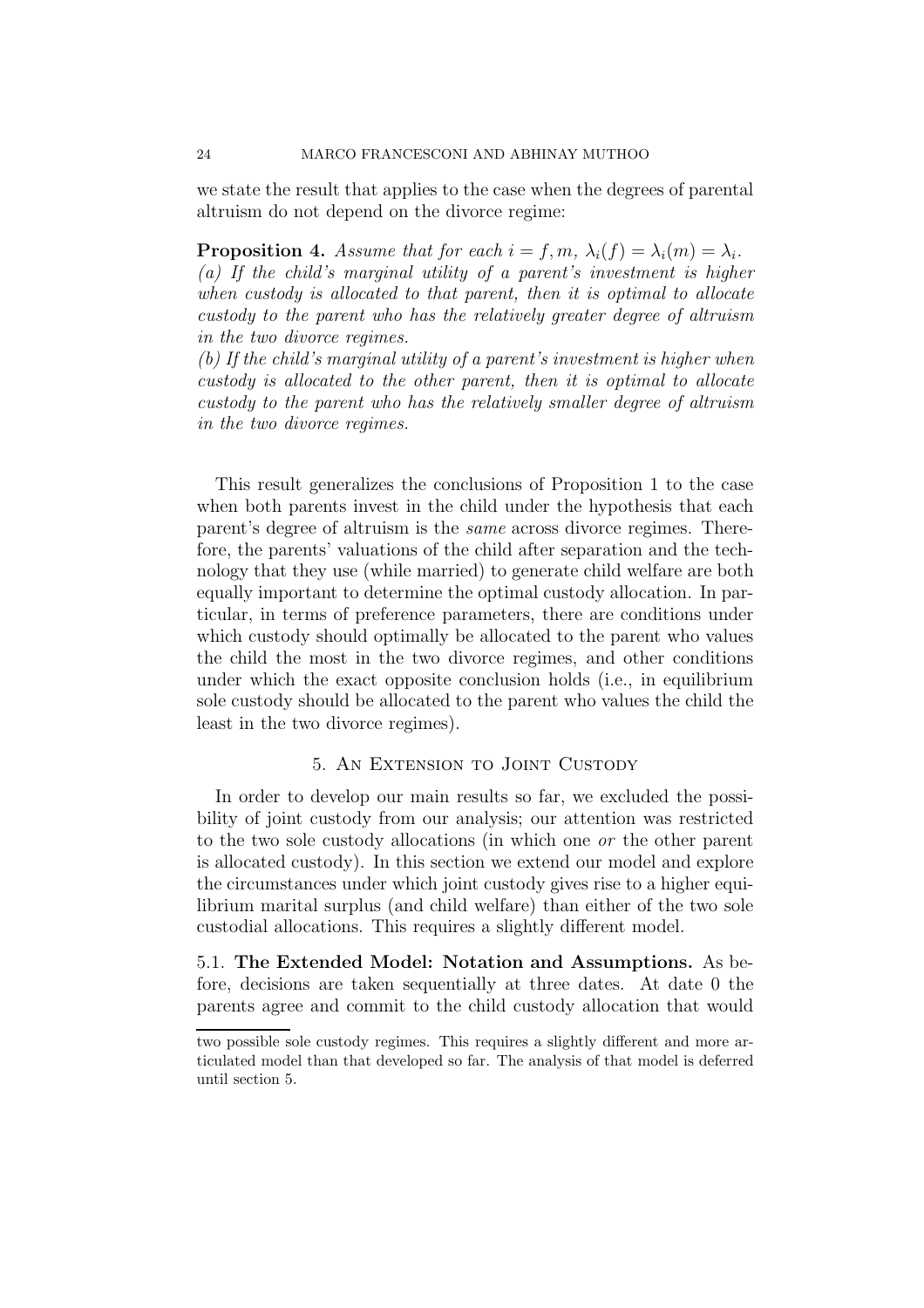be implemented if they divorce at date 2. Investments are undertaken (and sunk) at date 1, and negotiations over the marital surplus (in the shadow of divorce) occur at date 2. The new aspect of this extended model is that, at date 0, the set of feasible custodial allocations now include joint custodial allocations besides the two sole custodial allocations.

We denote by  $\pi$  ( $\pi \in [0, 1]$ ) the fraction of time spent by the child in the father's custody if the parents divorce at date 2; hence  $1 - \pi$ is the fraction of time spent in the mother's custody. By definition, the father's share is increasing in  $\pi$ , while mother's share is decreasing in  $\pi$ . This formulation allows for a continuum of possible custodial allocations ranging from the mother having sole custody ( $\pi = 0$ ) to the father having sole custody ( $\pi = 1$ ), with intermediate values of  $\pi$ defining the set of all possible joint custodial allocations. The optimal value of  $\pi$  (determined at date 0) is one which maximizes the equilibrium value of the net marital surplus and hence the equilibrium child welfare. We make three relatively mild assumptions which, while restricting to some extent the class of situations under study, will allow us to reach a few additional salient results about the optimal custody rule when joint custody is a feasible option. All three assumptions have been introduced for algebraic convenience and, perhaps with the exception of Assumption 4, could be easily relaxed without altering the gist of our arguments. The first assumption is that the constant marginal costs of investments to the father and the mother  $(k_f$  and  $k_m$ ) are identical, that is:

#### **Assumption 3.**  $k_f = k_m = k$ .

Our second assumption is that the child's (flow) utility payoff during the state in which the parents are divorced and the child is with parent  $i (i = f, m)$  is some fraction of the child's (flow) utility payoff when the parents are married. $34$  While limiting, this assumption simplifies the analysis of and discussion on the determination of the optimal value of  $\pi$ . Formally, we assume:

**Assumption 4.** For each  $i = f, m$  and for any  $I_f \geq 0$  and  $I_m \geq 0$ ,  $w(I_f, I_m; i) = \gamma_i W(I_f, I_m)$ , where  $0 < \gamma_i < 1$ .

<sup>34</sup>In a framework in which custody can be shared by parents, it is instructive to interpret the players' payoffs as being "flow" payoffs (or payoffs per unit time). Thus, given an arbitrary value of  $\pi \in [0,1]$ , the child's (aggregate) payoff if the parents divorce is  $\pi w(I_f, I_m; f) + (1 - \pi)w(I_f, I_m; m)$ .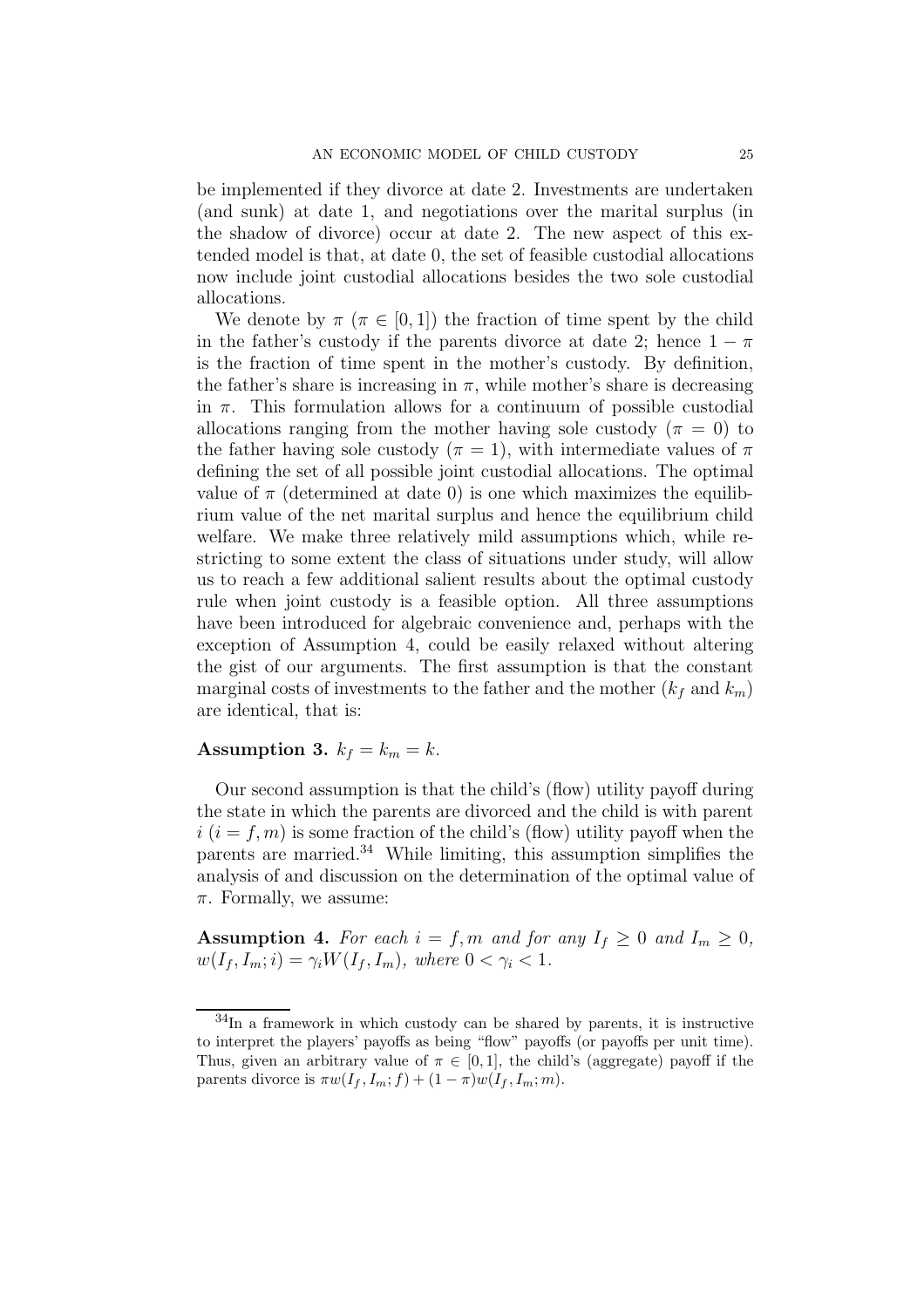The child utility function  $W$  could then be interpreted as a mapping that defines the transformation of parental investments into child quality and child utility when the parents remain married. Similarly, the parameter  $\gamma_i$  — which captures the properties of the technology that parents use in their investments — could be viewed as a measure of the importance of parent  $j$   $(j \neq i)$  in the transformation of parental investments into child utility when the parents are divorced and the child is with parent i. Clearly parent j's importance is decreasing in  $\gamma_i$ . Our third assumption is the hypothesis underlying Proposition 2, namely, that in each sole custody regime the custodial parent's degree of altruism is no less than that of the non-custodial parent, and in at least one of these regimes it is strictly greater. That is:

**Assumption 5.**  $\Delta_f \equiv \lambda_f(f) - \lambda_m(f) \geq 0$  and  $\Delta_m \equiv \lambda_m(m) - \lambda_f(m) \geq 0$ 0, with at least one of these inequalities being strict.

5.2. **Equilibrium Bargaining Outcome and Investments.** Given an arbitrary value of  $\pi$  (determined at date 0) and an arbitrary pair of investment levels chosen at date 1),  $f$  and  $m$  bargain at date 2 over the marital surplus in the shadow of divorce. The (aggregate) payoffs to the father and the mother respectively from divorce are as follows (making use in particular of Assumption 4):

(11) 
$$
d_f \equiv \left[ \pi \lambda_f(f) \gamma_f + (1 - \pi) \lambda_f(m) \gamma_m \right] W(I_f, I_m)
$$

(12) 
$$
d_m \equiv \left[ \pi \lambda_m(f) \gamma_f + (1 - \pi) \lambda_m(m) \gamma_m \right] W(I_f, I_m).
$$

Assumptions 2 and 4 imply that there exist gains from staying married. Hence, applying the NBS in which the threat points are given by (11) and (12), we find that the Nash-bargained utility payoffs to the father and the mother are respectively

(13) 
$$
V_f^N = \Omega_f W(I_f, I_m) \text{ and } V_m^N = \Omega_m W(I_f, I_m),
$$

where

(14) 
$$
\Omega_f = \frac{1}{2} \left[ (\mu_f + \mu_m) + \pi \gamma_f \Delta_f - (1 - \pi) \gamma_m \Delta_m \right]
$$
 and

(15) 
$$
\Omega_m = \frac{1}{2} \left[ (\mu_f + \mu_m) - \pi \gamma_f \Delta_f + (1 - \pi) \gamma_m \Delta_m \right].
$$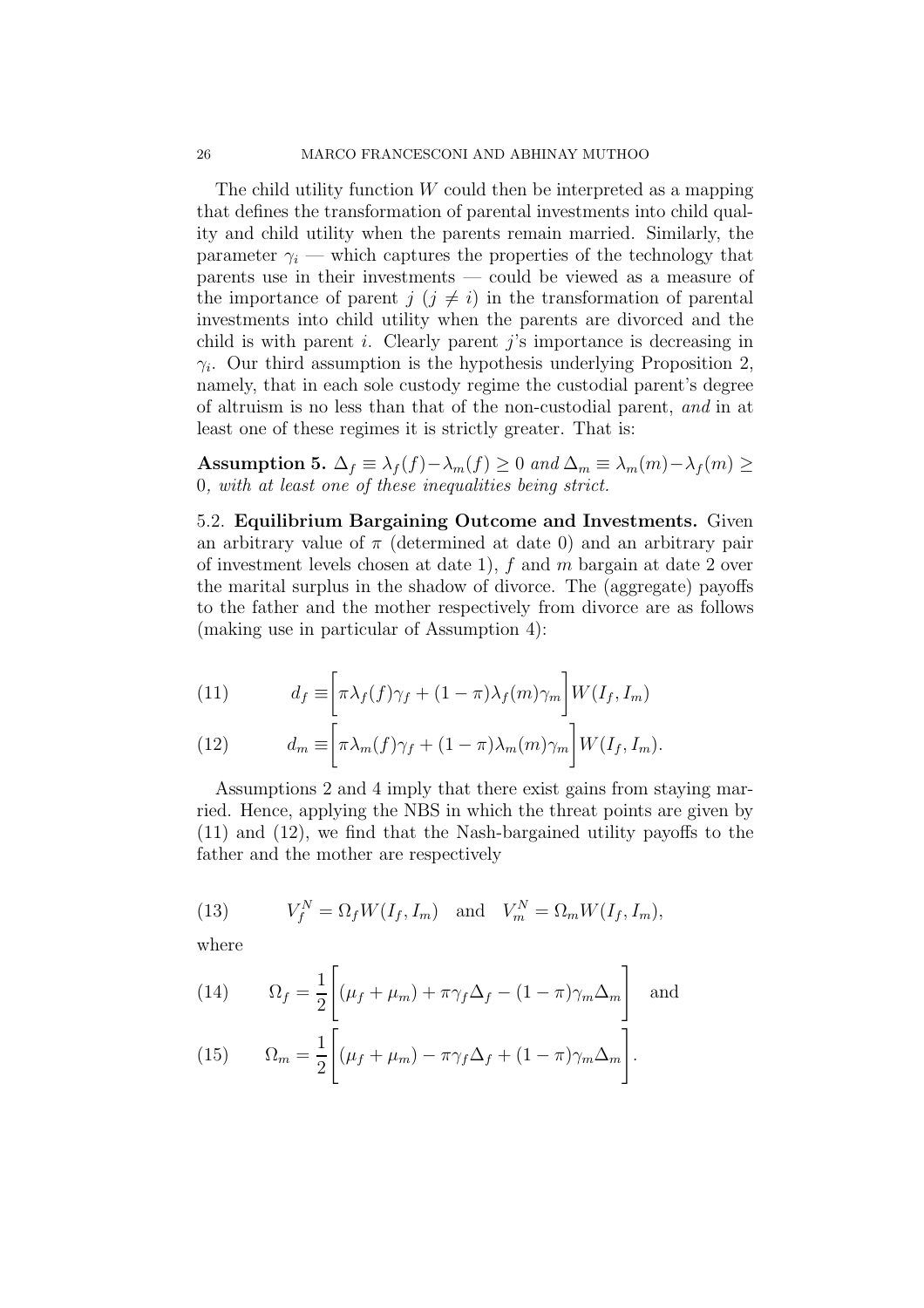As expected, the sum of the Nash-bargained utility payoffs equals the value of the gross marital surplus  $(\mu_f + \mu_m)W(I_f, I_m)$ . Notice that i's  $(i = f, m)$  payoff is a fraction,  $\Omega_i/(\mu_f + \mu_m)$ , of that gross marital surplus. Thus,  $\Omega_i$  defines is bargaining power. By Assumption 5, the father's bargaining power  $\Omega_f$  is increasing in  $\pi$ , while the mother's bargaining power  $\Omega_m$  is decreasing in  $\pi$ .

We now characterize the equilibrium investment levels chosen at date 1. Given an arbitrary value of  $\pi$ , the equilibrium investment levels, denoted by  $I_f^*$  and  $I_m^*$ , comprise the unique solution to the following first-order conditions:

(16) 
$$
\Omega_f W_f(I_f, I_m) = k \text{ and } \Omega_m W_m(I_f, I_m) = k.
$$

It is straightforward to verify that the conclusion of Lemma 1 is robust to the inclusion of joint custody: for any  $\pi \in [0, 1]$ , the equilibrium investment levels will be strictly less than the corresponding first-best levels. However, different custodial allocations (i.e., different values of  $\pi$ ) will induce different equilibrium investment levels, and hence different equilibrium marital surplus and equilibrium child utility.

Totally differentiating the first-order conditions in (16), we find that

(17) 
$$
\frac{\partial I_f^*}{\partial \pi} = \frac{-1}{\Sigma} \left( \frac{\gamma_f \Delta_f + \gamma_m \Delta_m}{2} \right) \left[ \frac{W_{fm} W_m}{\Omega_m} + \frac{W_{mm} W_f}{\Omega_f} \right]
$$
 and 
$$
\frac{\partial I_f^*}{\partial \tau} = \frac{1}{\Sigma} \left( \frac{\gamma_f \Delta_f + \gamma_m \Delta_m}{2} \right) \left[ \frac{W_{fm} W_f}{W_{fm} W_f} + \frac{W_{ff} W_m}{W_{ff} W_m} \right]
$$

(18) 
$$
\frac{\partial I_m^*}{\partial \pi} = \frac{1}{\Sigma} \left( \frac{\gamma_f \Delta_f + \gamma_m \Delta_m}{2} \right) \left[ \frac{W_{fm} W_f}{\Omega_f} + \frac{W_{ff} W_m}{\Omega_m} \right],
$$

where  $\Sigma = W_{ff} W_{mm} - (W_{fm})^2$  — with all the first-order and secondorder partial derivatives evaluated at the equilibrium investment levels  $I_f^*$  and  $I_m^*$ . If the investments are weak substitutes  $(W_{fm} \leq 0)$ , then  $I_f^*$ is strictly increasing in  $\pi$  and  $I_m^*$  is strictly decreasing in  $\pi$ . But if the investments are complements  $(W_{fm} > 0)$ , then the effects of a marginal change in  $\pi$  on equilibrium investments are in general ambiguous. This is because a marginal change in  $\pi$  has two effects: a direct effect and an indirect (or strategic) effect. The direct effect, which is captured by the second terms in the square brackets in (17) and (18), entails that  $I_f^*$  increases in  $\pi$  and  $I_m^*$  decreases in  $\pi$ : a marginal increase in  $\pi$  increases  $\Omega_f$  and decreases  $\Omega_m$  leading f to increase his investment level and  $m$  to decrease her investment level. There is however also an indirect, strategic effect that is captured by the first terms in the square brackets in (17) and (18): if investments are substitutes then the indirect effects are in the same direction as the direct effects, but if they are complements then the indirect effects are in the opposite direction.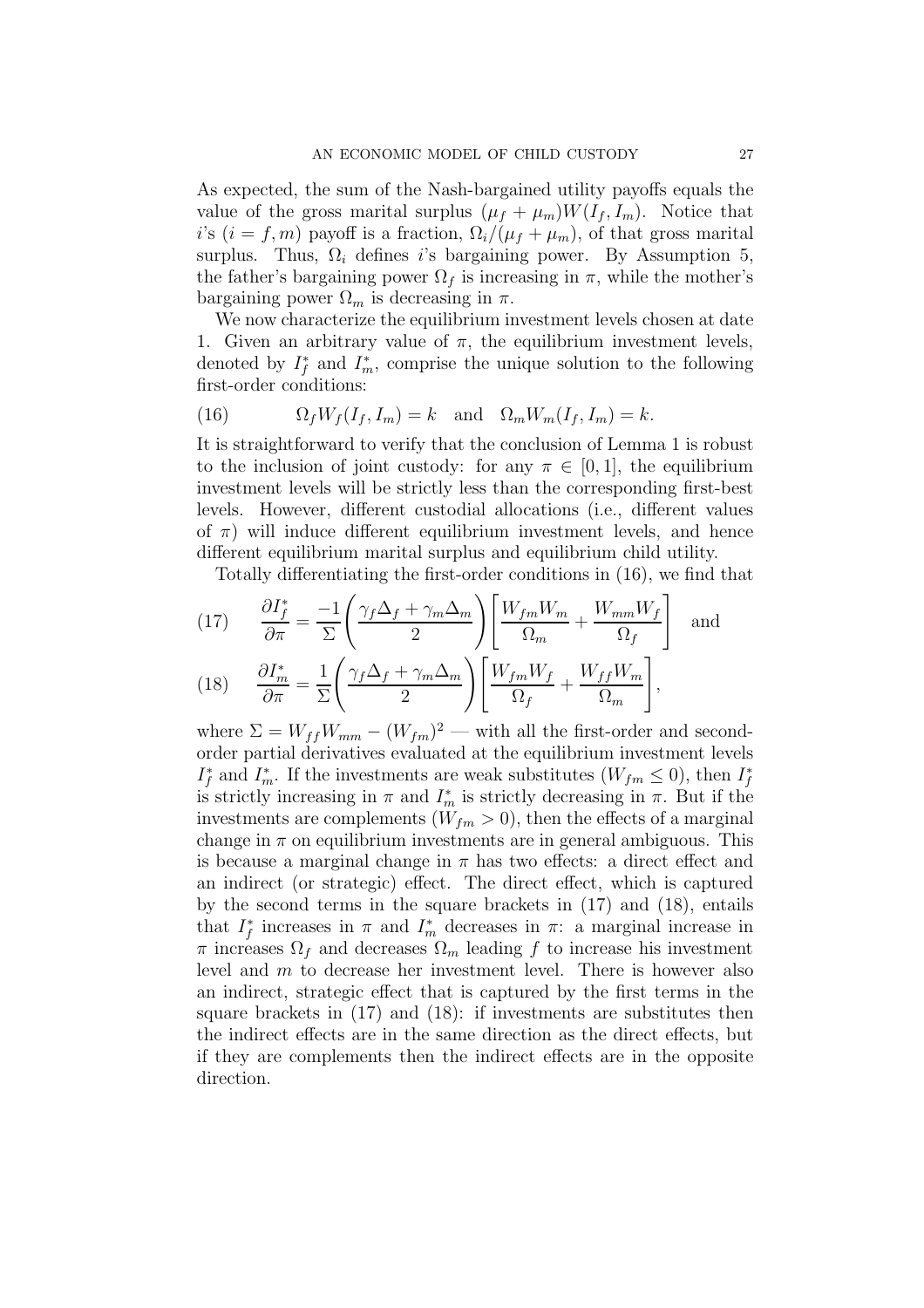5.3. **Optimal Custody Allocations.** Moving backwards to date 0, we derive the value of  $\pi$  which maximizes the equilibrium net surplus  $S(I_f^*, I_m^*)$ , where  $S(.,.)$  is defined in (8). The equilibrium net surplus depends on the value of  $\pi$  indirectly, via its influence on the equilibrium investment levels. We write it as  $S^*(\pi)$ . So, the optimal custody allocation, denoted by  $\pi^*$ , is the value of  $\pi$  which maximizes  $S^*(\pi)$ over all  $\pi \in [0,1]$ . If  $\pi^* = 1$  then f-custody is optimal, and if  $\pi^* = 0$ then m-custody is optimal. If instead  $0 < \pi^* < 1$  then joint custody is optimal, with  $\pi^*$  and  $1 - \pi^*$  being the shares in that joint custody allocated to the father and the mother respectively.

The following result is useful in developing our subsequent analysis of optimal custody allocations:

**Lemma 3.** For any  $\pi \in [0, 1]$ ,

(19) 
$$
\frac{\partial S^*(\pi)}{\partial \pi} \geq 0 \iff W_{ff}(\Omega_f)^4 - W_{mm}(\Omega_m)^4 \geq 0,
$$

where  $W_{ff}$  and  $W_{mm}$  are evaluated at the equilibrium investment levels.

Without imposing any further restrictions on the child utility function W, it is evident from Lemma 3 that not much can be said about  $\pi^*$ . In what follows, therefore, we derive a number of results about  $\pi^*$  in the context of some additional parametric restrictions on W. We begin with the case in which the third partial derivatives of  $W$  are zero, which means that  $W_{ff}$  and  $W_{mm}$  are identical and equal some strictly negative constant, but we do not impose any restriction on the sign of  $W_{fm}$ .

**Proposition 5.** If the third partial derivatives of W equal zero, then the optimal custody allocation is a joint custodial allocation, with the shares in that joint custody to the father and the mother being  $\pi^*$  and  $1 - \pi^*$  respectively, where

$$
\pi^* = \frac{\gamma_m \Delta_m}{\gamma_m \Delta_m + \gamma_f \Delta_f}.
$$

While the hypothesis of this proposition restricts the class of applicable functions  $W$  (e.g., quadratic), its implications are powerful, as they reappear in the context of a larger class of utility functions (see below) and offer a significant benchmark. The optimal value  $\pi^*$  from Proposition 5 is the unique value of  $\pi$  such that  $\Omega_f = \Omega_m$ , i.e., it is the unique custody allocation that ensures that parents have equal bargaining powers. As in the case when only sole custody is possible (see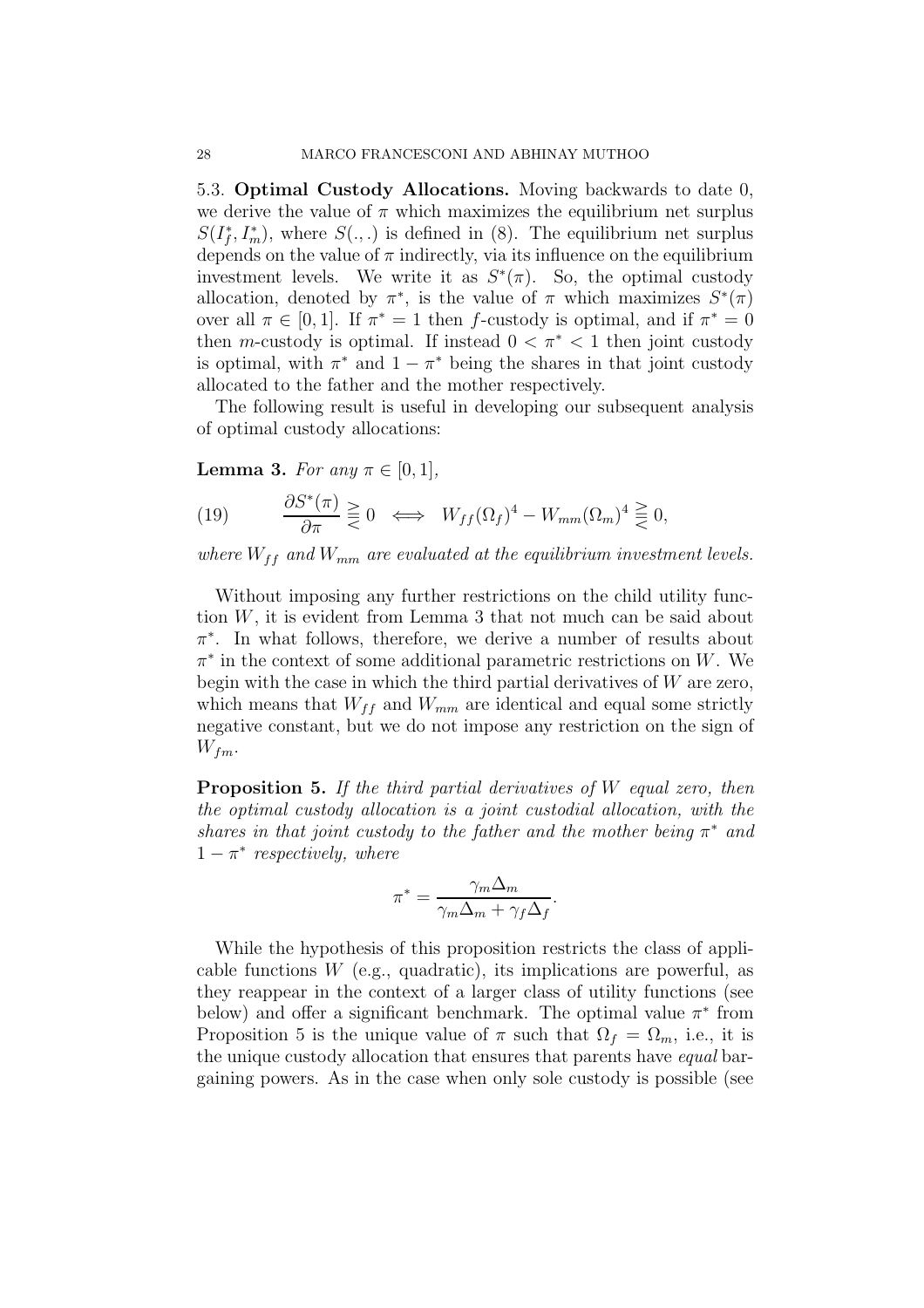Propositions 1 and 4), this balancing out of bargaining powers is relevant, especially in relation to the provision of investment incentives to the two parties. Of course, the parents' equilibrium investments may differ as they also depend on the structure of the function W.

Turning to the optimal custody allocation itself, we note that it is increasing in  $\gamma_m/\gamma_f$ . This implies that the less important the father is in the transformation of parental investments into child utility when the parents are divorced and the child is with the mother, the larger should be his share in the optimal joint custody allocation. Although unappealing at first, this relationship is consistent with the idea that a key force underlying the determination of the optimal custody allocation concerns the tendency to equalize parental bargaining powers. This, in turn, would help induce an optimal compromise in the provision of investment incentives to the two parents.<sup>35</sup> Hence, an increase in  $\gamma_m$ , which increases the mother's bargaining power, is (partially) offset by an increase in  $\pi$ .

The dependence of  $\pi^*$  on the parental degrees of altruism also merits some discussion. If  $\Delta_f = 0$  ( $\Delta_m = 0$ ) then  $\pi^* = 1$  ( $\pi^* = 0$ ). Thus, if the degrees of parental altruism are identical when parents are divorced and the child is with parent  $i$ , it is optimal to allocate sole custody to parent i — even if parent j  $(j \neq i)$  values the child significantly more when custody is solely allocated to parent  $j$ . Once again, this must be viewed within the logic of allocating child custody rights optimally so as to equalize or balance out parental bargaining powers. Therefore, the general result from Proposition 5 is that, regardless of productivity or technology considerations (as captured by  $W$ ,  $\gamma_f$  and  $\gamma_m$ ), the parent who values the child relatively more receives a relatively *lower* share in the optimal joint custodial allocation. Technology parameters however matter by determining the exact value of  $\pi^*$ .

We now examine another widely used class of functions of the Cobb-Douglas type, namely,  $W = A(I_f)^\eta(I_m)^\xi$ . These functions are strictly increasing in each of their two arguments, and are strictly concave. Furthermore, since  $W_{fm} > 0$ , the investments are complements. Our main results are summarized in the following:

<sup>35</sup>On this point, the increasing labor supply of mothers, which can be seen as an indication of mothers' greater bargaining power (Blau 1998; Basu 2001), has been accompanied by the demise of maternal presumption in custody disputes and by increasingly important legal changes promoting fathers' custodial rights (Maccoby and Mnookin 1997).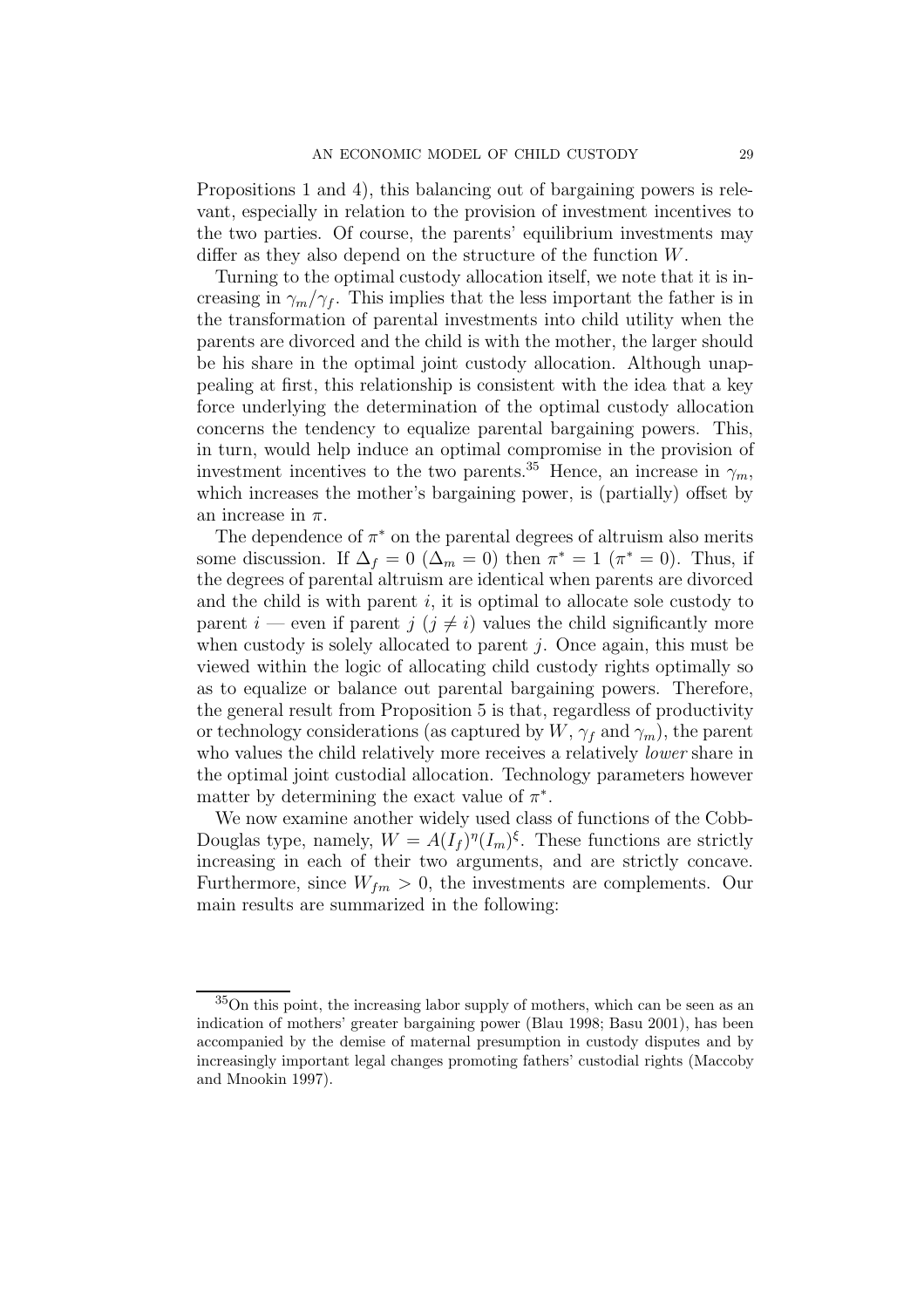**Proposition 6.** Suppose that  $W = A(I_f)^{\eta}(I_m)^{\xi}$ , where  $A > 0$ ,  $0 <$  $\eta < 1, 0 < \xi < 1$  and  $\eta + \xi < 1$ . Define

$$
\bar{\Delta}_f \equiv \frac{(1-\theta)(\mu_f + \mu_m)}{(1+\theta)\gamma_f} \quad \text{and} \quad \bar{\Delta}_m \equiv \frac{(\theta - 1)(\mu_f + \mu_m)}{(\theta + 1)\gamma_m},
$$
\n
$$
\text{where} \quad \theta = \sqrt{\frac{(1-\eta)\xi}{(1-\xi)\eta}}.
$$

(a) If  $\xi < \eta$  and  $\Delta_f \leq \bar{\Delta}_f$ , then the optimal custody allocation is  $\pi^* = 1$ (sole custody to the father).

(b) If  $\xi > \eta$  and  $\Delta_m \leq \overline{\Delta}_m$ , then the optimal custody allocation is  $\pi^* = 0$  (sole custody to the mother).

(c) Otherwise — i.e., if either  $\xi = \eta$ , or  $\xi < \eta$  and  $\Delta_f > \overline{\Delta}_f$ , or  $\xi > \eta$  and  $\Delta_m > \bar{\Delta}_m$  — then the optimal custody allocation is a joint custodial allocation, with the shares in that joint custody to the father and the mother being  $\pi^*$  and  $1 - \pi^*$  respectively, where

$$
\pi^* = \frac{\gamma_m \Delta_m}{\gamma_m \Delta_m + \gamma_f \Delta_f} + \frac{(1-\theta)(\mu_f + \mu_m)}{(1+\theta)(\gamma_m \Delta_m + \gamma_f \Delta_f)}.
$$

An immediate result of Proposition 6 is that the optimal custody rule is not independent of the parents' degrees of altruism when they are married,  $\mu_f$  and  $\mu_m$ . This is in stark contrast to the results of Lemma 2 and to those reported in Rasul (2003). Such parameters determine the critical bounds  $\Delta_f$  and  $\Delta_m$  as well as the equilibrium share of joint custody,  $\pi^*$ . If  $\xi < \eta$  (hence  $\theta < 1$ ), then  $\pi^*$  increases as  $\mu_f + \mu_m$  increases. So if the father's investment is more important than the mother's investment, his share of joint custody increases ceteris paribus with the size of the marital surplus generated when the couple is married. The opposite is true if  $\xi > \eta$ . Thus, parents' altruism and their investments during marriage do affect the optimal custody rule by affecting the size of the marital surplus. Differently from the case in section 4, the possibility of joint custody gives each parent certain bargaining endowments in the shadow of the law, which are related to the parents' degrees of altruism while married.

Consider now the case in which  $\eta = \xi$ , that is, the function W is symmetric in parental investments. Proposition 6(c) implies that the optimal custody allocation is identical to the allocation identified in Proposition 5 (indeed, if  $\eta = \xi$ , then  $\theta = 1$  and the second term in  $\pi^*$ disappears). The earlier discussion on Proposition 5 therefore applies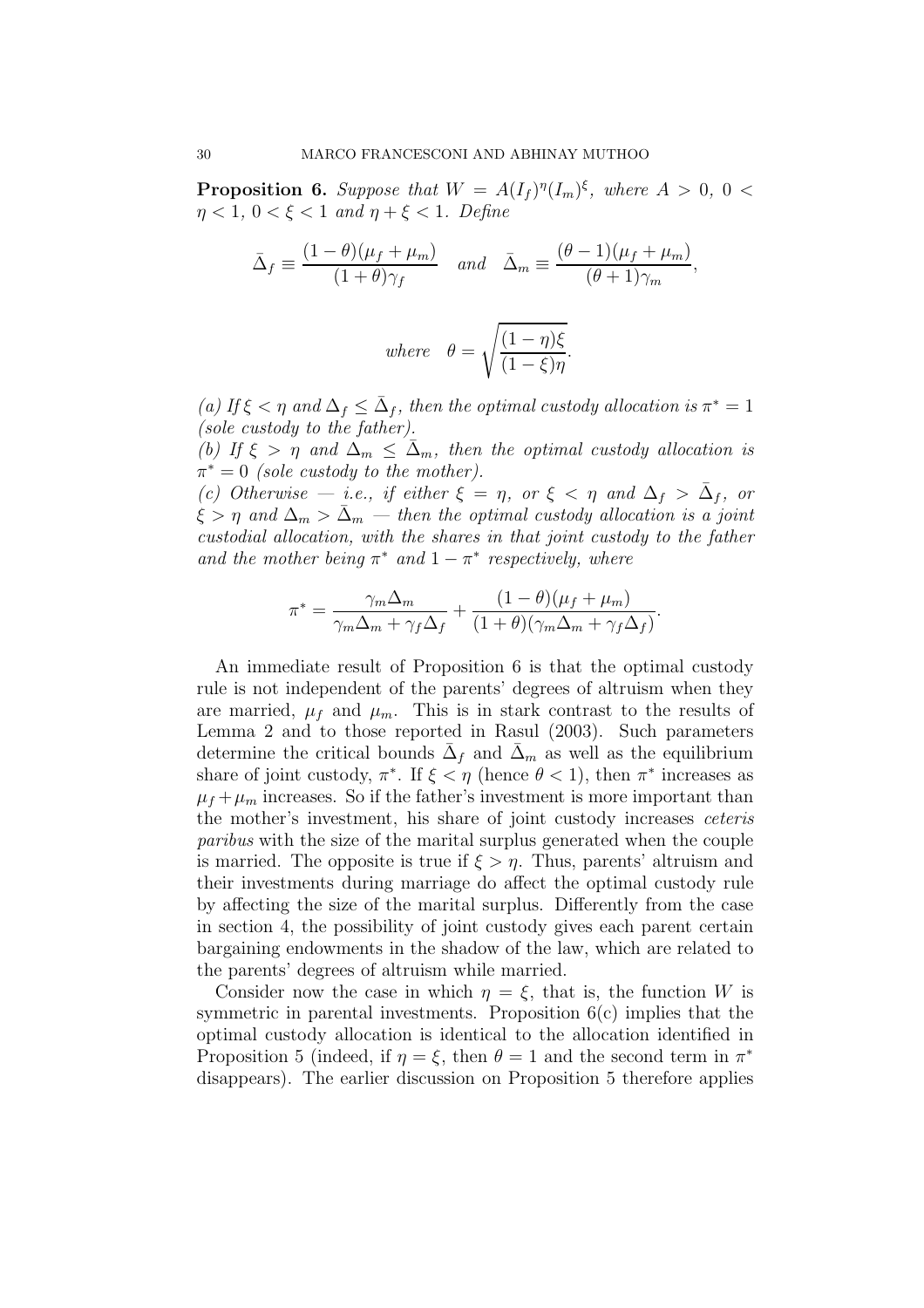

Figure 2. An illustration of Proposition 6 for the case when  $\xi < \eta$ .

to this case as well, even though the third partial derivatives of  $W$  here are not zero.<sup>36</sup>

Figures 2 and 3 illustrate the main insights of Proposition 6 when  $\xi < \eta$  and  $\xi > \eta$ , respectively. We focus our discussion on Figure 2 (opposite points hold for the symmetric case of Figure 3). Since  $\xi < \eta$ ,  $\theta$  must be less than one, while Assumption 2 implies that  $\Delta_f < \mu_f$ (by that assumption,  $\lambda_f(f)$  is bounded above by  $\mu_f$ , while  $\lambda_m(f)$  is by definition bounded below by 0). Figure 2 plots  $\overline{\Delta}_f$  as a function of  $\theta$ , which divides the  $(\theta, \Delta_f)$  space into two regions. It is easily checked that  $\Delta_f$  is strictly decreasing and strictly convex in  $\theta$ , and that  $\bar{\Delta}_f(0) = (\mu_f + \mu_m)/\gamma_f$  and  $\bar{\Delta}_f(1) = 0$ . Because  $\bar{\Delta}_f(0) > \mu_f$ , there exists a critical, strictly positive value of  $\theta$  (namely,  $\tilde{\theta} = [(1 - \gamma_f) \mu_f +$  $\mu_m$ / $[(1 + \gamma_f)\mu_f + \mu_m]$  such that for any  $\theta < \tilde{\theta}$ , custody is always allocated to the father. So if the father's investment is substantially more important than the mother's investment, then it is optimal to

 $36$ Note that the efficiency parameter A has no impact on the optimal custodial allocation. This is because it has an identical impact on the parents' investment incentives.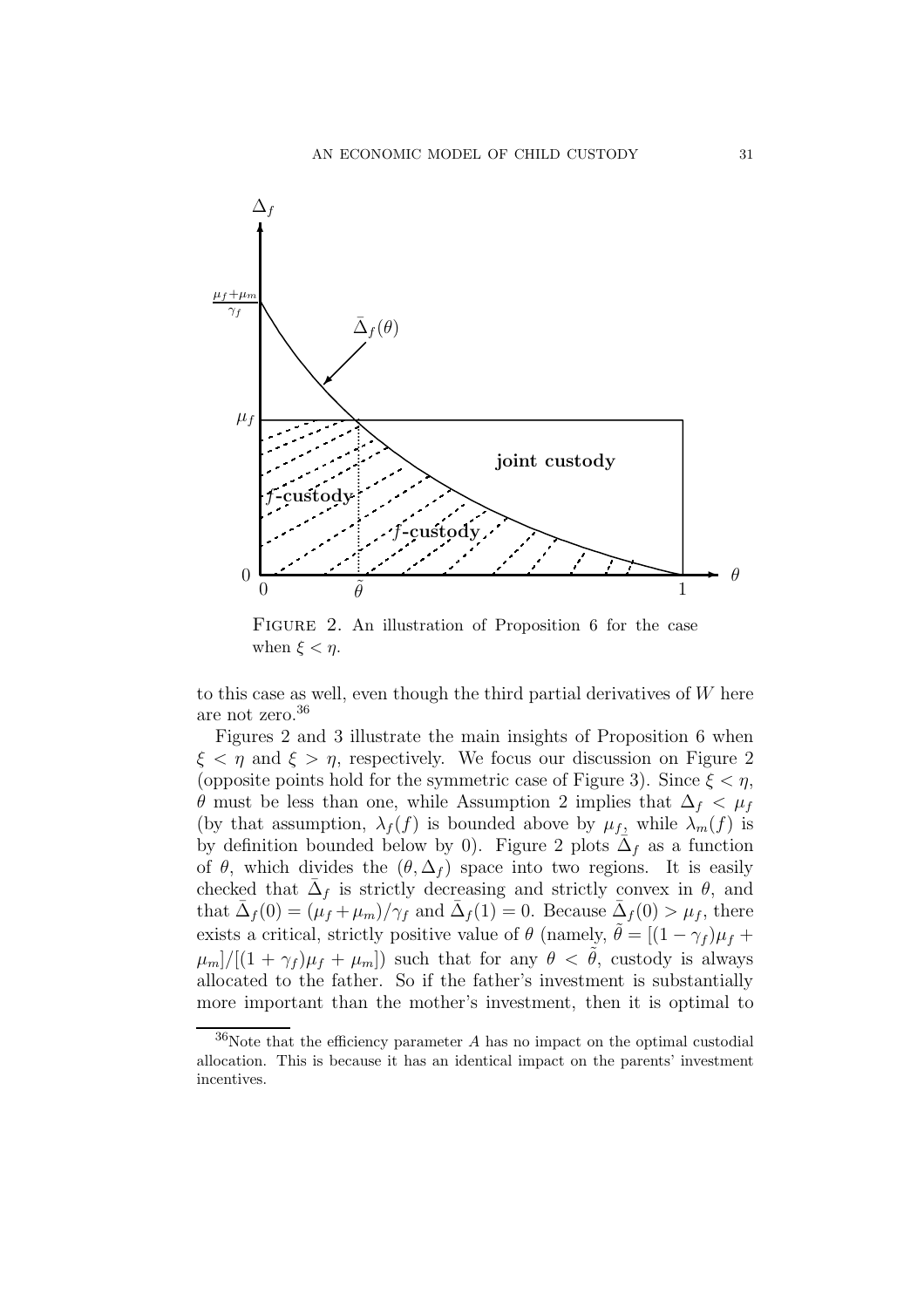

FIGURE 3. An illustration of Proposition 6 for the case when  $\xi > \eta$ .

give the father sole custody regardless of parents' preferences. This result generalizes Proposition 2, which applies when  $\theta = 0$  (that is, when the father is the sole investor). As  $\theta$  increases beyond  $\theta$  (thus, the importance of the father's investment progressively decreases until it equals that of the mother's at  $\theta = 1$ , there are two possible regimes of custody allocations, which do depend on parents' valuations. If  $\Delta_f \leq \Delta_f$ , i.e., the father's degree of altruism is not too greater than the mother's when he has sole custody, then it is again optimal to allocate sole custody to the father (Proposition 6(a)).<sup>37</sup> But once  $\Delta_f$  exceeds  $\overline{\Delta}_f$ , the relatively greater bargaining power of the father must be offset by allocating some positive share of custody to the mother (and in this case, both  $\Delta_f$  and  $\Delta_m$  are relevant to the determination of  $\pi^*$ ). Joint custody (the non-shaded areas in Figures 2 and 3 below  $\mu_f$  and  $\mu_m$  respectively) arises in equilibrium precisely because it maintains a balance in the provision of investment incentives between the two parents (Proposition  $6(c)$ ).

As  $\theta$  approaches 1 (from below), the parents' valuations contained in  $\Delta_f$  are such that the region of f-custody gradually vanishes. At

<sup>37</sup>Interestingly, this allocation is independent of the difference in parents' valuations if custody is given to the mother,  $\Delta_m$ .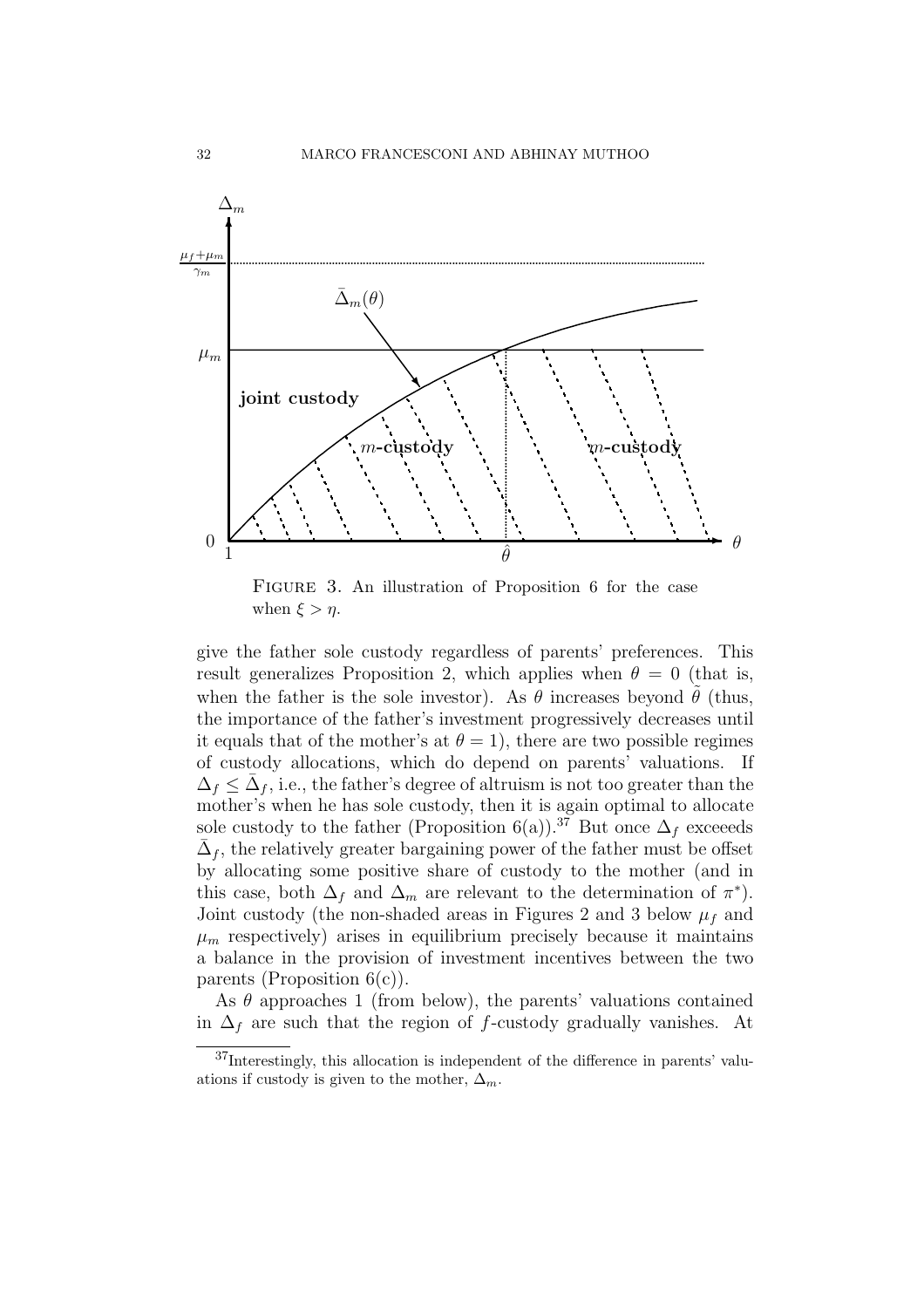$\theta = 1$ , sole custody cannot arise in equilibrium. At that point in fact we return to the case in which  $\eta = \xi$ , with the optimal share of joint custody coinciding with that described by Proposition 5. As  $\theta$  increases beyond  $1 \ (\xi > \eta)$ , Figure 3 shows how the symmetric case operates. At first there is a mixture of joint custody and  $m$ -custody. In this region, the exact optimal rule depends on the values of  $\Delta_m$  being greater or smaller than  $\Delta_m$ . But for all values of  $\theta$  greater than the critical value  $\hat{\theta} = [(1+\gamma_m)\mu_m + \mu_f]/[(1-\gamma_m)\mu_m + \mu_f]$ , the optimal rule is m-custody.

The exact paths of the optimal custody rule crucially depend on the degree to which the father's investment is more or less important than the mother's (i.e., it depends on how large  $\xi$  is relative to  $\eta$ ), while in general the equilibrium value of  $\pi^*$  depends both on  $\Delta_f$  and  $\Delta_m$ , as well as on both  $\mu_f$  and  $\mu_m$ . Figure 4 shows, for given values of  $\Delta_f$  and  $\Delta_m$ , the relationship between  $\pi^*$  and  $\theta$ . It visually displays what we have just discussed. For values of  $\theta$  between 0 and  $\theta$ ,  $\pi^* = 1$ , that is, the optimal rule is f-custody. If  $\theta > \theta$ , f-custody is still optimal, but only up to the point in which  $\theta = \theta_f$ , where  $\theta_f$  is such that  $\Delta_f(\theta_f) = \Delta_f$ . Beyond  $\theta_f$ , joint custody is optimal, with the father's share monotonically declining in  $\theta$ . At  $\theta = 1$ , W is symmetric in parental investments and joint custody is allocated according to the rule of Proposition 5. The share of father's custody continues to decline as  $\theta$  further increases, until it reaches  $\theta_m$ , where the optimal rule assigns sole custody to the mother, i.e.,  $\pi^* = 0$ . Figure 4 also illustrates the cases of a reduction in the relative degrees of parental altruism under f-custody  $(\Delta'_f < \Delta_f)$  and under m-custody  $(\Delta'_m < \Delta_m)$ . For a given technology (that is, for a given value of  $\theta$ ), a reduction, say, in  $\Delta_f$  is associated with an increase of the region of f-custody and an increase in  $\pi^*$ . Such changes are consistent with the notion of giving a greater custody responsibility (in the form of either greater chances of sole custody or greater shares of joint custody) to the parent with a relatively more important investment. This is exactly because this parent's valuation declines relative to the other parent's: the greater custody responsibility is meant to provide the higher-productivity party with sufficient incentives to invest in the child despite his/her relatively lower valuation. As both  $\Delta_f$  and  $\Delta_m$  continue to decline, the curve connecting  $\theta_f$  (at  $\pi^* = 1$  in Figure 4) to  $\theta_m$  (at  $\pi^* = 0$ ) shifts towards the vertical line at  $\theta = 1$  (although it will never reach this line because of Assumption 5). In the limit, as both  $\Delta_f$  and  $\Delta_m$  become arbitrarily small, the optimal custody rule is f-custody if  $\theta < 1$ , m-custody if  $\theta > 1$ , and joint custody for  $\theta = 1$  (where  $\pi^*(1)$ ) depends on the ratio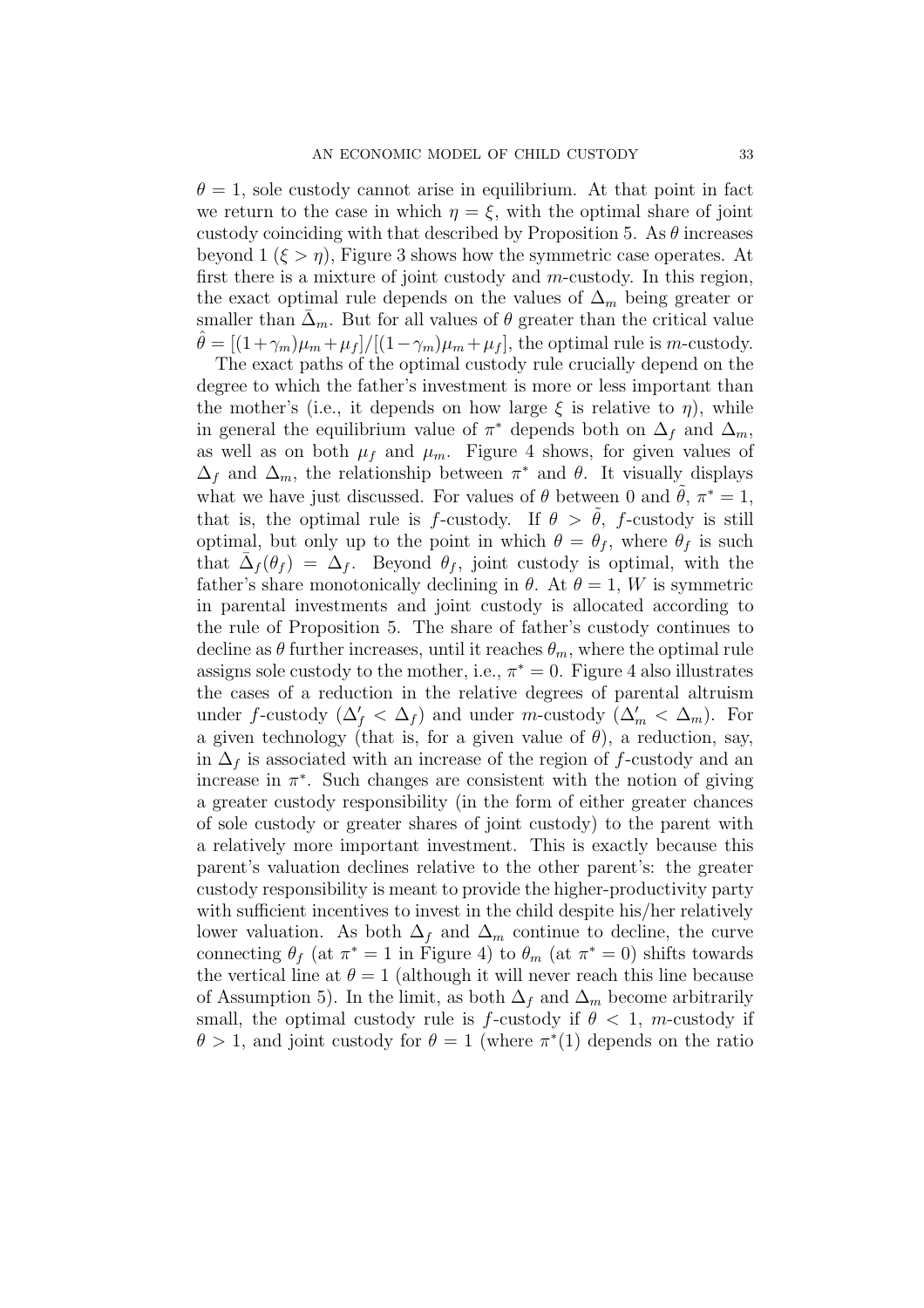

FIGURE 4. An illustration of Proposition 6 for three arbitrary and feasible pairs:  $(\Delta_f, \Delta_m)$ ,  $(\Delta'_f, \Delta_m)$  and  $(\Delta_f, \Delta'_m)$ , where  $\Delta_i' < \Delta_i$  (*i* = *f*,*m*). Notice that for each *i* = *f*,*m*,  $\theta_i$ is the unique value of  $\theta$  such that  $\bar{\Delta}_i(\theta) = \Delta_i$  and  $\theta'_i$  is the unique value of  $\theta$  such that  $\bar{\Delta}_i(\theta) = \Delta'_i$ .

 $\Delta_f/\Delta_m$ ). In this limiting case, therefore, Proposition 6 generalizes the results of Proposition 1.

In sum, the main message of Proposition 6 is that when one parent's investment is significantly more important than the other parent's or when differences in the degrees of parental altruism are sufficiently small, technological factors dominate the equilibrium allocation of custodial rights. In these cases, sole custody should optimally be allocated to the parent whose investment is relatively more important. However, when the importance of the parents' investments are sufficiently similar and differences in the degrees of parental altruism are large, *joint* custody allocations are optimal as long as both parents contribute to the production of child quality. Joint allocations are optimal also when the importance of the father's investment is equivalent to that of the mother's, regardless of the preference structure. For a given technology with which parents produce child quality (and welfare), the optimal share of joint custody is systematically pegged to the parents' comparative degrees of altruism in such a way that their respective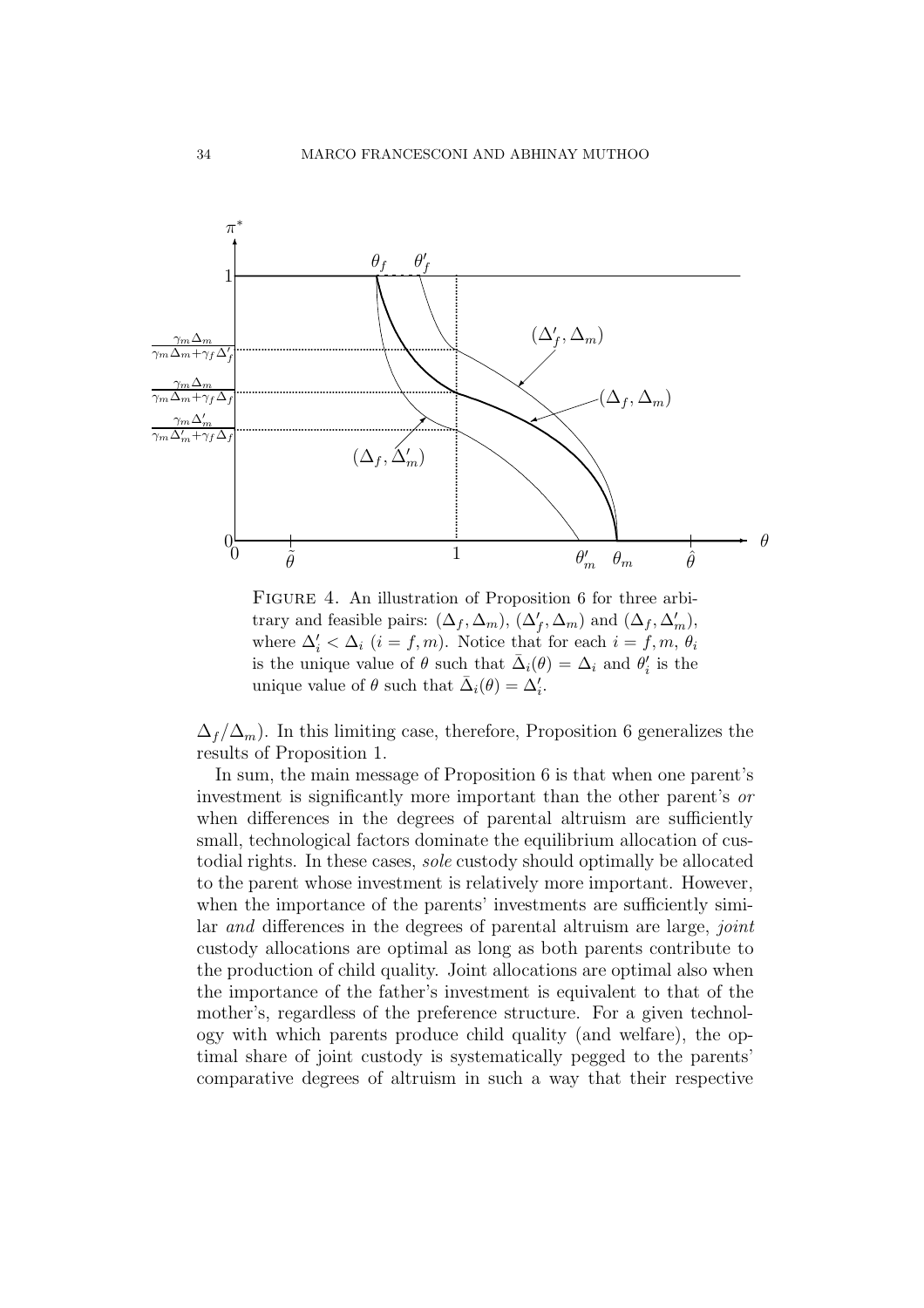bargaining powers are weighed against each other (and thus their joint investment incentives are maximized). In these circumstances, their degrees of altruism while married matter too for the determination of the equilibrium share of joint custody.

We finally consider a simple parametric case in which investments are neither complements nor substitutes  $(W_{fm} = 0)$ . The results for this case, which are virtually identical to those discussed in Proposition 5, are formalized in the following:

**Proposition 7.** Suppose  $W = 2\sqrt{\tau_f I_f} + 2\sqrt{\tau_m I_m}$ , where  $\tau_f > 0$  and  $\tau_m > 0$ . Then the optimal custody allocation is a joint custodial allocation, with the shares in that joint custody to the father and the mother being  $\pi^*$  and  $1 - \pi^*$  respectively, where

$$
\pi^* = \frac{\gamma_m \Delta_m}{\gamma_m \Delta_m + \gamma_f \Delta_f}.
$$

The analysis in this section does not offer a general characterization of the optimal custody allocation when both parents invest in the child and joint custody is possible. Additional research on this issue remains to be done. However, in spite of the specific parametrizations of  $W$ , three insights of Propositions 5-7 are worth emphasizing. First, as in the world in which joint custody is excluded (section 4), both preference parameters and technological factors matter in determining the optimal custody rule. This ties in the findings of both strands of the incomplete contracting literature, that with private goods (Grossman and Hart 1986) as well as that with physical public goods (Besley and Ghatak 2001). Second, joint custody is not always optimal, which may help explain why sole custody is still the predominant arrangement among divorcing couples in many countries. Third, in equilibrium, child custody is allocated (jointly or otherwise) so as to balance out the bargaining powers of both parents and their investment incentives. Under the right technological conditions, this can be achieved by trading off greater child valuations with smaller shares of custody. This strategy is likely to be more appealing than that implied by Propositions 1-4, where in the absence of joint custody small perturbations in parental preferences are sufficient to lead to opposite custody allocations (see Figure 1).

#### 6. Discussion

6.1. **The Optimal Custody Rule in the Context of Child Custody Law.** Almost everywhere, legal design and judicial interpretation of child custody norms have historically changed according to social,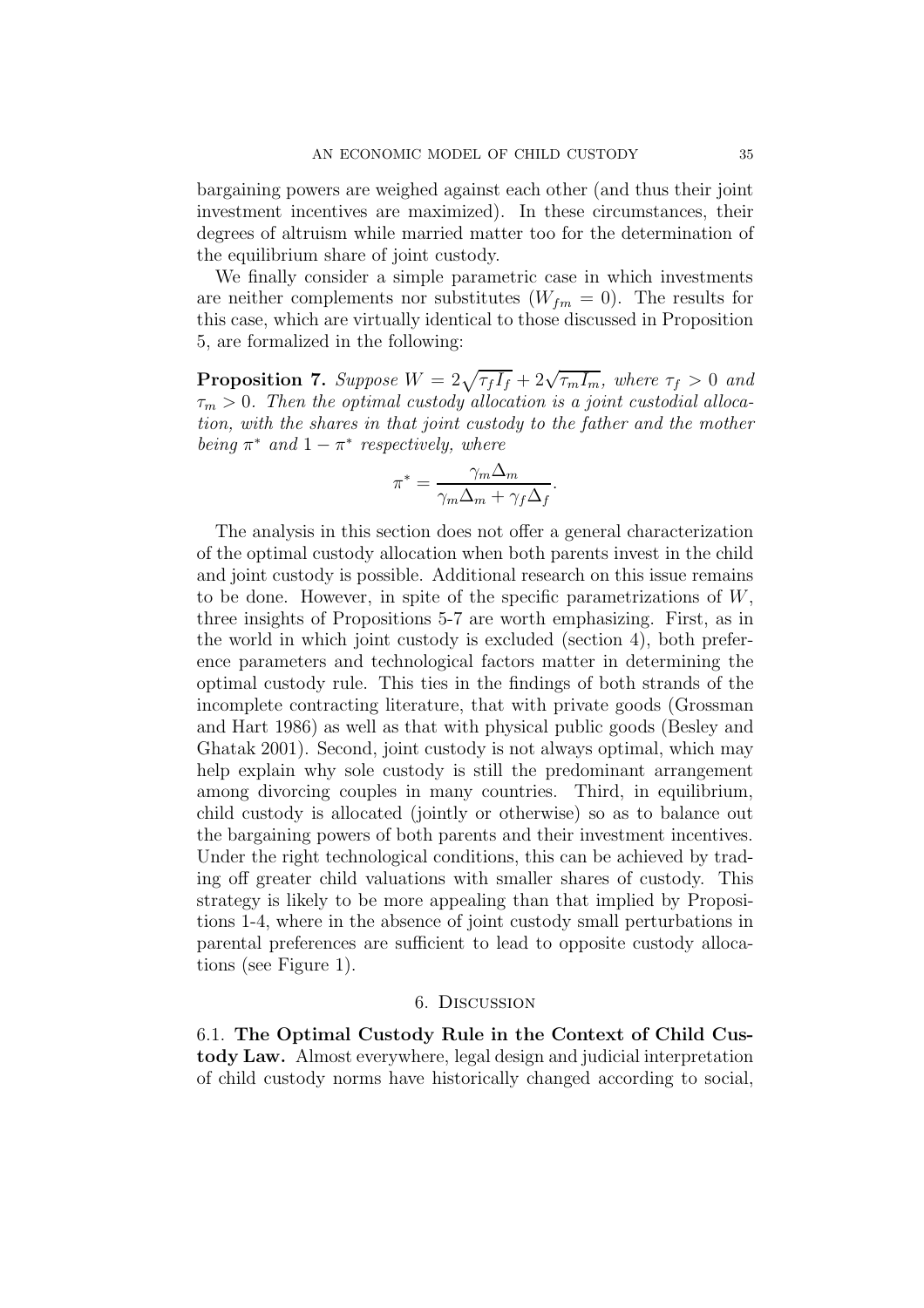cultural and religious values and beliefs about the basic institutions of the family and of marriage (Elster 1989).<sup>38</sup> In particular, in most Western countries, there has been a shift from rules (e.g., paternal preference or maternal preference) to a discretionary principle based on the best interest of the child.

The absolute *paternal preference rule*, which dominated British legislation up to the end of the nineteenth century (and possibly well into the twentieth century), was based on the father's unconditional rights in all family issues (as an example, see the quote from Maidment [1984] at the outset of the paper). This implied that the court could not adjudicate a custody dispute in favor of the mother, even if an abusive father might lose his legal rights to child custody. In nineteenth-century America, instead, the paternal preference rule did not take hold, with courts generally awarding custody to either parent on the basis of a  $fault-based \textit{presumption} \longrightarrow \text{according to which children are best taken}$ care of by the 'innocent' party, who, in the majority of cases, turned out to be the mother (Mnookin 1975). Besides other considerations, this principle was primarily motivated by a compensatory and retributive reasoning. In the twentieth century, a maternal preference rule gradually emerged as the dominant standard in most countries (see, for instance, the quote from Ellsworth and Levy [1969]). This rule was based on the presumption that children, and particularly children of tender ages, were "entitled to have such care, love, and discipline as only a good and devoted mother can usually give" (Ullman vs Ullman [1912], cited in Mnookin [1975, p. 235]). But by the beginning of the 1970s, most countries had replaced all such rules with the principle that custody ought to be decided according to what is in the best interest of the child. 39

Custody allocations under the three early rules mentioned above (paternal, fault-based, and maternal presumption) are simple and precise in that they require a single factual determination to be implemented (e.g., whether one of the claimants is the biological father of the child, or a showing of fault on the part of a spouse).<sup>40</sup> The best-interest

<sup>38</sup>Social and historical analyses of child custody law are, among others, in Maidment (1984) on English common law, Maccoby and Mnookin (1997) on the American development, and Pearl and Menski (1998) on Muslim family law.

 $39$ An analysis of the legislative reasons for the emergence of this principle is beyond the scope of this paper. On this issue, see Mnookin (1975), Maidment (1984), Elster (1989), Buehler and Gerard (1995).

 $^{40}$ Elster (1989) discusses the possibility of justifying such rules on the grounds of the best interest of the child. They could also be interpreted within our optimal rule. For example, the conditions underlying either Proposition  $1(a)$  or Proposition  $6(a)$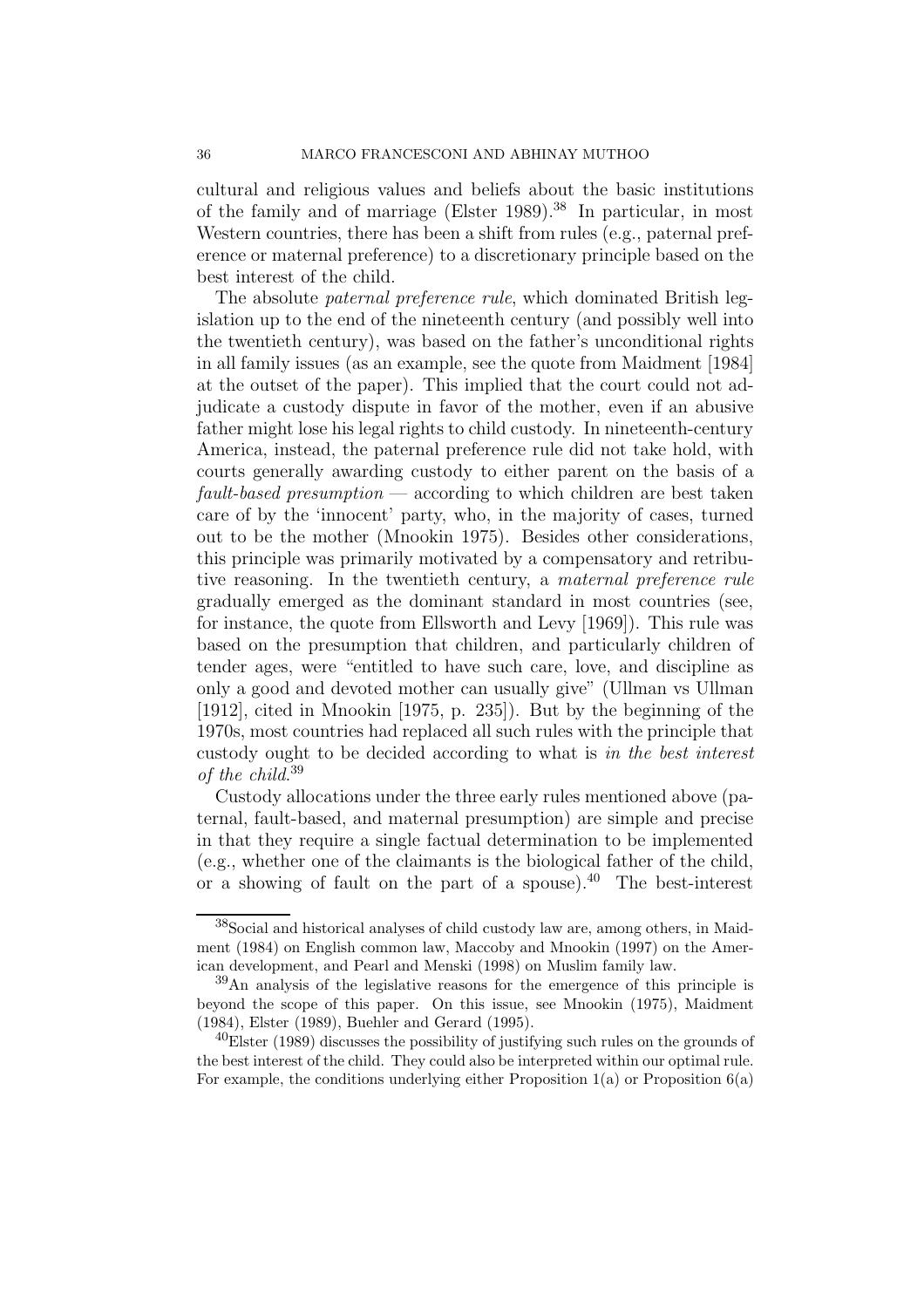principle, instead, has been severly attacked by legal scholars essentially because it is indeterminate. That is, it gives substantial discretion to judges to make their own implicit predictions and impose their own value judgements about which parent might better serve the child's interests (Maidment 1984; Maccoby and Mnookin 1997). Because all custody rules create bargaining endowments for the parents (what Mnookin and Kornhauser called "bargaining chips" [1979, p. 968]), an important consequence of the indeterminacy of the bestinterest principle is that parents are likely to engage in strategic behavior that affects not only resource allocations after divorce but also pre-divorce intrahousehold decisions (including the investments on the child). This therefore may have detrimental effects on child welfare if parents strategically underinvest or it may be inefficient if parents strategically overinvest.

The *optimal custody rule* that we have developed in sections 4 and 5 is embedded in an economic (optimizing) model of household behaviour.<sup>41</sup> As such, our rule is consistent with the best-interest principle, in that it maximizes child welfare by providing the best incentives to both parents to invest in their child even after divorce. But, while retaining this principle, our rule: (i) is underpinned by a well-defined set of behavioral parameters that govern family decisions (namely, parents' preferences and technologies), and (ii) relies on parents' private ordering and prenuptial agreements. To the extent that both (i) and (ii) can be gauged, verified and enforced, the optimal custody rule provides us with precise guidelines as to how custody allocations should be achieved. In this sense, the optimal rule is determined, or at least it is not confronted by the same high degree of indeterminacy that an otherwise unqualified rule based on the best-interest principle must face. In the next two subsections, we elaborate on some of the issues that lie behind points (i) and (ii).

<sup>(</sup>i.e., the father's investment is decisively more important than the mother's and his degree of altruism is not less than the mother's) would be sufficient to give rise to a paternal presumption. Conversely, times in which the mother's valuation is greater than the father's and his investment is more important than hers (Proposition 1(a)) or times in which the mother's investment is perceived as being essential (Proposition 6(b)) would be characterized by a maternal presumption.

 $^{41}$ The interpretation of the best-interest principle has been usually driven by hypotheses that, in the words of Elster (1989) "have sometimes acquired the status of 'legislative facts' " (p. 133). One of such facts rests on the psychoanalytic view that continuity of the parent-child relationship is crucial (Goldstein, Freud, and Solnit 1979). In practice, this amounts to award custody to the parent with whom the child is living (or has been living for some time) at the time of the dispute or to the parent who has the role of the primary caretaker or caregiver.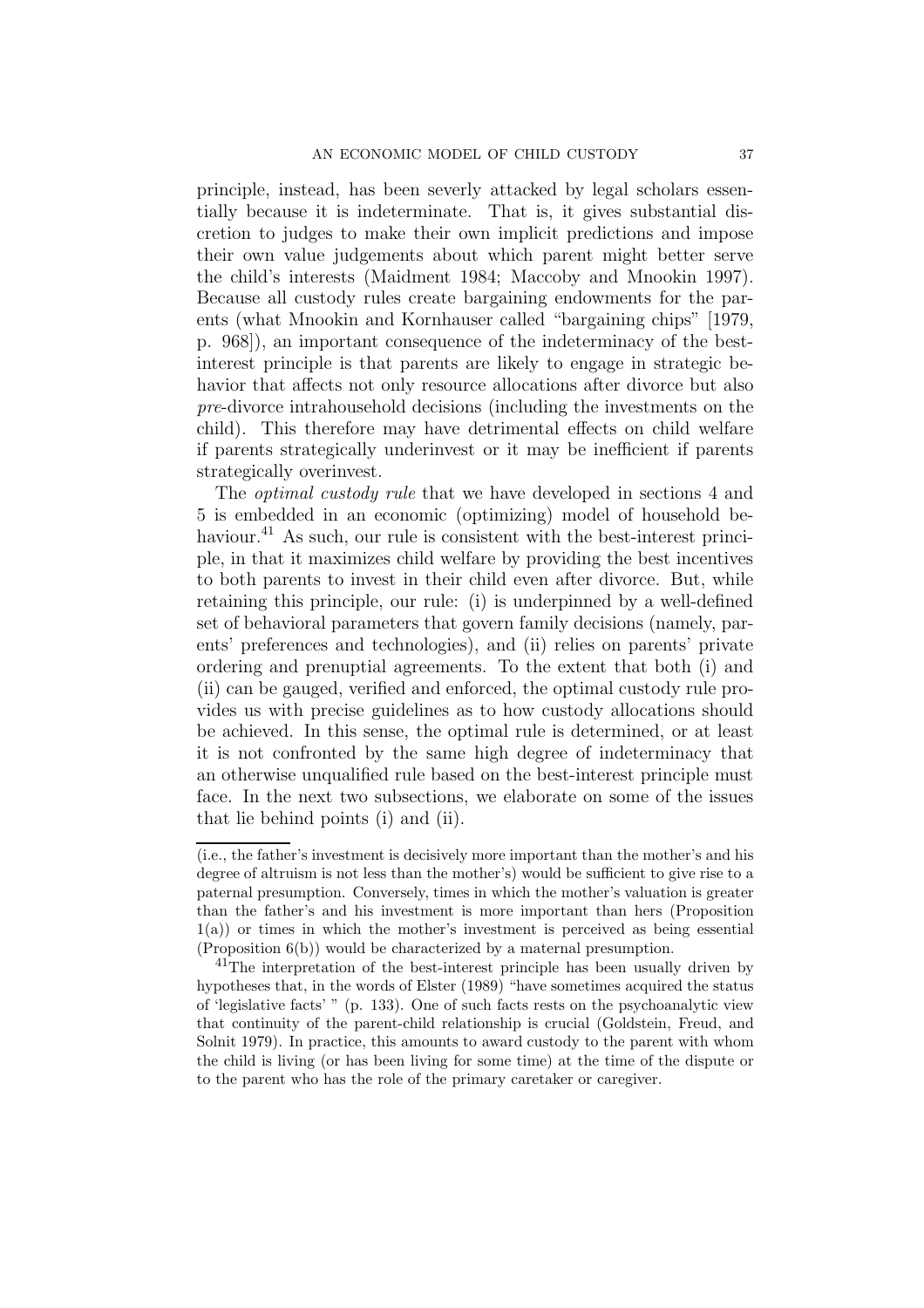6.2. **Theory Ahead of Measurement Again?** As shown in sections 4 and 5, the optimal custody rule depends crucially on two sets of parameters, i.e., parents' degrees of altruism towards the child both before and after divorce (in different custody regimes) and productivities of the parents' investments in the child after divorce. Before having any judiciary function, these parameters needs to be measured. Admittedly, it is hard to assess them for each mother and father (and not only for those who are going through a divorce), particularly because they refer to a state (divorce) and a custody regime (m-custody vs f-custody) that are, in most cases, hypothetical. Formal econometric analyses of family behavior may help identify such parameters, but at present only a limited number of studies provide us with the information we need.

In the case of the parental preference parameters, we refer to the work of Del Boca and Flinn (1995), Flinn (2000), and Del Boca and Ribero (2001). They all use data on separated and divorced individuals with one child, whose physical custody has been assigned to the mother (mcustody).<sup>42</sup> So, at best, they inform us only on  $\lambda_f(m)$  and  $\lambda_m(m)$ . In all these studies, parental preferences over private consumption and child consumption (or, as in Del Boca-Ribero, time spent with the child) are assumed to be represented by Cobb-Douglas utility functions, with each parent's parameter being contained in the open unit interval. Del Boca and Flinn (1995) can only recover the private consumption weight of the father  $(\lambda_f(m))$  but not that of the mother. Flinn (2000) estimates both  $\lambda_f(m)$  and  $\lambda_m(m)$ . His results reveal that the mean weight on child consumption is between 0.225 and 0.250 for fathers and between 0.077 and 0.249 for mothers (see his Table 3, p. 566), suggesting that divorced mothers tend to be less altruistic than divorced fathers (i.e.,  $\Delta_m \equiv \lambda_m(m) - \lambda_f(m) < 0$ <sup>43</sup> Finally, Del Boca and Ribero (2001) find that, on average, mothers value the time spent with their child much more highly than fathers (i.e.,  $\Delta_m > 0$ ): their estimates are 0.689 and 0.253 for custodial mothers and noncustodial fathers respecively (see their Table 2, p. 133). In sum, our knowledge about parental

 $^{42}$ If the evaluation of child welfare by a divorced parent is a function of the amount of time spent with the child, then all noncustodial parents will weight child's welfare less heavily than they would if they had custody of the child (see our Proposition 2, and Flinn and Del Boca [1995]). Therefore, the estimates reported in such studies can be seen as lower bounds of weights given by *all* parents on child utility.

 $^{43}$ However, Flinn (2000) argues that, with his data, the identification of the mother's preference parameter distribution is weak, and its estimates should then be taken with caution.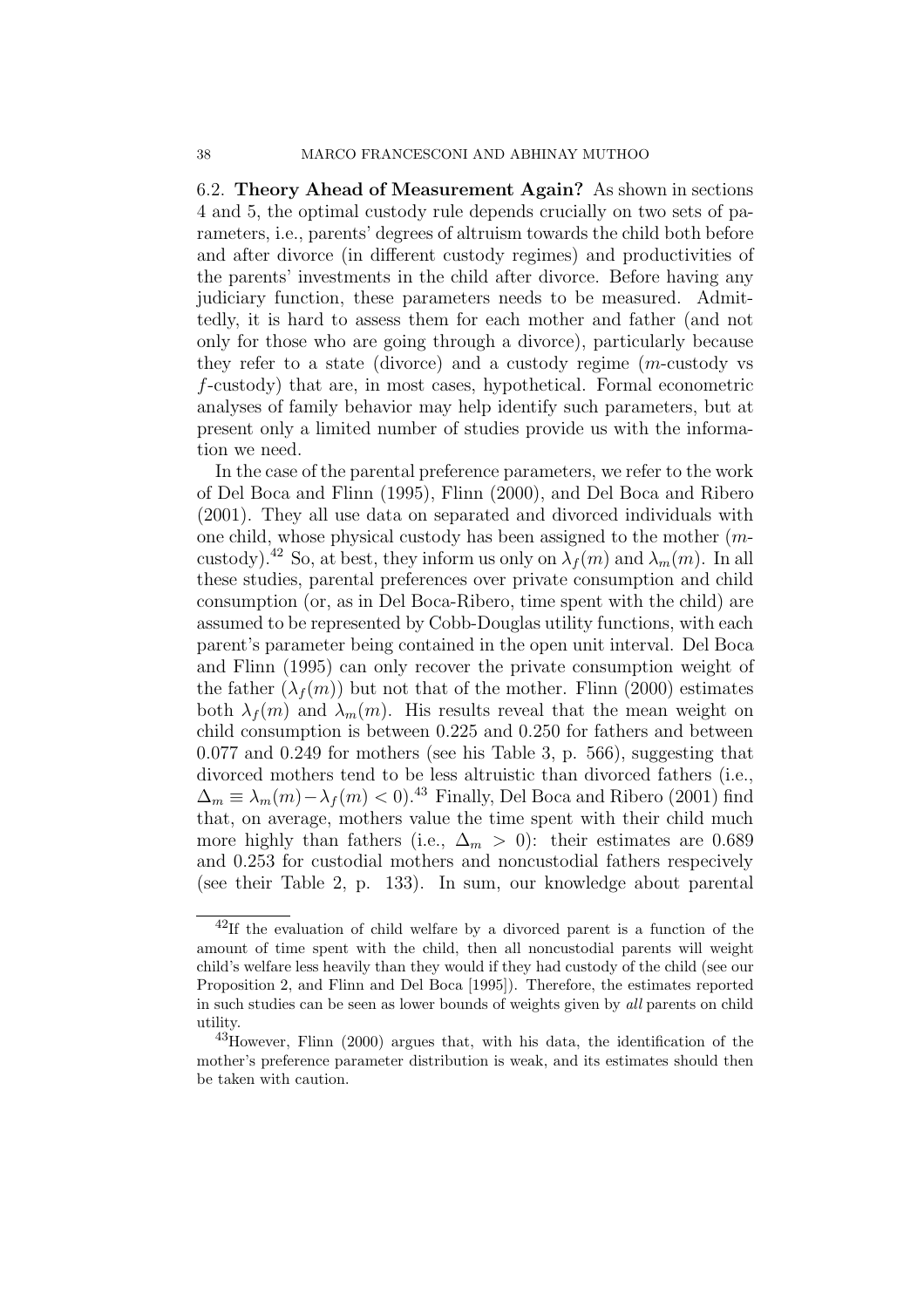preferences is limited. More research is clearly needed to establish how robust the existing estimates are, and, especially, to recover the relative concern for child welfare on the part of all parents (including those who are married).

Our knowledge is perhaps even more limited in the case of the technology parameters. Three points are in order. First, there are no estimates of the productivities of individual parental investments in children. Neoclassical growth models have been augmented with home production (see, among others, Parente et al. [2000]). But such models are uninformative about the parameters of interest here, because they do not identify child investments separately from either home or market investments and do not distinguish the father's investment from that of the mother (these are in fact representative-agent models). Second, we have some understanding of the relationships that link a number of parents' behaviors and characteristics (such as education, market work, family structure, and income) to various child outcomes, e.g., birth weight, schooling, economic activity, and teenage childbearing (see the comprehensive surveys by McLanahan and Sandefur [1994], Haveman and Wolfe [1995], Duncan and Brooks-Gunn [1997], and Mayer [1997]). Although these relationships are potentially relevant for the identification of our key technology parameters, they are not enough as they typically do not single out the contributions of fathers from those of mothers. In the studies that do (such as Lazear and Michael [1988] and Thomas [1990]), it is hard to separate parental investments from parental endowments, which include preferences.<sup>44</sup> Third, we also have some idea about the time that parents allocate to their children, and how that has changed over time. For example, Sandberg and Hofferth (2001) find that the time American children aged 3-12 spent with their parents (both fathers and mothers) did not decrease between 1981 and 1997, and in two-parent families it increased substantially.<sup>45</sup> Yet these findings say very little about how productive parental investments actually are and whether the parents' productivities differ depending on

<sup>44</sup>In a related empirical paper, we show that a few parental activities (for instance, childcare and caring for ill children) are important determinants of actual custody allocations for a sample of divorced British families in the 1990s. Although father's custody is observed in only 13 percent of cases, fathers who have the main responsibility for childcare see their odds of getting custody increased by about 70 percent, and for those who are mainly responsible for the care of ill children, the odds more than double (Francesconi and Muthoo 2003).

 $^{45}$ Gershuny (2000) reports similar results for about 20 other countries since the early 1960s up until the early 1990s.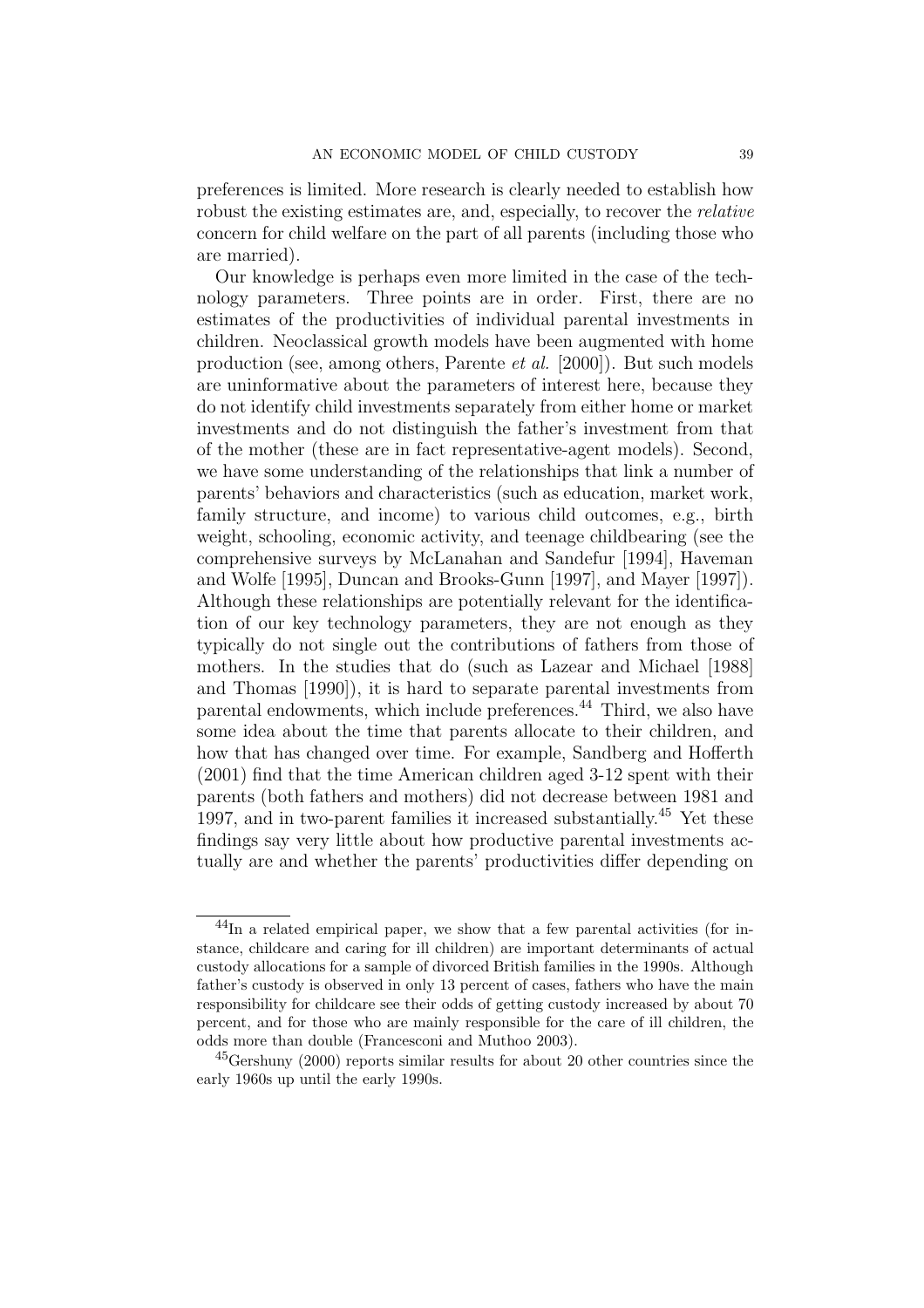whether it is the father or the mother or both parents who invest. Again, more empirical research on this issue is needed.

6.3. **Is There a Case for Prenuptial Contracts on Child Custody?** Our study has revolved around the notion that husbands and wives are empowered to create their own legally binding commitments in the shadow of the law as a form of private ordering (Mnookin and Kornhauser 1979).<sup>46</sup> This notion stresses the importance of prenuptial agreements on a number of aspects of the marital relationship, including child custody in case of divorce. Unfortunately, one difficulty with prenuptial contracts is that they are hard to enforce. This could be at least partially addressed by improving the clarity of the statutes and norms governing premarital law and custody adjudications.

Legal scholars and professionals however point to other, more fundamental complications posed by prenuptial contracts, which ought to be weighed against the advantages that we have illustrated so far (Nasheri 1998). We briefly discuss three of such problems. First, marriage is arguably a more intimate and complex relationship than a business partnership and, as noted by the Supreme Court of the United States, has "more to do with the morals and civilization of a people than any other institution" (Maynard vs Hill [1888, p. 205]). Although marriage in the United States and elsewhere does not operate today as it did in 1888 at the time of the Maynard decision, this is the reason why many countries are opposed to the idea of treating marriage as just another business contract and place it under the direct control of state courts and legislatures.<sup>47</sup> Second, small perturbations in the deep parameters that underlie the optimal custody rule described in section 4 may often result in dramatically different custody allocations. This problem, which is less severe in the world described in section 5, may be magnified by the fact that some of those parameters are not fully observed at the time of the custody decision (because they refer to future

 $^{46}$ In our model parents are able to contract only on custody allocations. Arguably these are easily verifiable by third parties (or courts). Parents however cannot legally bind themselves on child investment levels. Typically, such investments are complex requiring several hard-to-measure parental inputs, and thus they cannot be easily verified by third parties. Parent-child relationships are naturally characterized by unforseeable and *indescribable contingencies* (Tirole 1999): this aspect provides an additional reason as to why parents cannot make binding commitments on their child investments.

<sup>&</sup>lt;sup>47</sup>The fact that marital relationships are very personal matters may actually lead to the opposite conclusion, whereby it is natural to allow marriage to be treated as an issue of private agreements.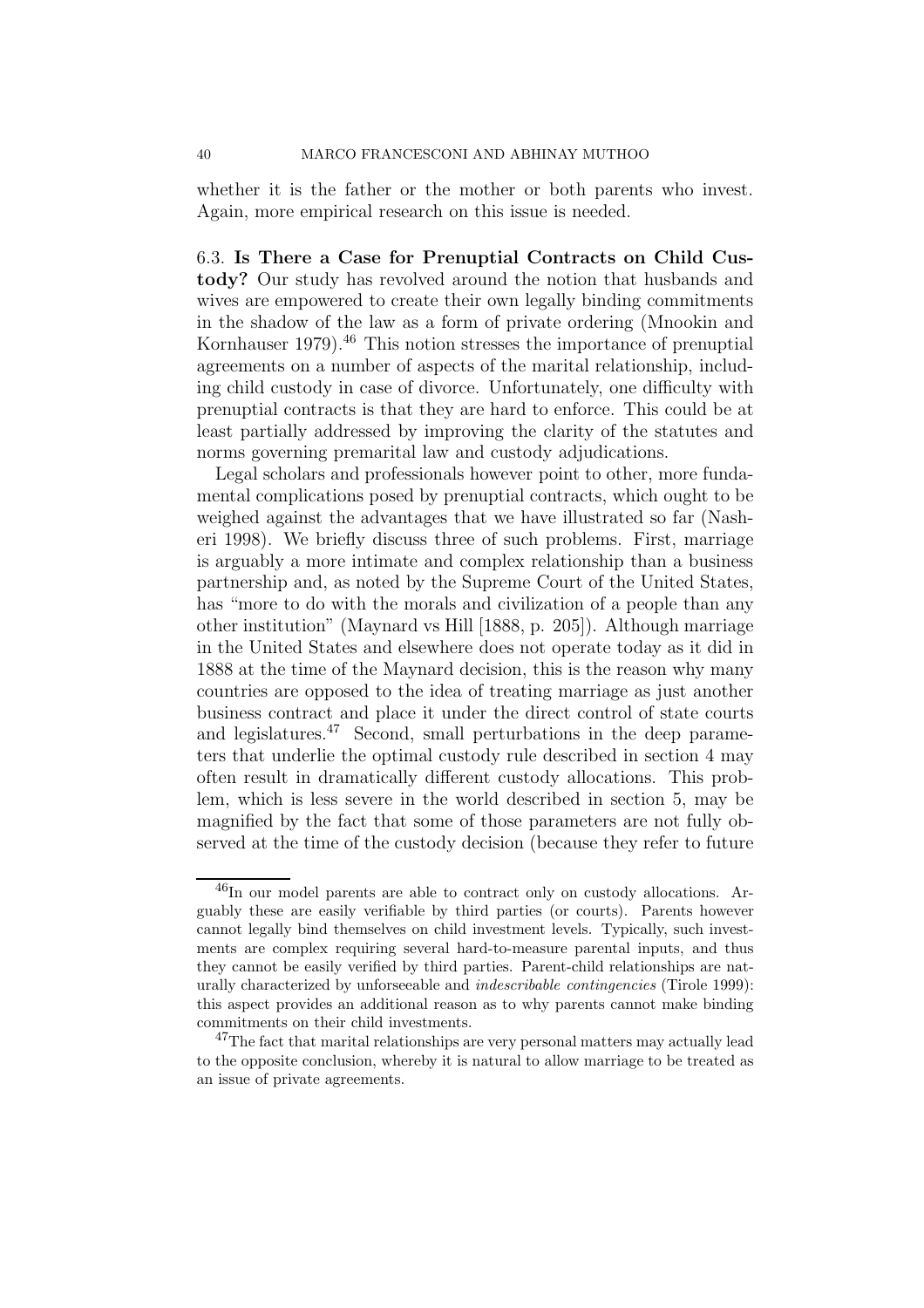and potential custody regimes), and so parents may have a dangerous incentive for strategic behavior (Elster 1989).

Third, prenuptial contracts may be embroiled with unequal bargaining powers held by future spouses. This has been seen as a manifest form of abuse (Brod 1994), which can be most effectively prevented by having instead a uniform legislation that applies to marriage and divorce and provides all family members with greater economic and legal predictability. Perhaps more importantly, this inequality could also fail to reflect possible changes in the balance of power between partners during the course of their marriage and after its dissolution (Basu 2001). Such concerns seem to be even more cogent in the case of child custody, which, at present, has not yet been considered a matter that prenuptial contracts can cover.

#### 7. Conclusions

The terms of divorce, in general, and the allocation of child custodial rights, in particular, do matter. They have not only distributive but also efficiency consequences within intact families, by influencing each parent's incentives to make relationship-specific investments, including investments in their children. An optimal allocation of child custody rights cannot disregard such considerations. In this paper we have formally explored the issue of child custody from this perspective. We show that the optimal custody rule is systematically related to the comparative degrees of parental altruism, the comparative parental productivities in generating the returns to the child from parents' investments, and to which parents actually invests in the child. In particular, four results deserve special mention. First, the optimal allocation of custodial rights depends on both preferences and technological factors, regardless of whether joint custody is ruled out or not. This reconciles the findings of the incomplete contracting literature with private goods (Grossman and Hart 1986) and those of the same literature with physical public goods (Besley and Ghatak 2001). Second, and in contrast to Besley and Ghatak (2001) and Rasul (2003), custodial rights can be allocated either to the parent who values the benefits from child quality more or, viceversa, to the parent with the lowest valuation. Custody can go to the low-valuation parent if this endows the parent with a greater bargaining power and this, in turn, induces him/her to provide optimal levels of child investment. Third, if one parent's investment is significantly more important than the other parent's investment, then sole custody is preferred to joint custody and it should be allocated to the parent whose investment is relatively more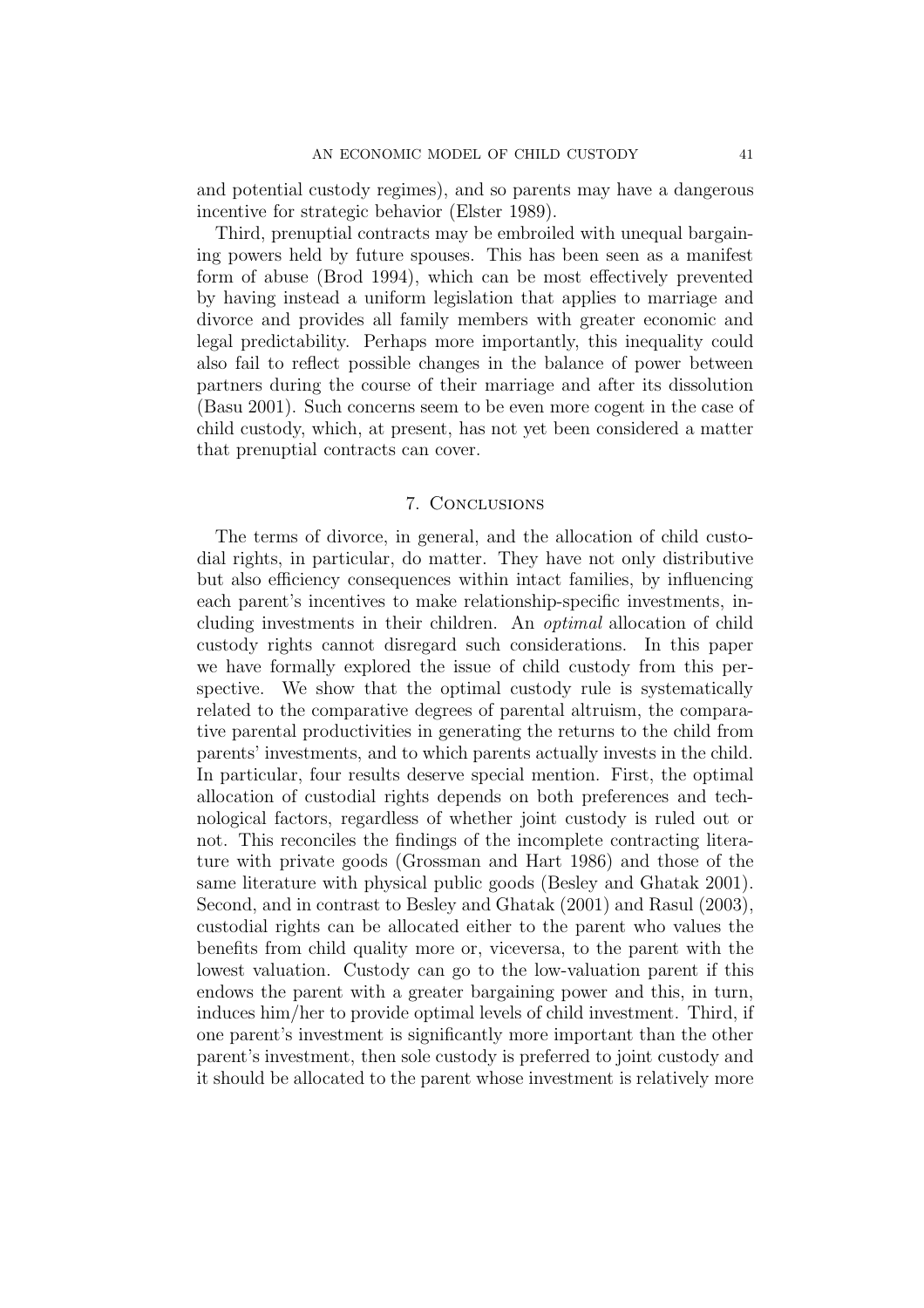important. In these circumstances, parents' preferences are irrelevant. Fourth, joint custody is optimal when the importance of the parents' investments are sufficiently similar and the differences in their valuations of child quality are sufficiently large. In these cases, a greater share of joint custody should go to the parent with the lowest valuation precisely because the parent with the highest valuation would invest in the child anyway, and the low-valuation parent would be endowed with greater bargaining power.

We have only scratched the surface of the several and complex matters that impinge on the allocation of child custody rights. More theoretical and empirical work needs to be done to improve our understanding of the optimal custody rule. One possible direction of the theoretical analysis is the formulation of a dynamic game in which parents (and children) interact repeatedly over time, learn about their investments and quality, and build up some trust. In that environment, marriage could move closer to first-best equilibria even in the presence of transaction costs. Likewise, endogenous divorce could arise naturally not only after a particularly bad marriage innovation but also as a result of a persistent deterioration of parental investments. In general, on the grounds that transaction costs affect spouses' decisions, an incomplete-contracts approach could be used to study many other family issues that are likely to be influenced by such costs, including family formation, fertility, household labor supply, retirement, and intergenerational links. Even few of these other extensions make up a rather full agenda for future research.

#### **APPENDIX**

#### **Proof of Proposition 1**

After substituting the hypothesis of this proposition — namely, that for each  $i = f, m, \lambda_i(f) = \lambda_i(m)$ , which, in what follows, we denote simply by  $\lambda_i$  — into the right-hand side of (9), we obtain, after re-arranging terms, that:

(A.1) 
$$
\frac{\partial V_f^N(f)}{\partial I_f} - \frac{\partial V_f^N(m)}{\partial I_f} = \frac{1}{2} (\lambda_f - \lambda_m) [w_f(:,f) - w_f(:,m)].
$$

The proposition follows almost immediately from an examination of this expression. Part (a) follows by noting that if, by the additional hypothesis of part (a),  $w_f(.; f) > w_f(.; m)$ , then the sign of the left-hand side of (A.1) is the same as the sign of the difference  $\lambda_f - \lambda_m$ ; which, in turn, means that the father's investment incentives are relatively higher under  $f$ -custody [ $m$ custody] if  $\lambda_f > \lambda_m$  [if  $\lambda_f < \lambda_m$ ]. Part (b) follows by noting that if, by the additional hypothesis of part (b),  $w_f(.; f) < w_f(.; m)$ , then the sign of the left-hand side of (A.1) is the same as the sign of the difference  $\lambda_m - \lambda_f$ ;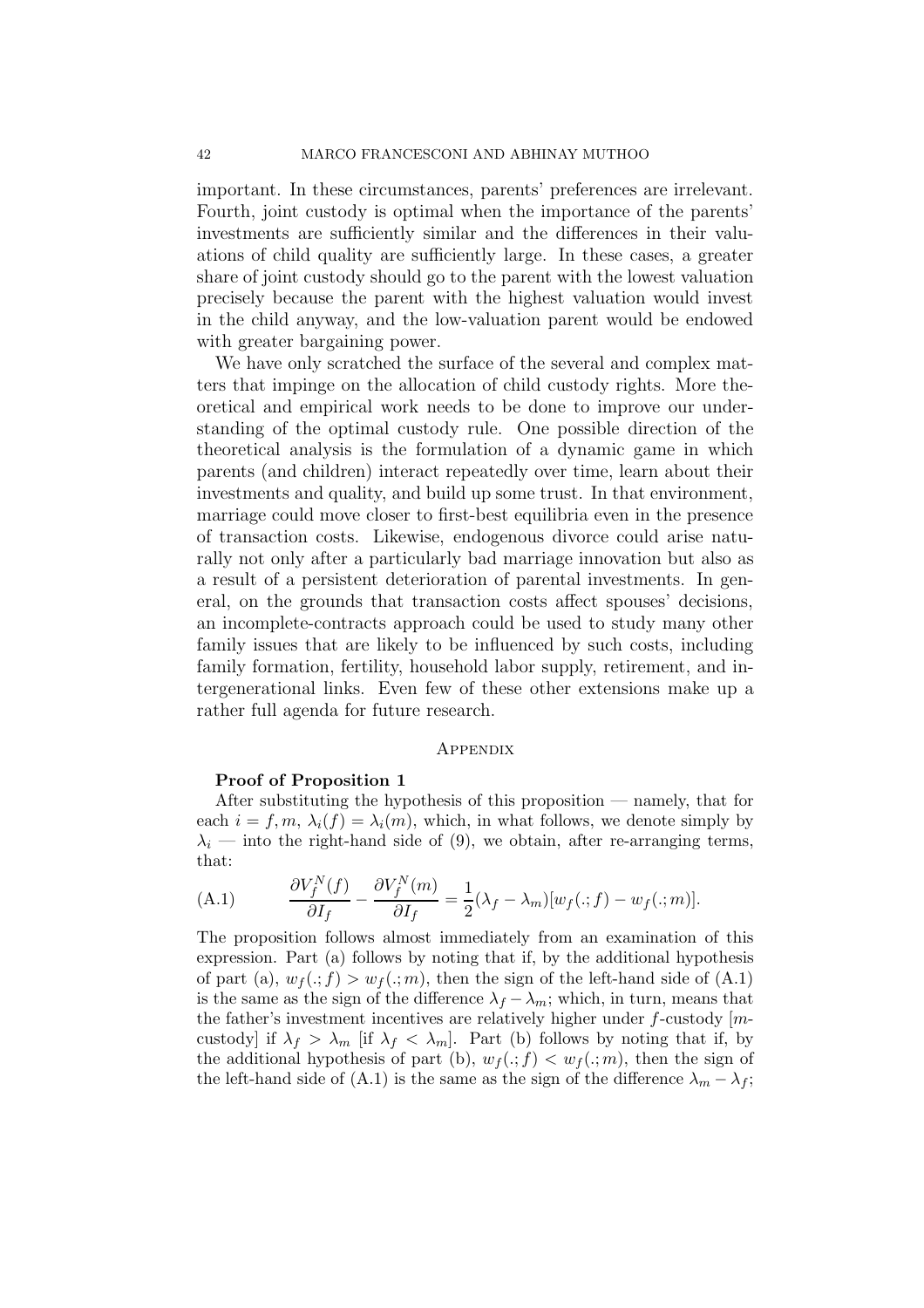which, in turn, means that the father's investment incentives are relatively higher under f-custody  $[m$ -custody] if  $\lambda_f < \lambda_m$  [if  $\lambda_f > \lambda_m$ ].

#### **Proof of Proposition 2**

Given the hypothesis of this proposition, we can define  $\lambda_f(f) = \lambda_m(f) + \alpha$ and  $\lambda_m(m) = \lambda_f(m) + \beta$ , where  $\alpha \geq 0$ ,  $\beta \geq 0$  and  $\alpha + \beta > 0$ . After substituting for  $\lambda_f(f)$  and  $\lambda_m(m)$  in the right-hand side of (9), we obtain that:

(A.2) 
$$
\frac{\partial V_f^N(f)}{\partial I_f} - \frac{\partial V_f^N(m)}{\partial I_f} = \frac{1}{2} [\alpha w_f(:,f) + \beta w_f(:,m)].
$$

The proposition follows immediately by noting that since the right-hand side of (A.2) is strictly positive, this implies that the father's investment incentives are relatively higher under f-custody.

#### **Proof of Proposition 3**

If  $w_f(.; m)$  is sufficiently larger than  $w_f(.; f)$ , then the sign of the left-hand side of (9) is the same as the sign of the difference  $\lambda_m(m) - \lambda_f(m)$ . This means that f-custody  $[m$ -custody is optimal if  $\lambda_f(m)$  <  $|>\lambda_m(m)$ . This establishes part (a). If, on the other hand,  $w_f(.; f)$  is sufficiently larger than  $w_f(.; m)$ , then the sign of the left-hand side of (9) is the same as the sign of the difference  $\lambda_f(f) - \lambda_m(f)$ . This means that f-custody [m-custody] is optimal if  $\lambda_m(f) < |>\lambda_f(f)$ , which establishes part (b).

#### **Proof of Proposition 4**

After substituting the hypothesis of this proposition — namely, that for each  $i = f, m, \lambda_i(f) = \lambda_i(m)$ , which, in what follows, we denote simply by  $\lambda_i$  — into the right-hand sides of (9) and (10), we obtain, after re-arranging terms, that:

(A.3) 
$$
\frac{\partial V_f^N(f)}{\partial I_f} - \frac{\partial V_f^N(m)}{\partial I_f} = \frac{1}{2} (\lambda_f - \lambda_m) [w_f(:,f) - w_f(:,m)],
$$

and

(A.4) 
$$
\frac{\partial V_m^N(f)}{\partial I_m} - \frac{\partial V_m^N(m)}{\partial I_m} = \frac{1}{2} (\lambda_m - \lambda_f) [w_m(:,f) - w_m(:,m)].
$$

The proposition follows almost immediately from an examination of these expressions. Part (a) follows by noting that if, by the additional hypothesis of part (a),  $w_f(.; f) > w_f(.; m)$  and  $w_m(.; m) > w_m(.; f)$ , then both the sign of the left-hand side of  $(A.3)$  and the sign of the left-hand side of  $(A.4)$  is the same as the sign of the difference  $\lambda_f - \lambda_m$ ; which, in turn, means that both the father's and the mother's investment incentives are relatively higher under f-custody [m-custody] if  $\lambda_f > \lambda_m$  [if  $\lambda_f < \lambda_m$ ]. Part (b) follows by noting that if, by the additional hypothesis of part (b),  $w_f(.; f) < w_f(.; m)$ and  $w_m(.; m) < w_m(.; f)$ , then the signs of the left-hand sides of (A.3) and (A.4) are the same as the sign of the difference  $\lambda_m - \lambda_f$ ; which, in turn,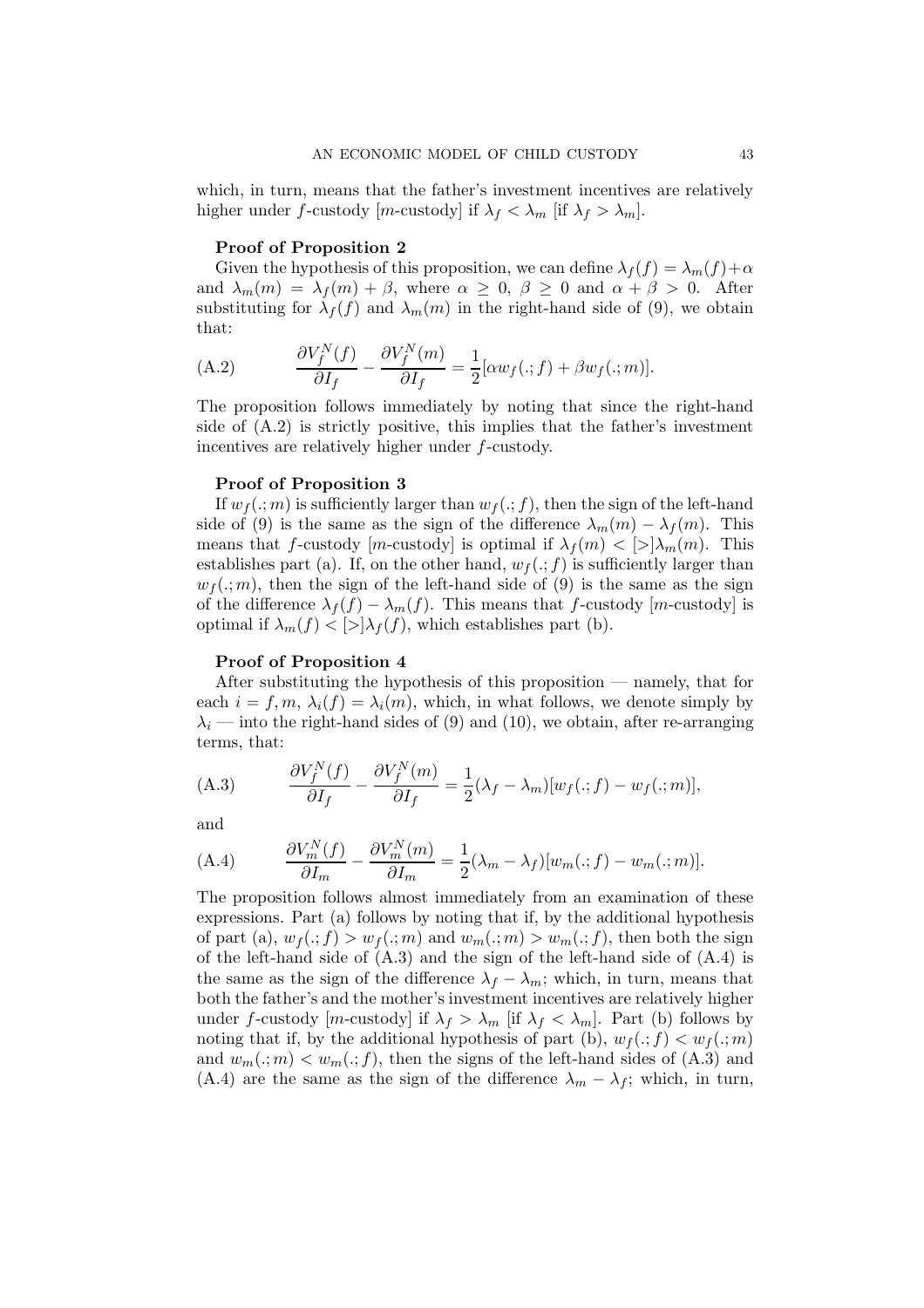means that both the father's and the mother's investment incentives are relatively higher under f-custody  $[m\text{-}{\rm custody}]$  if  $\lambda_f < \lambda_m$  [if  $\lambda_f > \lambda_m$ ].

#### **Proof of Lemma 3**

Differentiating  $S^*$  w.r.t.  $\pi$ , we obtain that:

$$
\frac{\partial S^*}{\partial \pi} = (\mu_f + \mu_m) \bigg[ W_f \frac{\partial I_f^*}{\partial \pi} + W_m \frac{\partial I_m^*}{\partial \pi} \bigg] - k_f \frac{\partial I_f^*}{\partial \pi} - k_m \frac{\partial I_m^*}{\partial \pi}.
$$

Since, by (14) and (15),  $\mu_f + \mu_m = \Omega_f + \Omega_m$ , it follows using (16) that

(A.5) 
$$
\frac{\partial S^*}{\partial \pi} = \Omega_m W_f \frac{\partial I_f^*}{\partial \pi} + \Omega_f W_m \frac{\partial I_m^*}{\partial \pi}.
$$

After substituting for the derivatives of the equilibrium investments (using (17) and (18)) into the right-hand side of (A.5), simplifying, re-arranging terms, using the result [which follows from (14) and (15)] that

$$
\frac{\partial \Omega_f}{\partial \pi} + \frac{\partial \Omega_m}{\partial \pi} = 0,
$$

and then the result that

$$
\frac{\partial \Omega_f}{\partial \pi} = \frac{\gamma_f \Delta_f + \gamma_m \Delta_m}{2},
$$

and finally using the first-order conditions in (16) to substitute for  $W_f$  and  $W_m$ , we obtain that:

$$
\frac{\partial S^*(\pi)}{\partial \pi} = \frac{k[\gamma_f \Delta_f + \gamma_m \Delta_m]}{2\Sigma (\Omega_f \Omega_m)^3} \bigg[ W_{ff} (\Omega_f)^4 - W_{mm} (\Omega_m)^4 \bigg].
$$

The lemma follows immediately since  $\Sigma > 0$ ,  $\Omega_f > 0$ ,  $\Omega_m > 0$ , and given Assumptions 4 and 5.

#### **Proof of Proposition 5**

Under the (additional) hypothesis of this proposition, it follows from Lemma 3 that for any  $\pi \in [0,1],$ 

$$
\frac{\partial S^*(\pi)}{\partial \pi} \geq 0 \iff \Omega_m - \Omega_f \geq 0.
$$

Thus, using (14) and (15), we obtain that

$$
\frac{\partial S^*(\pi)}{\partial \pi} \geq 0 \iff (1 - \pi) \gamma_m \Delta_m - \pi \gamma_f \Delta_f \geq 0.
$$

Hence, it follows that  $S^*$  has a unique stationary (or turning) point, namely at  $\pi = \pi^*$  (which is stated in the proposition), and that

$$
\frac{\partial S^*(0)}{\partial \pi} > 0 \quad \text{and} \quad \frac{\partial S^*(1)}{\partial \pi} < 0.
$$

Hence, we have established that the unique stationary point  $\pi = \pi^*$  is the point at which  $S^*$  achieves its maximum value over the interval [0, 1].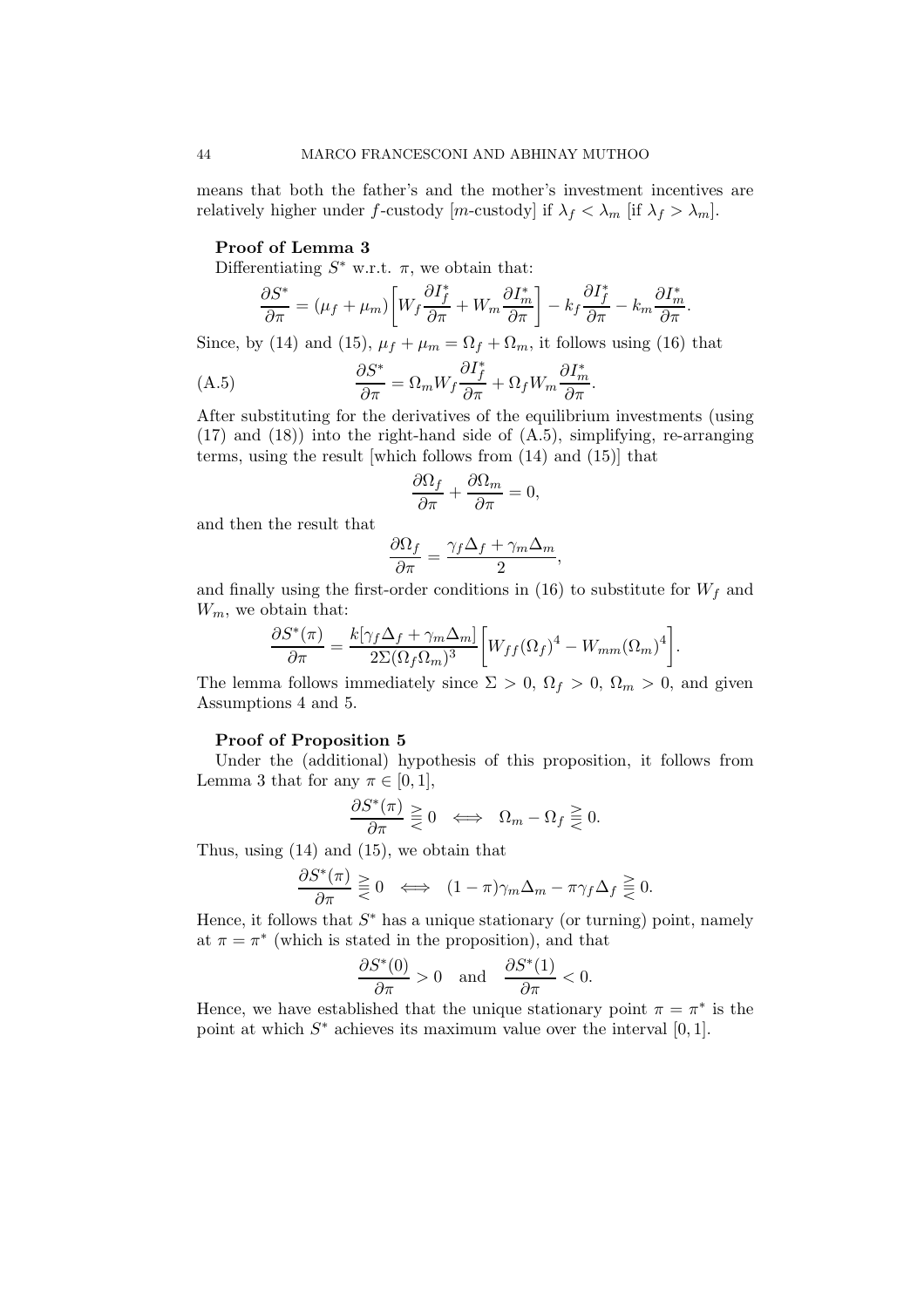#### **Proof of Proposition 6**

From the first-order conditions in (16) one obtains the following relationship between the equilibrium investment levels:

$$
I_f^* = \left[\frac{\Omega_f \eta}{\Omega_m \xi}\right] I_m^*.
$$

It follows from an application of Lemma  $3$  — after substituting for the equilibrium values of  $W_{mm}$  and  $W_{ff}$ , using the above relationship between the equilibrium investment levels, some simplication, and finally substituting for  $\Omega_f$  and  $\Omega_m$  — that

$$
\frac{\partial S^*(\pi)}{\partial \pi} \geq 0 \iff \phi(\pi) \geq 0, \text{ where}
$$

$$
\phi \equiv (1 - \theta) \left[ \frac{\mu_f + \mu_m}{2} \right] + \left[ \frac{1 + \theta}{2} \right] \left[ (1 - \pi) \gamma_m \Delta_m - \pi \gamma_f \Delta_f \right].
$$

We then note that

$$
\phi(\pi) \gtreqqless 0 \iff \pi^* \gtreqqless \pi, \quad \text{where}
$$

 $\pi^*$  is as stated in Proposition 6(c). This implies that  $\pi^*$  is the unique stationary (or turning) point of the function  $S^*$ . Proposition 6 follows immediately from the above results and the following two results:

$$
\pi^* \geq 0 \iff \Delta_m \geq \bar{\Delta}_m \text{ and } \pi^* \geq 1 \iff \bar{\Delta}_f \geq \Delta_f.
$$

#### **Proof of Proposition 7**

From the first-order conditions in (16) one obtains the following relationship between the equilibrium investment levels:

$$
I_f^* = \frac{\tau_m I_m^*(\Omega_f)^2}{\tau_f(\Omega_m)^2}.
$$

It follows from an application of Lemma 3 — after substituting for the equilibrium values of  $W_{mm}$  and  $W_{ff}$ , using the above relationship between the equilibrium investment levels, some simplication, and finally substituting for  $\Omega_f$  and  $\Omega_m$  — that

$$
\frac{\partial S^*(\pi)}{\partial \pi} \geq 0 \iff (1 - \pi)\gamma_m \Delta_m - \pi \gamma_f \Delta_f \geq 0.
$$

Hence, it follows that  $S^*$  has a unique stationary (or turning) point, namely at  $\pi = \pi^*$  (which is stated in the proposition), and that

$$
\frac{\partial S^*(0)}{\partial \pi} > 0 \quad \text{and} \quad \frac{\partial S^*(1)}{\partial \pi} < 0.
$$

Hence, we have established that the unique stationary point  $\pi = \pi^*$  is the point at which  $S^*$  achieves its maximum value over the interval [0, 1].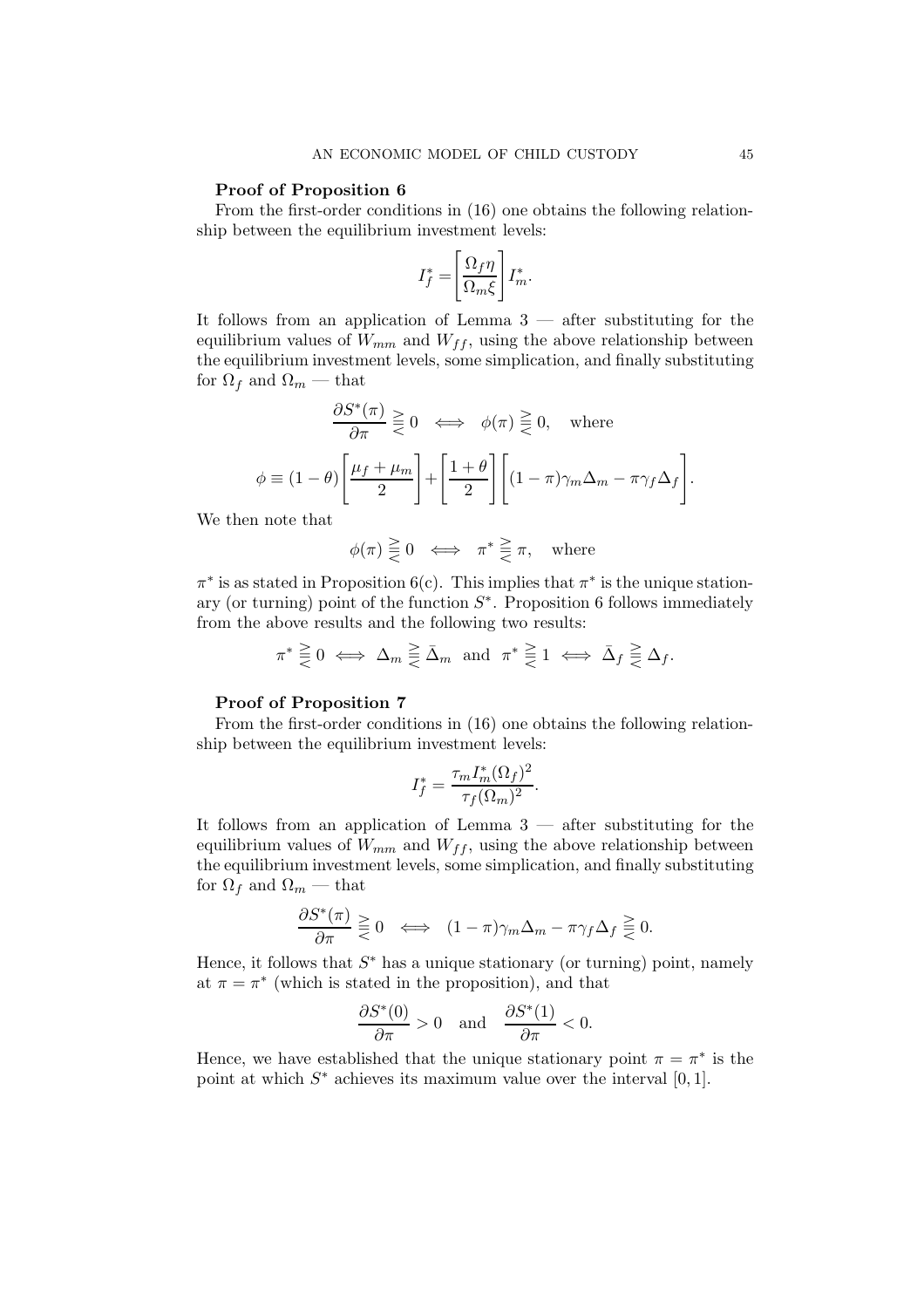#### **REFERENCES**

- Basu, Kaushik. "Gender and Say: A Model of Household Behavior with Endogenously-determined Balance of Power." Manuscript. Ithaca: Cornell University, January 2001.
- Becker, Gary S. "A Theory of Marriage." In *Economics of the Family*, edited by T.W. Schultz. Chicago: University of Chicago Press, 1974.
- Becker, Gary S. *A Treatise on the Family*. Cambridge, Mass.: Harvard University Press, 1981 (1991 enlarged editon).
- Becker, Gary S.; Landes, Elisabeth M.; and Micheal, Robert T. "An Economic Analysis of Marital Instability." *Journal of Political Economy* 85 (December 1977): 1141-87.
- Becker, Gary S., and Tomes, Nigel. "Human Capital and the Rise and Fall of Families." *Journal of Labor Economics* 4 (July 1986): S1-S39.
- Behrman, Jere R. "Intrahousehold Distribution and the Family." In *Handbook of Population and Family Economics*, edited by Mark R. Rosenzweig and Oded Stark. Amsterdam: Elsevier, 1997.
- Bergstrom, Theodore C. "A Survey of Theories of the Family." In *Handbook of Population and Family Economics*, edited by Mark R. Rosenzweig and Oded Stark. Amsterdam: Elsevier, 1997.
- Besley, Timothy, and Ghatak, Maitreesh. "Government versus Private Ownership of Public Goods." *Quarterly Journal of Economics* 116 (November 2001): 1343-72.
- Blau, Francine D. "Trends in the Well-Being of American Women, 1970- 1995." *Journal of Economic Literature* 36 (March 1998): 112-65.
- Brod, Gail Frommer. "Premarital Agreements and Gender Justice." *Yale Journal of Law and Feminism* 6 (Winter 1994): 229-96.
- Brown, Meta, and Flinn, Christopher, J. "Investment om Child Quality Over Marital States." Manuscript. New York: New York University, May 2002.
- Buehler, Cheryl, and Gerard, Jean M. "Divorce Law in the United States: A Focus on Child Custody." *Family Relations*, 44 (1995): 439-58.
- Bumpass, Larry L.; Raley, R. Kelly; and Sweet, James A. "The Changing Character of Stepfamilies: Implications of Cohabitation and Nonmarital Childbearing." *Demography* 32 (August 1995): 425-36.
- Chiappori, Pierre-André. "Rational Household Labor Supply." *Econometrica* 56 (January 1988): 63-90.
- Chiappori, Pierre-André. "Collective Labor Supply and Welfare." *Journal of Political Economy* 100 (June 1992): 437-67.
- Coase, Ronald H. "The Problem of Social Cost." *Journal of Law and Economics* 3 (1960): 1-44.
- Dasgupta, Partha. "Trust as a Commodity." In *Trust: Making and Breaking Cooperative Relations*, edited by Diego Gambetta. Oxford: Basil Blackwell, 1988.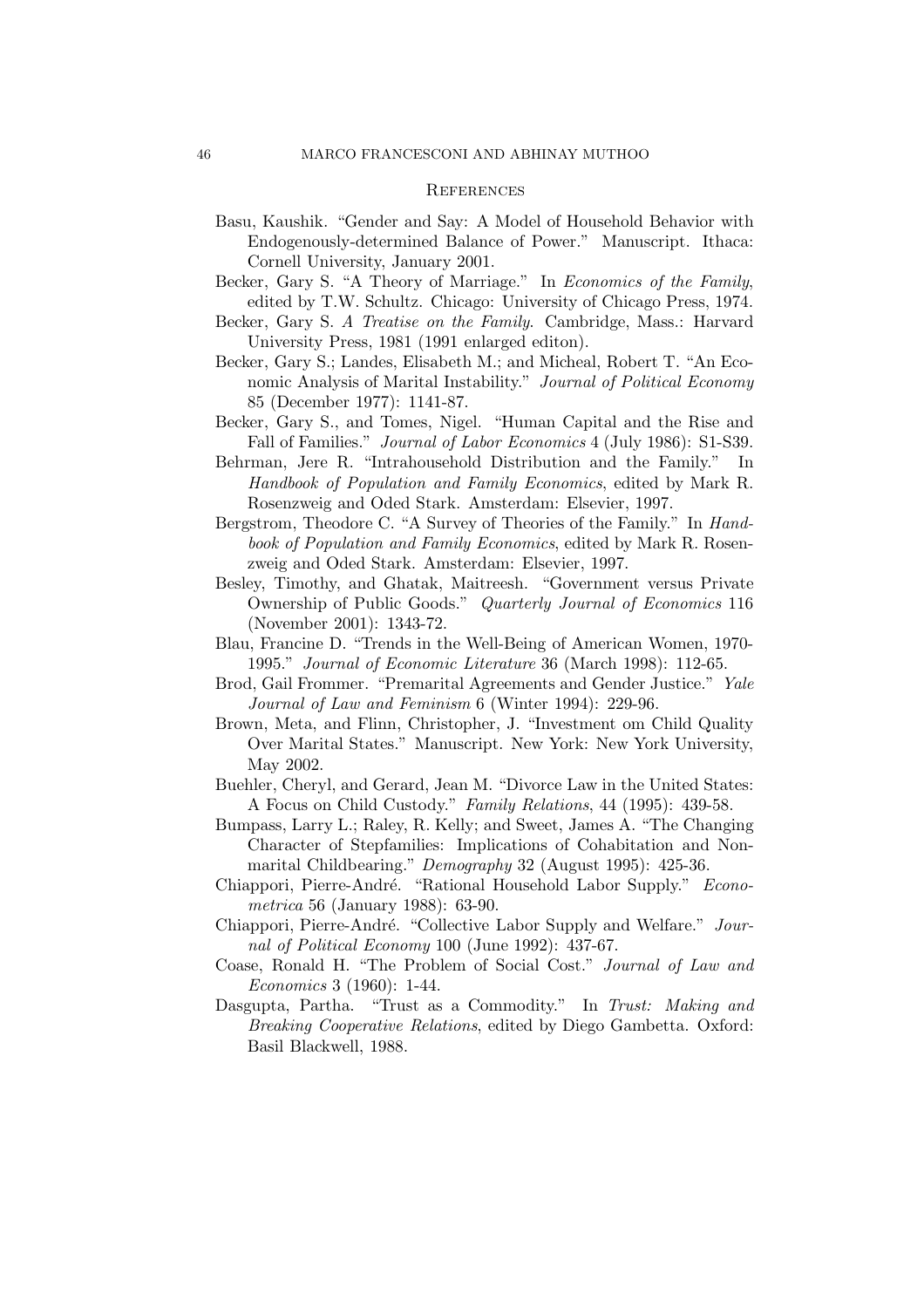- Del Boca, Daniela, and Flinn, Christopher J. "Rationalizing Child-Support Decisions." *American Economic Review* 85 (December 1995): 1241- 62.
- Del Boca, Daniela, and Ribero, Rocio. "The Effect of Child-Support Policies on Visitations and Transfers." *American Economic Review Papers and Proceedings* 91 (May 2001): 130-34.
- Duncan, Greg J., and Brooks-Gunn, Jeanne, eds. *Consequences of Growing Up Poor*. New York: Russell Sage Foundation, 1997.
- Ellsworth, Phoebe C., and Levy, Robert J. "Legislative Reform of Child Custody Adjudication." *Law and Society Review* 4 (November 1969): 167-233.
- Elster, Jon. *Solomonic Judgements: Studies in the Limitations of Rationality*. Cambridge: Cambridge University Press, 1989.
- Ermisch, John. *An Economic Analysis of the Family*. Princeton, NJ: Princeton University Press, 2003.
- Ermisch, John, and Francesconi, Marco "The Increasing Complexity of Family Relationships: Lifetime Experience of Lone Motherhood and Stepfamilies in Great Britain." *European Journal of Population* 16 (September 2000): 235-49.
- Fehlberg, Belinda, and Smyth, Bruce. "Binding Pre-Nuptial Agreements in Australia: The First Year." *International Journal of Law, Policy and the Family* 16 (April 2002): 127-40.
- Flinn, Christopher J. "Modes of Interaction between Divorced Parents." *International Economic Review* 41 (August 2000): 545-78.
- Francesconi, Marco, and Muthoo, Abhinay. "An Empirical Analysis of Child Custody After Divorce in Britain." Manuscript. Colchester: University of Essex, July 2003.
- Garfinkel Irwin; McLanahan, Sara S.; Meyer, Daniel R.; and Seltzer, Judith A. eds. *Fathers Under Fire: The Revolution in Child Support Enforcement*. New York: Russel Sage Foundation, 1998.
- Gershuny, Jonathan. *Changing Times: Work and Leisure in Postindustrial Society*. Oxford: Oxford University Press, 2000.
- Goldstein, Joseph; Freud, Anna; and Solnit, Albert J. *Beyond the Best Interest of the Child.* New York: Free Press, 1979.
- Grossman, Sandford, and Hart, Olivier. "The Costs and Benefits of Ownership: A Theory of Vertical and Lateral Integration." *Journal of Political Economy* 94 (February 1986): 42-64.
- Hart, Olivier. *Firms, Contracts and Financial Structure*. Oxford: Oxford University Press, 1995.
- Hart, Olivier, and Moore, John. "Property Rights and the Nature of the Firm." *Journal of Political Economy* 98 (December 1990): 1119-58.
- Haveman, Robert, and Wolfe, Barbara. "The Determinants of Children's Attainments: A Review of Methods and Findings." *Journal of Economic Literature* 33 (December 1995): 1829-78.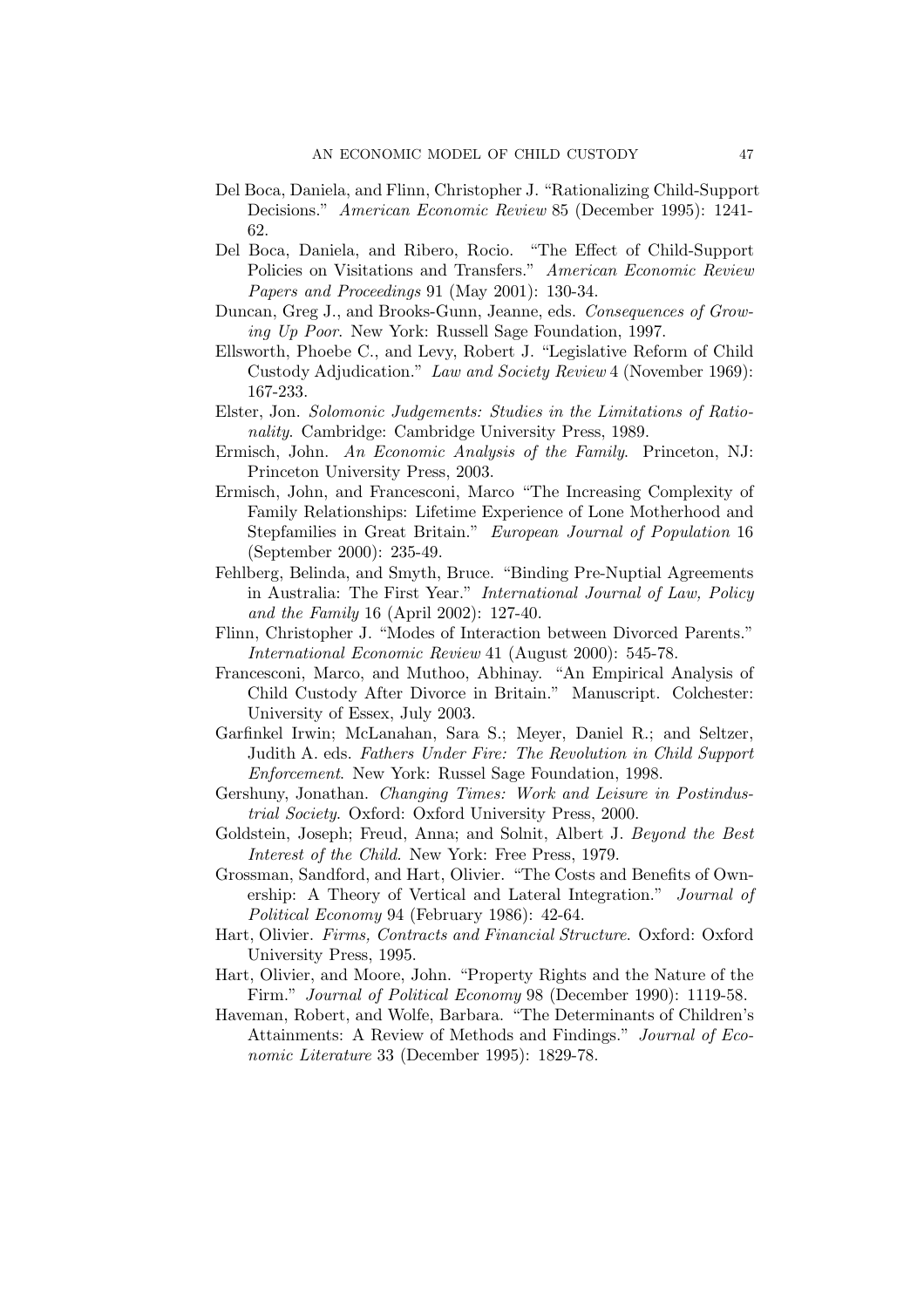- Heatherington, Mavis E. "An Overview of the Virginia Longitudinal Study of Divorce and Remarriage with a Focus on Early Adolescence." *Journal of Family Psychology* 7 (March 1993): 39-56.
- Kurki-Suonio, Kirsti. "Joint Custody as an Interpretation of the Best Interests of the Child in Critical and Comparative Perspective." *International Journal of Law, Policy and the Family* 14 (December 2000): 183-205.
- Lazear, Edward P., and Michael, Robert T. *Allocation of Income Within the Household*. Chicago: University of Chicago Press, 1988.
- Leech, Stewart. "'With *All* My Worldly Goods I Thee Endow': The Status of Pre-nuptial Agreements in England and Wales." *Family Law Quarterly* 34 (Summer 2000): 193-207.
- Lich-Tyler, Stephen. "Negotiations and Love Songs: The Dynamics of Bargained Household Decisions." Manuscript. Austin: University of Texas at Austin, 2001.
- Lundberg, Shelly, and Pollak, Robert A. "Separate Spheres Bargaining and the Marriage Market." *Journal of Political Economy* 101 (December 1993): 988-1010.
- Lundberg, Shelly, and Pollak, Robert A. "Efficiency in Marriage." Working Paper No. 8642. Cambridge, Mass.: NBER, December 2001.
- Maccoby, Eleanor E. "The Custody of Children of Divorcing Families: Weighing the Alternatives." In *The Post-Divorce Family: Children, Parenting, and Society*, edited by Ross A. Thompson, and Paul R. Amato. Thousand Oaks, CA: Corwin Press, 1999.
- Maccoby, Eleanor E., and Mnookin, Robert H. *Dividing the Child: Social and Legal Dilemmas of Custody*. Cambridge, Mass.: Harvard University Press, 1997.
- Maidment, Susan. *Child Custody and Divorce: The Law in Social Context*. London: Croom Helm, 1984.
- Mason, M.A. *From Father's Property to Children's Rights: The History of Child Custody in the United States*. New York: Columbia University Press, 1994.
- Mayer, Susan E. *What Money Can't Buy: Family Income and Children's Life Chances.* Cambridge, Mass.: Harvard University Press, 1997.
- Mazzocco, Maurizio. "Household Intertemporal Behavior: A Collective Characterization and Empirical Tests." Manuscript. Madison: University of Wisconsin, 2001.
- McElroy, Marjorie B., and Horney, Mary Jean. "Nash-Bargained Household Decisions: Toward a Generalization of the Theory of Demand." *International Economic Review* 22 (June 1981): 333-49.
- McLanahan, Sarah, and Sandefur, Gary. *Growing Up with a Single Parent: What Hurts, What Helps*. Cambridge, Mass.: Harvard University Press, 1994.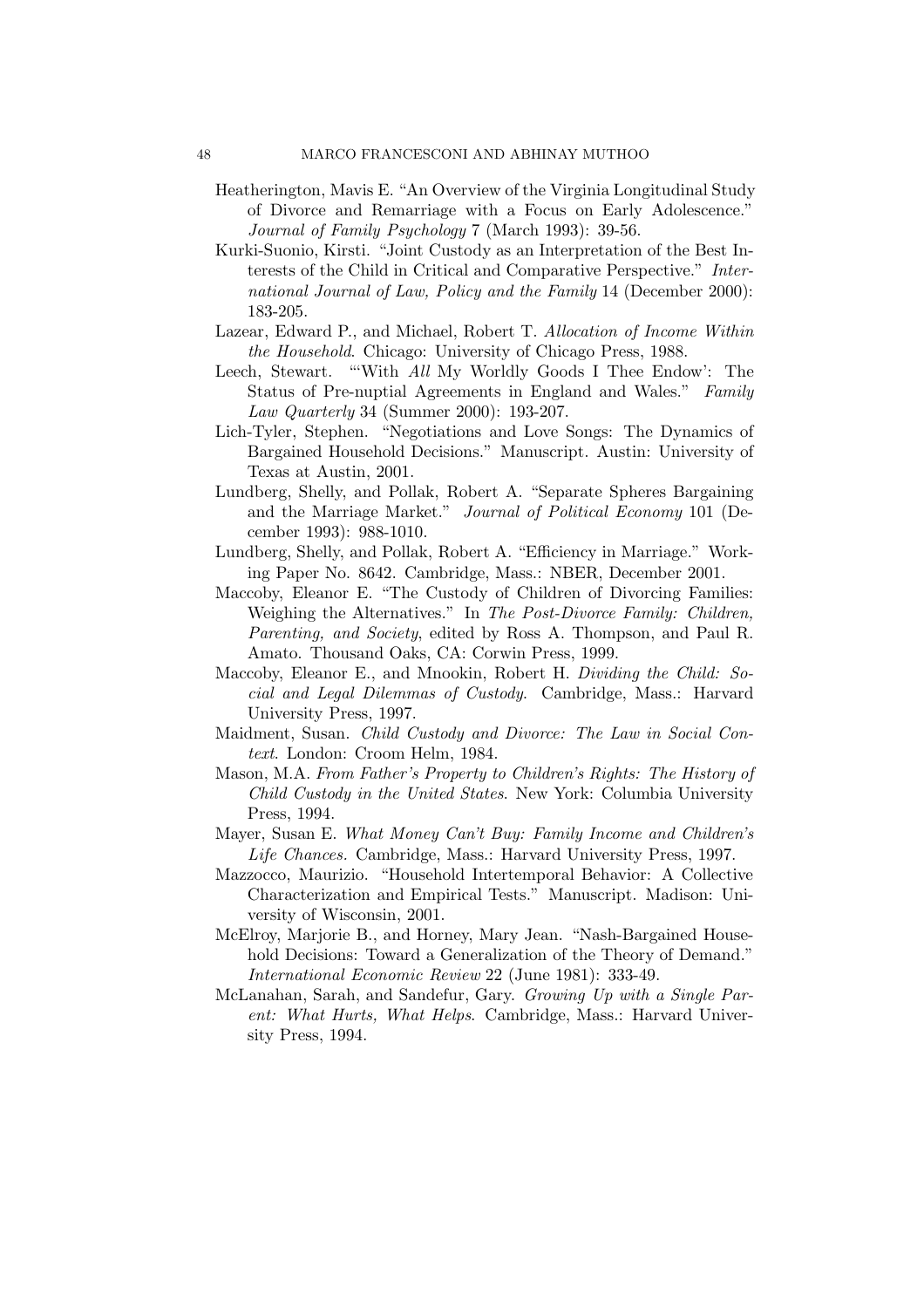- Mnookin, Robert, H. "Child-Custody Adjudication: Judicial Functions in the Face of Indeterminacy." *Law and Contemporary Problems* 39 (Summer 1975): 226-93.
- Mnookin, Robert H., and Kornhauser, Lewis. "Bargaining in the Shadow of the Law: The Case of Divorce." *Yale Law Journal* 88 (1979): 950-97.
- Mulligan, Casey B. *Parental Priorities and Economic Inequality*. Chicago: The University of Chicago Press, 1997.
- Muthoo, Abhinay. *Bargaining Theory with Applications*. Cambridge: Cambridge University Press, 1999.
- Nasheri, Hedieh. "Prenuptial Agreements in the United States: A Need for Closer Control?" *International Journal of Law, Policy and the Family* 12 (December 1998): 307-22.
- Parente, Stephen L.; Rogerson, Richard; and Wright, Randall. "Homework in Development Economics: Household Production and the Wealth of Nations." *Journal of Political Economy* 108 (August 2000): 680-87.
- Pearl, David, and Menski, Werner. *Muslim Family Law*. London: Sweet and Maxwell, 1998.
- Pollak, Robert A. "A Transaction Cost Approach to Families and Households." *Journal of Economic Literature*, 23 (June 1985): 581-608.
- Rainer, Helmut. "Property Rights upon Dissolution of Marriage." Unpublished manuscript. Colchester: University of Essex, May 2003.
- Rasul, Imran. "Household Bargaining Over Fertility: Theory and Evidence from Malaysia." Manuscript. London: London School of Economics, January 2002.
- Rasul, Imran. "The Economics of Child Custody." Manuscript. Chicago: University of Chicago, June 2003.
- Sandberg, John F., and Hoffert, Sandra L. "Changes in Children's Time with Parents: United States, 1981-1997." *Demography*, 38 (August 2001): 423-36.
- Sarat, A., and Felstiner, W.L.F. "Lawyers and Legal Consciousness: Lawtalk in the Divorce Lawyer's Office." *Yale Law Journal* 98 (1989): 1663- 88.
- Seltzer, Judith A.; McLanahan, Sara S.; and Hanson, Thomas L. "Will Child Support Enforcement Increase Father-Child Contact and Parental Conflict After Separation?" In *Fathers Under Fire: The Revolution in Child Support Enforcement*, edited by Irwin Garfinkel, Sara S. McLanahan, Daniel R. Meyer, and Judith A. Seltzer. New York: Russel Sage Foundation, 1998.
- Thomas, Duncan. "Intra-Household Resource Allocation: An Inferential Approach." *Journal of Human Resources*, 25 (Autumn 1990): 635- 64.
- Tirole, Jean. "Incomplete Contracts: Where Do We Stand?" *Econometrica* 67 (July 1999): 741-81.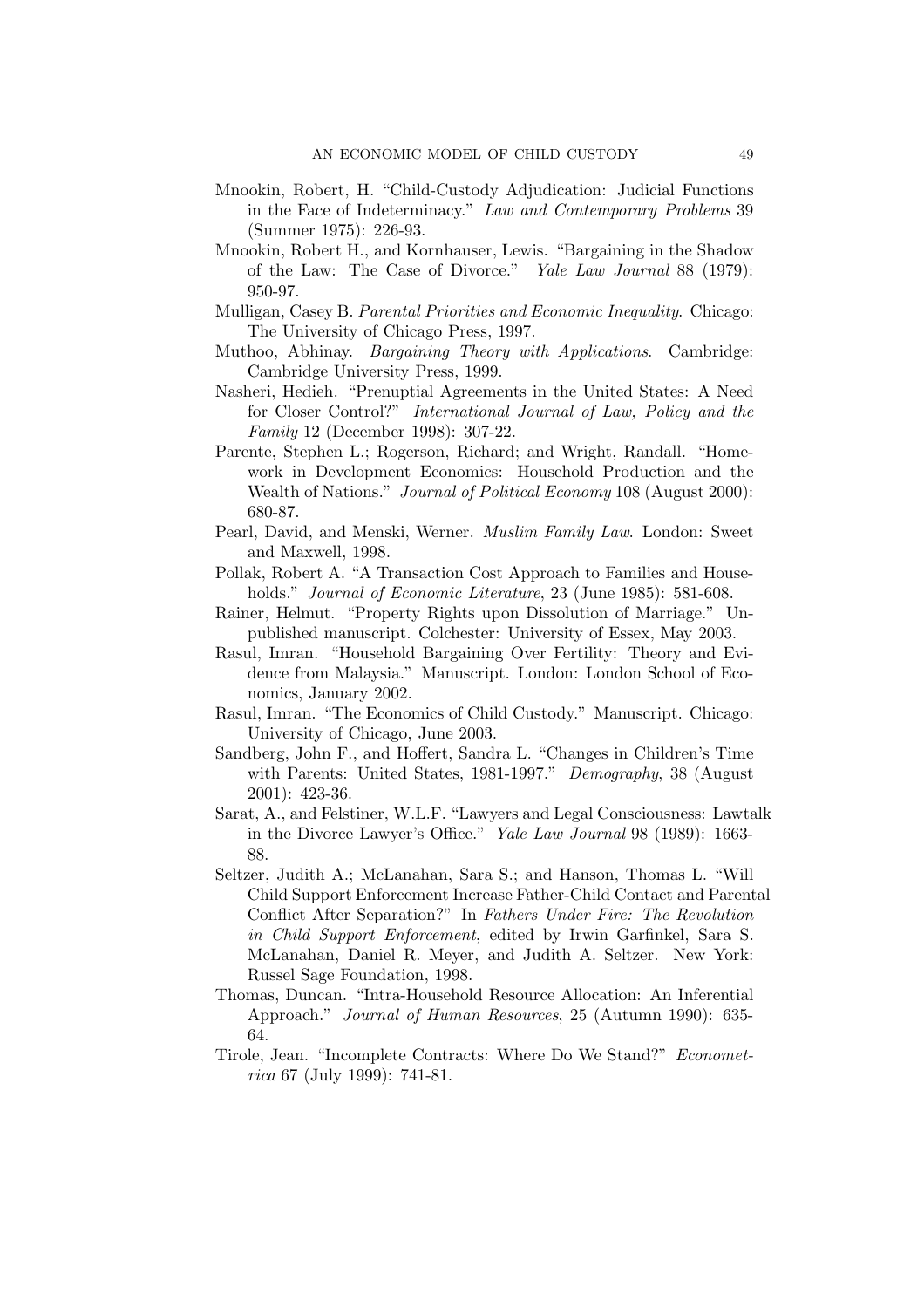- Weiss, Yoram. "The Formation and Dissolution of Families: Why Marry? Who Marries Whom? And What Happens Upon Divorce." In *Handbook of Population and Family Economics*, edited by Mark R. Rosenzweig and Oded Stark. Amsterdam: Elsevier, 1997.
- Weiss, Yoram, and Willis, Robert J. "Children as Collective Goods and Divorce Settlements." *Journal of Labor Economics* 3 (July 1985): 268-92.
- Weiss, Yoram, and Willis, Robert J. "Transfers among Divorced Couples: Evidence and Interpretation." *Journal of Labor Economics* 11 (October 1993): 629-79.

University of Essex, Wivenhoe Park, Colchester CO4 3SQ, England, UK

*E-mail address*: mfranc@essex.ac.uk *E-mail address*: muthoo@essex.ac.uk